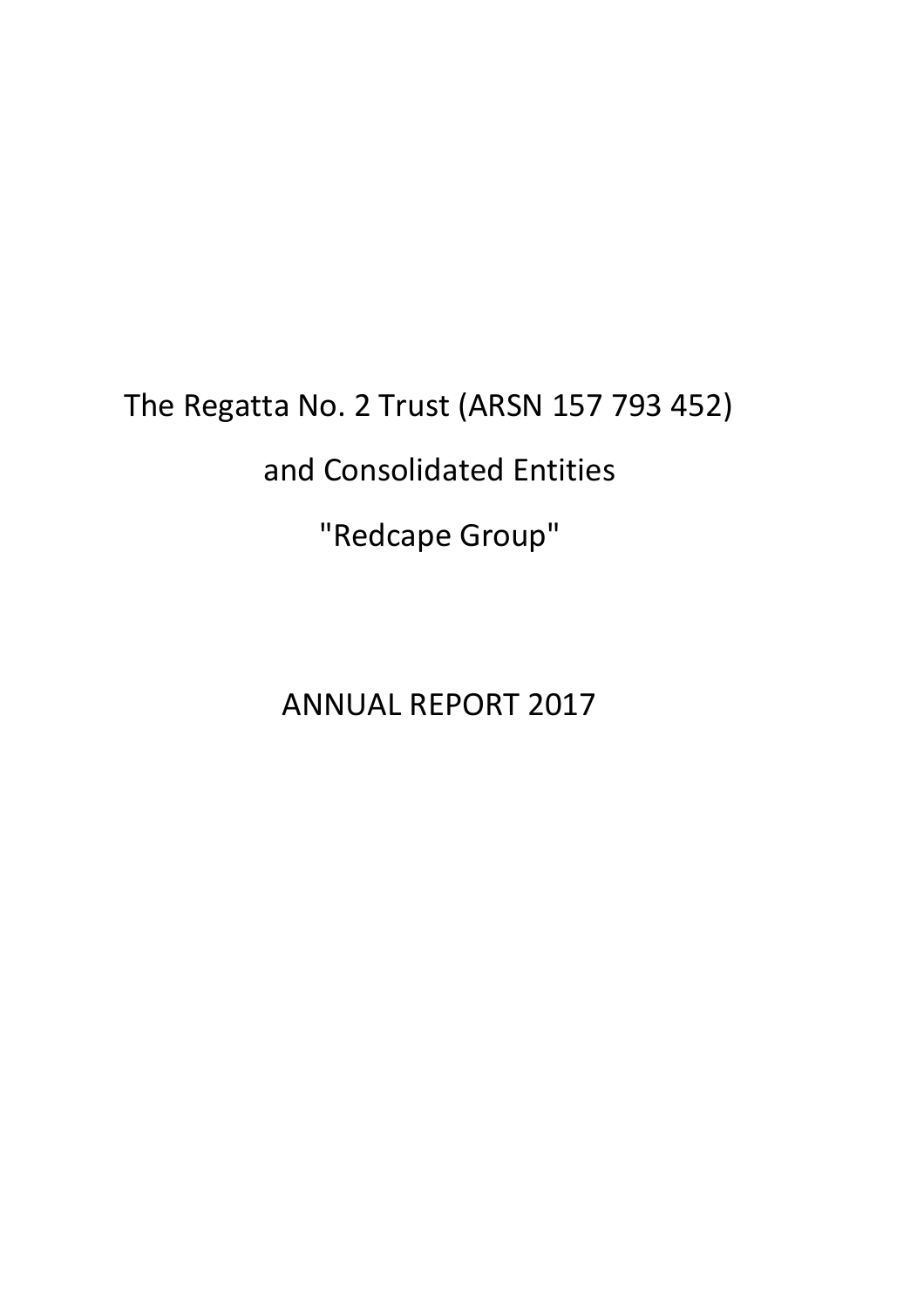### **Redcape Group Report for the year ended 30 June 2017**

| <b>Contents</b>                         | Page |
|-----------------------------------------|------|
| Directors' report                       | 3    |
| Lead auditor's independence declaration | 5    |
| <b>Financial statements</b>             | 7    |
| Directors' declaration                  | 37   |
| Independent auditor's report            | 38   |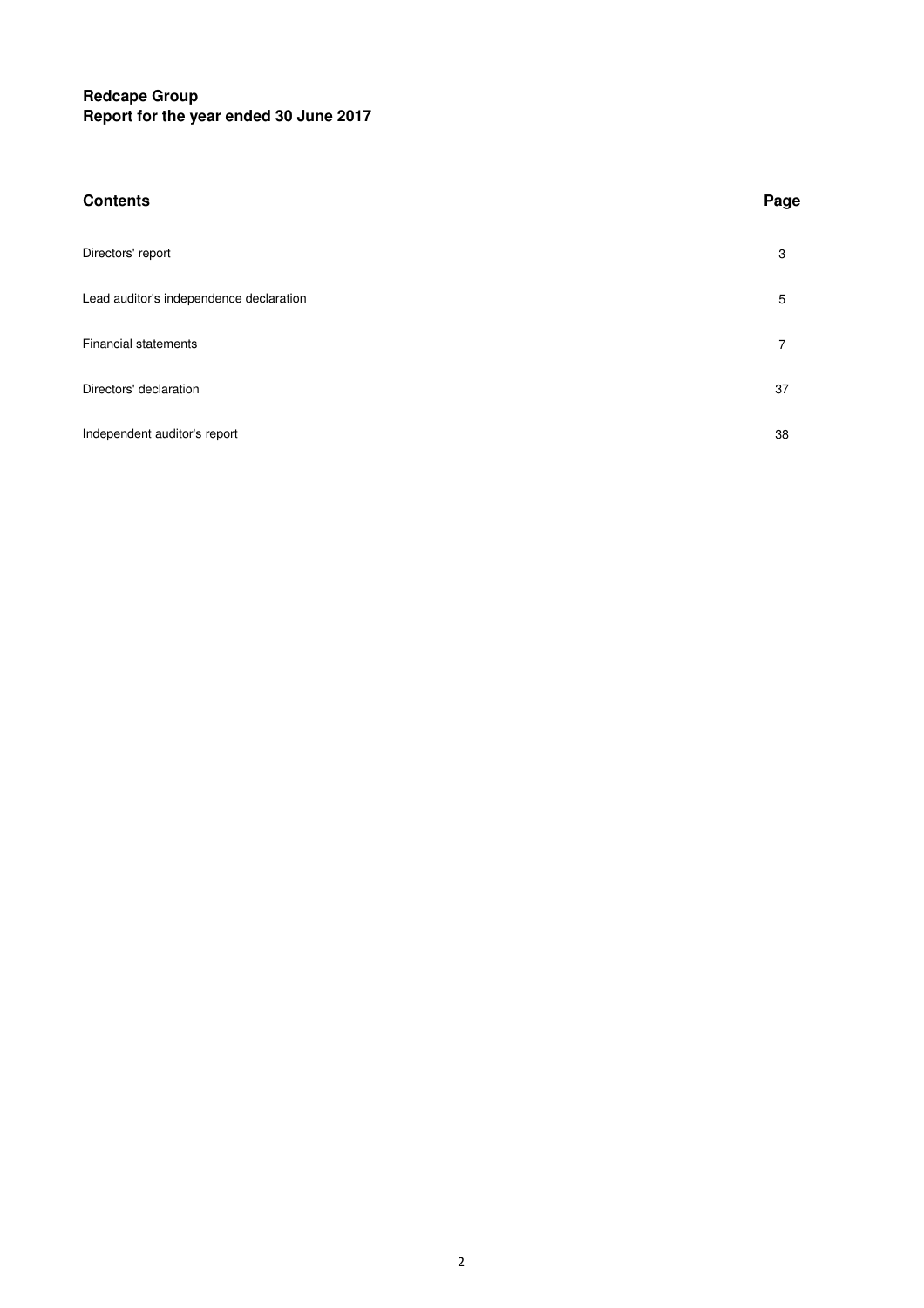## **Redcape Group Report for the year ended 30 June 2017 Directors' Report Perpetual Trust Services Limited as Responsible Entity for The Regatta No. 2 Trust**

The Trust is a registered managed investment scheme under the Corporations Act 2001. The consolidated financial statements of the Trust for the financial year ended 30 June 2017 comprise the Trust, The Regatta 3 Company Pte. Ltd. (the "Company") and their controlled entities, and are referred to as the "Redcape Group" or the "Group" and individually as the "Group entities". The units of the Trust and the shares of the Company are stapled such that the units and shares are effectively dealt with as a single interest.

The directors of Perpetual Trust Services Limited (the "Responsible Entity") for The Regatta No. 2 Trust present their report together with the consolidated financial statements of the Group for the year ended 30 June 2017 and the auditor's report thereon.

The parent entity of the Group for the purpose of the financial report is The Regatta No. 2 Trust (the "Trust").

#### **1. Directors and officers**

The Responsible Entity entered into a services agreement with Redcape Services Pty Limited to provide investment, asset management and general administrative services to the Group (other than certain compliance and supervisory services which are provided by the Responsible Entity).

Perpetual Trust Services Limited is incorporated and domiciled in Australia. The registered office of the Responsible Entity is located at Level 18, 123 Pitt Street, Sydney, NSW 2000.

The following persons were directors of Perpetual Trust Services Limited during the period from 1 July 2016 to the date of this report unless otherwise stated:

Andrew Cannane Christopher Green

Michael Vainauskas

Glenn Foster

| Alternate Director for Christopher Green                                                                              |
|-----------------------------------------------------------------------------------------------------------------------|
| Appointed 1 November 2016 as an Alternate Director for Andrew Cannane                                                 |
| Appointed 13 January 2017 as an Alternate Director for Glenn Foster, resigned as Alternative Director 14 July<br>2017 |
| Appointed 13 January 2017 as an Alternate Director for Michael Vainauskas                                             |
| Appointed 14 July 2017 as an Alternate Director for Glenn Foster                                                      |
|                                                                                                                       |

#### **2. Principal activities**

The principal activity of the Group during the year is the ownership and operation of pubs. There has been no significant change in the nature of the principal activity during the year.

#### **3. Operating and financial review**

For the year ended 30 June 2017, the Group recorded a profit of \$33,672,000.

During the year, the Trust paid a distribution of \$21,875,000 (2016: \$21,329,000) to unitholders in relation to 30 June 2016 and paid an interim distribution of \$6,256,000. The Trust has also distributed a return on capital of \$69,941,000 and further provided for a final distribution of \$17,966,000 (2016: \$21,875,000) in respect of the year ended 30 June 2017.

#### **4. Significant changes in the state of affairs**

In the opinion of the Directors there were no significant changes in the state of affairs of the Group that occurred during the year under review.

#### **5. Events subsequent to reporting date**

Subsequent to balance date all freehold properties were settled and The Regatta 3 Company Pte. Ltd. has sold all of it's interest in Redcape Group Limited. The total consideration received from the transaction exceeds the carrying value of the related assets and liabilities as at 30 June 2017. As a consequence, the syndicated facility has also been repaid. As such, it is intended that the remaining Group entities will be wound up. Therefore, non-current assets and non-current liabilities are all reclassified to current as they will either be recovered or settled no more than 12 months after reporting date.

The services agreement between the Responsible Entity and Redcape Services Pty Limited was novated to ACN 165 988 296 Pty Ltd (formerly RHG Properties Pty Ltd) on 6 July 2017.

Other than the matters discussed above, there has not arisen in the interval between the end of the financial year and the date of this report any item, transaction or event of a material and unusual nature likely, in the opinion of the directors of the Responsible Entity, to affect significantly the operations of the Group, the results of those operations, or the state of affairs of the Group, in future financial years.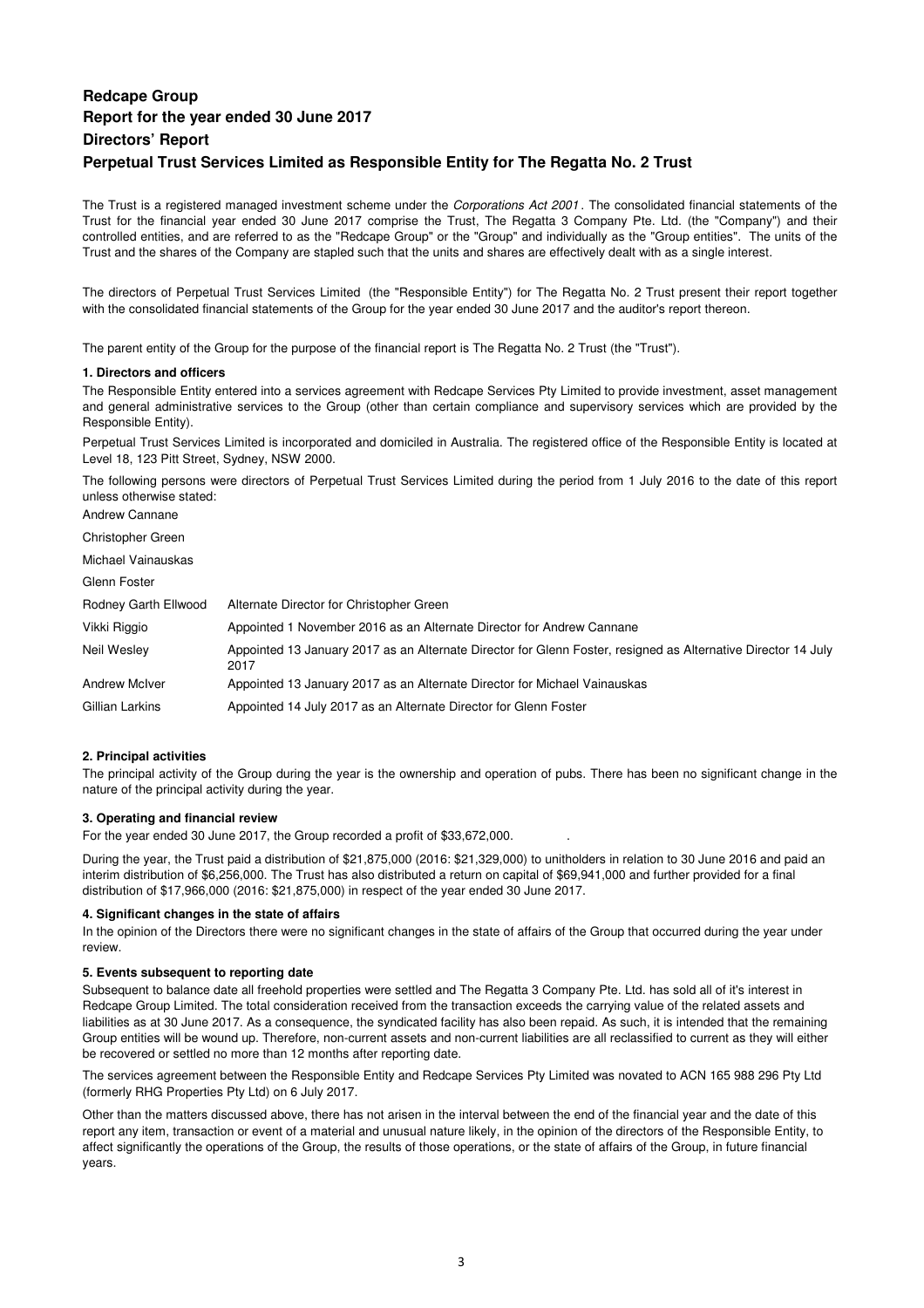# **Redcape Group Directors' Report Perpetual Trust Services Limited as Responsible Entity for The Regatta No. 2 Trust Report for the year ended 30 June 2017**

#### **6. Likely developments**

Further information about likely developments in the operations of the Group and the expected results of those operations in future financial years has not been included in this report because disclosure of the information would be likely to result in unreasonable prejudice to the Group.

#### **7. Interests of the Responsible Entity**

The Responsible Entity held no securities or options in the Trust during or since the end of the financial year.

The Responsible Entity of the Trust is entitled to a fee of \$100,000 per annum in relation to its services. In addition the Responsible Entity is entitled to receive 0.025% per annum of the aggregate value of Trust assets in excess of \$350m. The Responsible Entity is also entitled to a custody fee of \$15,000 per annum.

Fees paid to the Responsible Entity for the year ended 30 June 2017 amounted to \$115,000 (2016: \$115,000).

#### **8. Environmental regulation**

Whilst the Group is not subject to significant environmental regulation in respect of its property activities, the directors are satisfied that adequate systems are in place for the management of its environmental responsibility and compliance with the various licence requirements and regulations. Further, the directors are not aware of any material breaches of these requirements.

#### **9. Indemnities and insurance premiums for officers or auditors**

#### Indemnification

Under the Trust's Constitution, the Responsible Entity, including its officers and employees, is indemnified out of the Trust's assets for any loss, damage, expense or other liability incurred by it in properly performing or exercising any of its powers, duties or rights in relation to the Trust.

Under the services agreements, the Trust indemnifies Redcape Services Pty Limited (the "Manager") for any liabilities, direct losses and other amounts suffered or incurred by the Manager, its related bodies corporate or any of their respective officers, employees or agents or any other person engaged or appointed by the Manager in exercising the Manager's powers or performing the Manager's duties under the services agreements.

The auditors are in no way indemnified out of the Trust's assets.

#### Insurance premiums

No insurance premiums are paid out of the Trust's assets in relation to insurance cover for the Responsible Entity, its officers and employees, or auditors of the Group.

#### **10. Lead auditor's independence declaration**

A copy of the lead auditor's independence declaration as required under section 307C of the Corporations Act 2001 is set out on page 5 and forms part of the Directors' Report for the year ended 30 June 2017.

#### **11. Rounding of amounts**

The Group is of a kind referred to in ASIC Corporations (Rounding in Financial/Directors' Reports) Instrument 2016/191 (Rounding instrument) and in accordance with that instrument, amounts in the director's report and financial report have been rounded off to the nearest thousand dollars unless otherwise stated.

#### **12. Units on issue**

As at 30 June 2017 the Trust had 250,194,563 (2016: 250,194,563) units on issue. Further details are provided in Note 21 to the financial statements.

This report is made in accordance with a resolution of the directors of Perpetual Trust Services Limited:

Director Perpetual Trust Services Limited

Dated this 30th day of August 2017 Sydney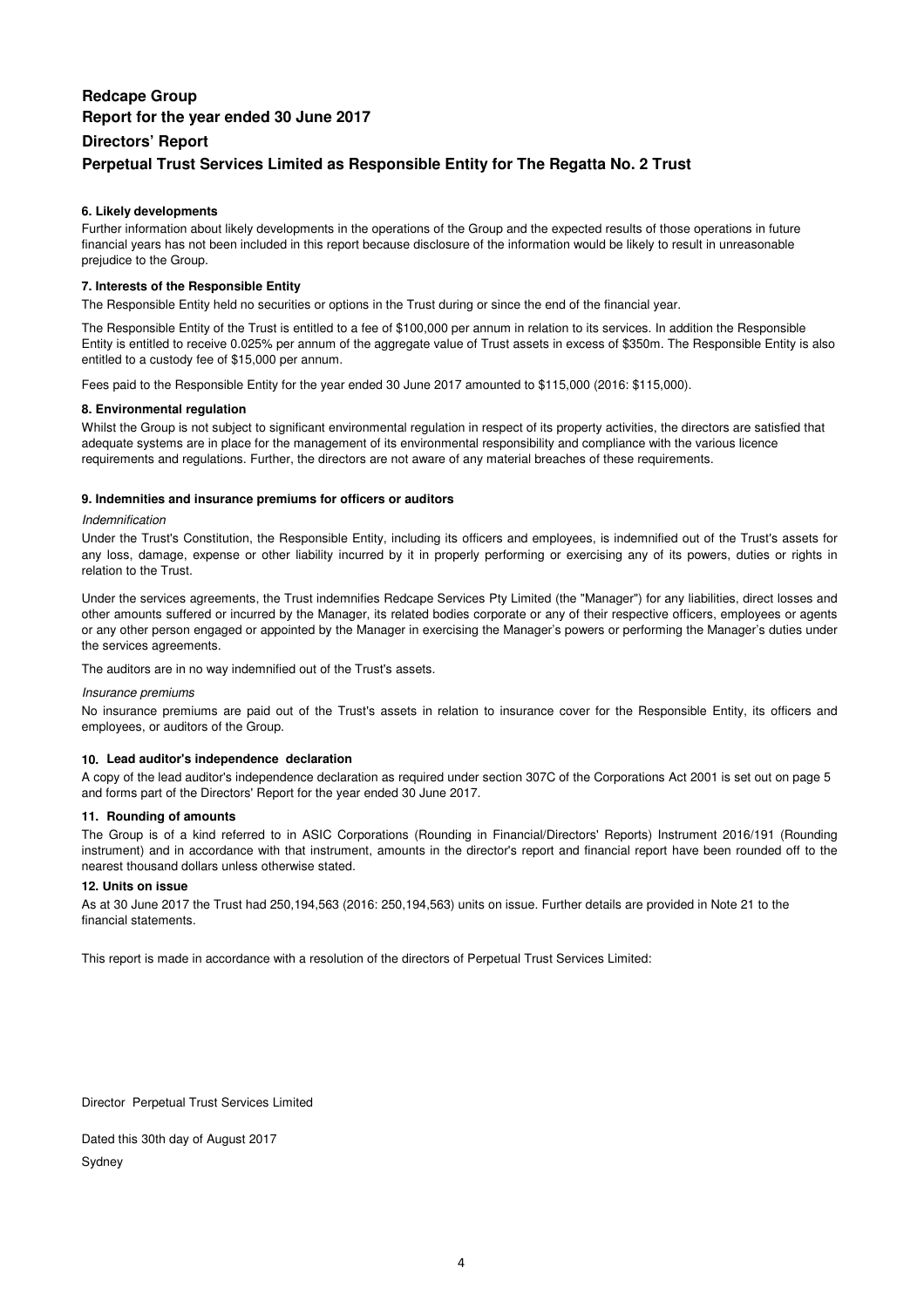

# Section 307C of the Corporations Act 2001 To the Directors of Perpetual Trust Services Limited as Responsible Entity For Hannoiro Pillach

To the Directors of Perpetual Trust Services Limited as Responsible Entity

for the imandial year ended ou June 2017 there have been. I declare that, to the best of my knowledge and belief, in relation to the audit of The Regatta No. 2 Trust

- i. no contraventions of the auditor independence requirements as set out in the Corporations Act 2001 in relation to the audit; and
- ii. no contraventions of any applicable code of professional conduct in relation to the audit.

 $\mathbbm{C}$ 

KPMG

j.

Cameron Roan Partner

Sydney 21 September 2017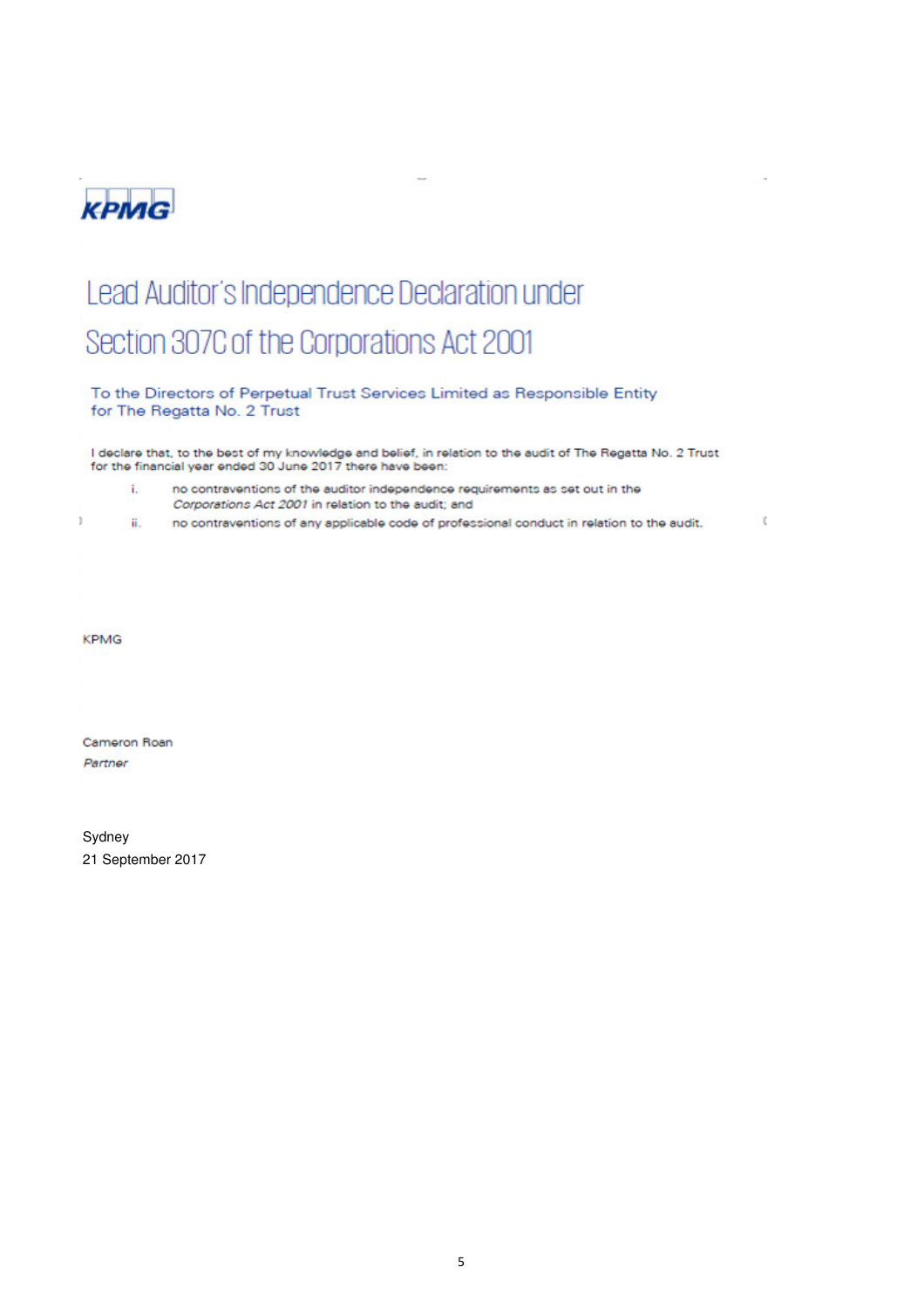### **Redcape Group Report for the year ended 30 June 2017**

#### **Contents Page**

| Consolidated statement of profit or loss and other comprehensive income |    |
|-------------------------------------------------------------------------|----|
| Consolidated statement of financial position                            | 8  |
| Consolidated statement of changes in equity                             | 9  |
| Consolidated statement of cash flows                                    | 10 |
| Notes to the financial statements                                       | 11 |
| Directors' declaration                                                  | 37 |
| Independent auditor's report                                            | 38 |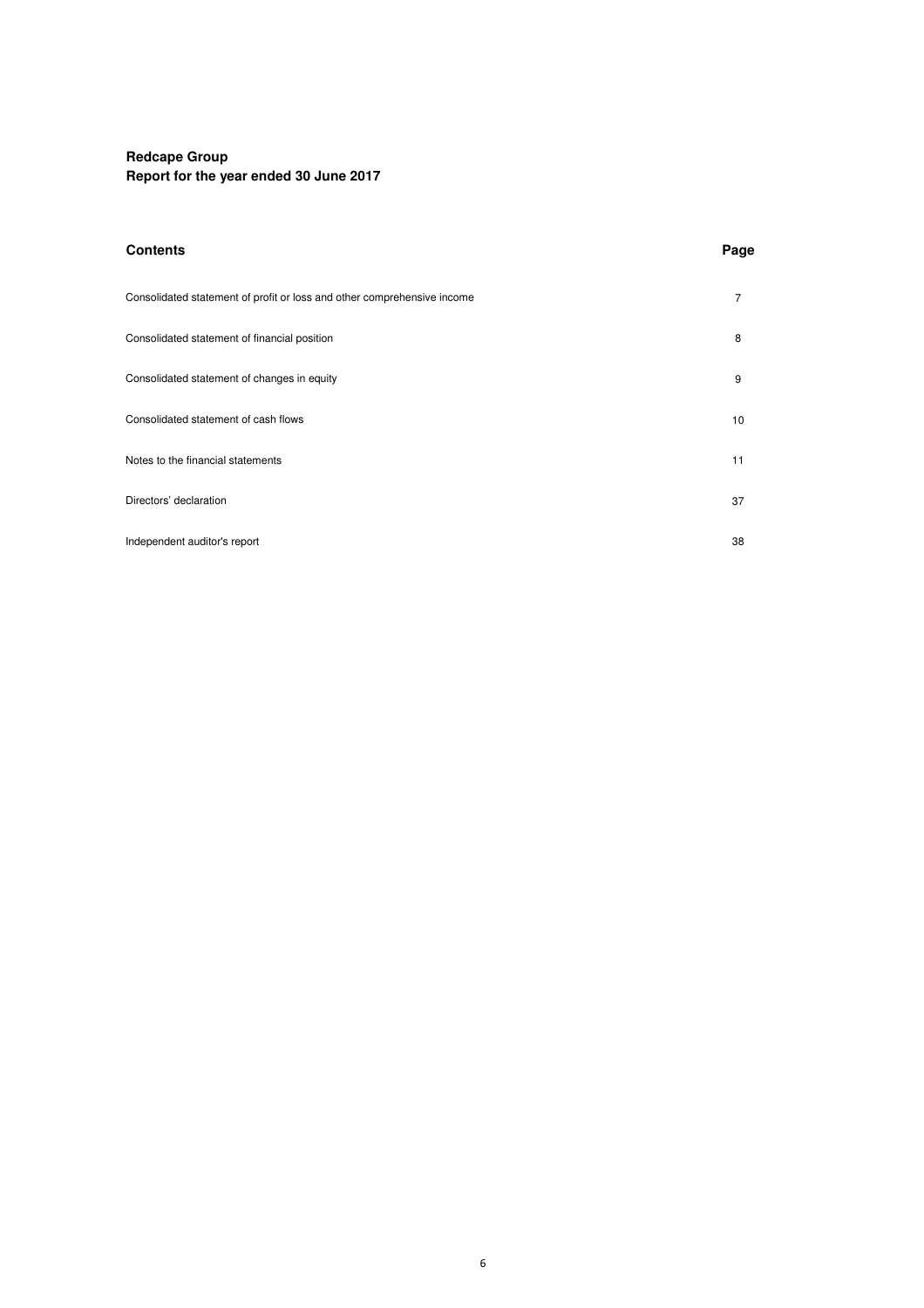## **Redcape Group**

**Report for the year ended 30 June 2017**

**Consolidated statement of profit or loss and other comprehensive income**

|                                                              |                | 2017       | 2016       |
|--------------------------------------------------------------|----------------|------------|------------|
|                                                              | Note           | \$'000     | \$'000     |
| <b>REVENUE</b>                                               |                |            |            |
| Revenue from pub operations                                  |                | 233,901    | 220,151    |
| Rent from investment properties                              |                | 2,134      | 2,152      |
| Fees for administration services                             |                |            | 1,495      |
| <b>Total revenue</b>                                         |                | 236,035    | 223,798    |
| Cost of goods sold                                           |                | (112, 106) | (104, 429) |
| Employee expenses                                            |                | (37, 733)  | (42, 318)  |
| Rental expense                                               |                | (3,379)    | (3,421)    |
| Operating costs                                              |                | (23, 394)  | (23,076)   |
| Loss on sale of investment properties                        |                | (1, 361)   | (56)       |
| Gain on sale of business                                     | 6              | 2,413      |            |
| Gain/(loss) on sale of assets                                |                | 208        | (109)      |
| Impairment of goodwill                                       | 14             |            | (1, 914)   |
| Impairment reversal/(loss) on property, plant and equipment  | 13             | 3,753      | (5, 187)   |
| Impairment reversal/(loss) on licences                       | 14             | 468        | (670)      |
| Fair value movement to derivatives                           |                | 1,449      | (541)      |
| Fair value movement to investment properties                 | 12             | 5,033      | 119        |
| Other expenses                                               | 8              | (11, 655)  | (4,623)    |
| Earnings before financing costs, depreciation and income tax |                | 59,731     | 37,573     |
| Finance income                                               |                | 163        | 165        |
| Finance costs                                                | $\overline{7}$ | (15, 223)  | (12, 863)  |
| Net finance costs                                            |                | (15,060)   | (12,698)   |
| Depreciation expense                                         | 13             | (9, 462)   | (8,089)    |
| Profit before income tax                                     |                | 35,209     | 16,786     |
| Tax expense                                                  | 15             | (1, 537)   | (1,796)    |
| Profit after income tax                                      |                | 33,672     | 14,990     |
| Profit for the year attributable to:                         |                |            |            |
| Unit holders of the Trust                                    |                | 30,399     | 15,164     |
| Non-controlling interest (shareholders of the Company)       |                | 3,273      | (174)      |
|                                                              |                | 33,672     | 14,990     |
| Other comprehensive income                                   |                |            |            |
| Total comprehensive income                                   |                | 33,672     | 14,990     |
| Total comprehensive income for the year attributable to:     |                |            |            |
| Unit holders of the Trust                                    |                | 30,399     | 15,164     |
| Non-controlling interest (shareholders of the Company)       |                | 3,273      | (174)      |
|                                                              |                | 33,672     | 14,990     |

The above consolidated statement of profit or loss and other comprehensive income should be read in conjunction with the accompanying notes.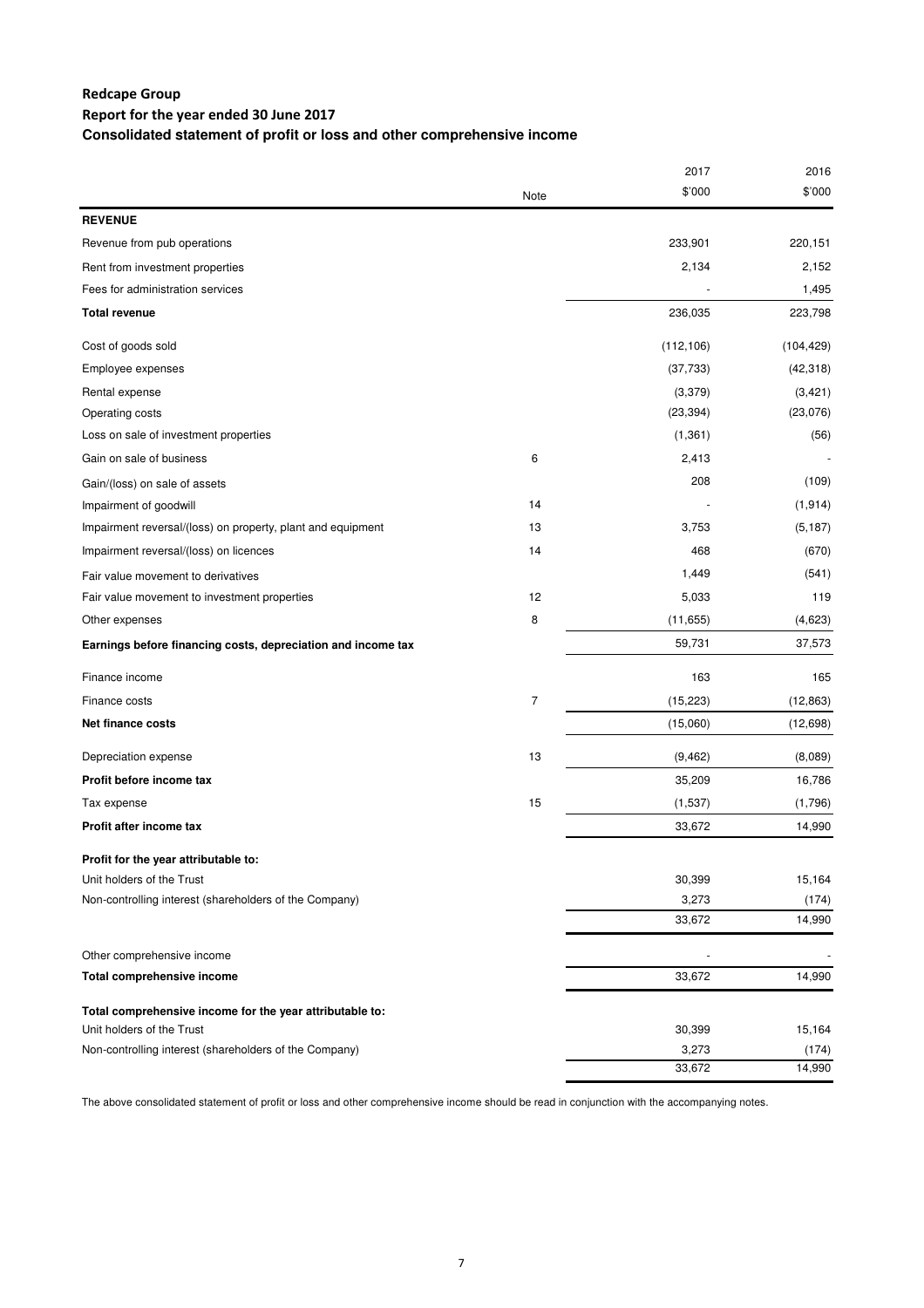### **Redcape Group Report for the year ended 30 June 2017 Consolidated statement of financial position**

|                                                        |      | 2017           | 2016      |
|--------------------------------------------------------|------|----------------|-----------|
|                                                        | Note | \$'000         | \$'000    |
| <b>ASSETS</b>                                          |      |                |           |
| <b>Current assets</b>                                  |      |                |           |
| Cash and cash equivalents                              | 9    | 11,392         | 10,661    |
| Inventories                                            | 10   | 4,555          | 4,680     |
| Trade and other receivables                            | 11   | 1,219          | 1,355     |
| Other current assets                                   |      | 2,833          | 2,099     |
| Investment property                                    | 12   | 25,295         |           |
| Property, plant and equipment                          | 13   | 261,725        |           |
| Intangible assets and goodwill                         | 14   | 147,936        |           |
| Deferred tax assets                                    | 15   | 10,648         |           |
| <b>Total current assets</b>                            |      | 465,603        | 18,795    |
| <b>Non-current assets</b>                              |      |                |           |
| Investment property                                    | 12   |                | 22,950    |
| Property, plant and equipment                          | 13   |                | 259,451   |
| Intangible assets and goodwill                         | 14   |                | 148,908   |
| Deferred tax assets                                    | 15   |                | 9,875     |
| <b>Total non-current assets</b>                        |      |                | 441,184   |
| <b>TOTAL ASSETS</b>                                    |      | 465,603        | 459,979   |
| <b>LIABILITIES</b>                                     |      |                |           |
| <b>Current liabilities</b>                             |      |                |           |
| Trade and other payables                               | 16   | 36,068         | 26,063    |
| Loans and borrowings                                   | 17   | 322,390        | 27,762    |
| Derivative financial instruments                       | 18   | 720            |           |
| Employee benefits                                      | 19   | 15,275         | 14,428    |
| Distribution payable                                   | 20   | 17,966         | 21,875    |
| Current tax liabilities                                | 15   | 1,632          | 679       |
| <b>Total current liabilities</b>                       |      | 394,051        | 90,807    |
| <b>Non-current liabilities</b>                         |      |                |           |
| Trade and other payables                               | 16   |                | 1,697     |
| Loans and borrowings                                   | 17   |                | 232,827   |
| Derivative financial instruments                       | 18   |                | 2,169     |
| Employee benefits                                      | 19   |                | 436       |
| <b>Total non-current liabilities</b>                   |      | $\blacksquare$ | 237,129   |
| <b>TOTAL LIABILITIES</b>                               |      | 394,051        | 327,936   |
| <b>NET ASSETS</b>                                      |      | 71,552         | 132,043   |
| <b>EQUITY</b>                                          |      |                |           |
| Contributed equity                                     | 21   | 80,256         | 150,197   |
| Non-controlling interest (shareholders of the Company) |      | (13, 389)      | (16, 662) |
| Retained earnings/(Accumulated losses)                 |      | 4,685          | (1, 492)  |
| <b>TOTAL EQUITY</b>                                    |      | 71,552         | 132,043   |
|                                                        |      |                |           |

The above consolidated statement of financial position should be read in conjunction with the accompanying notes.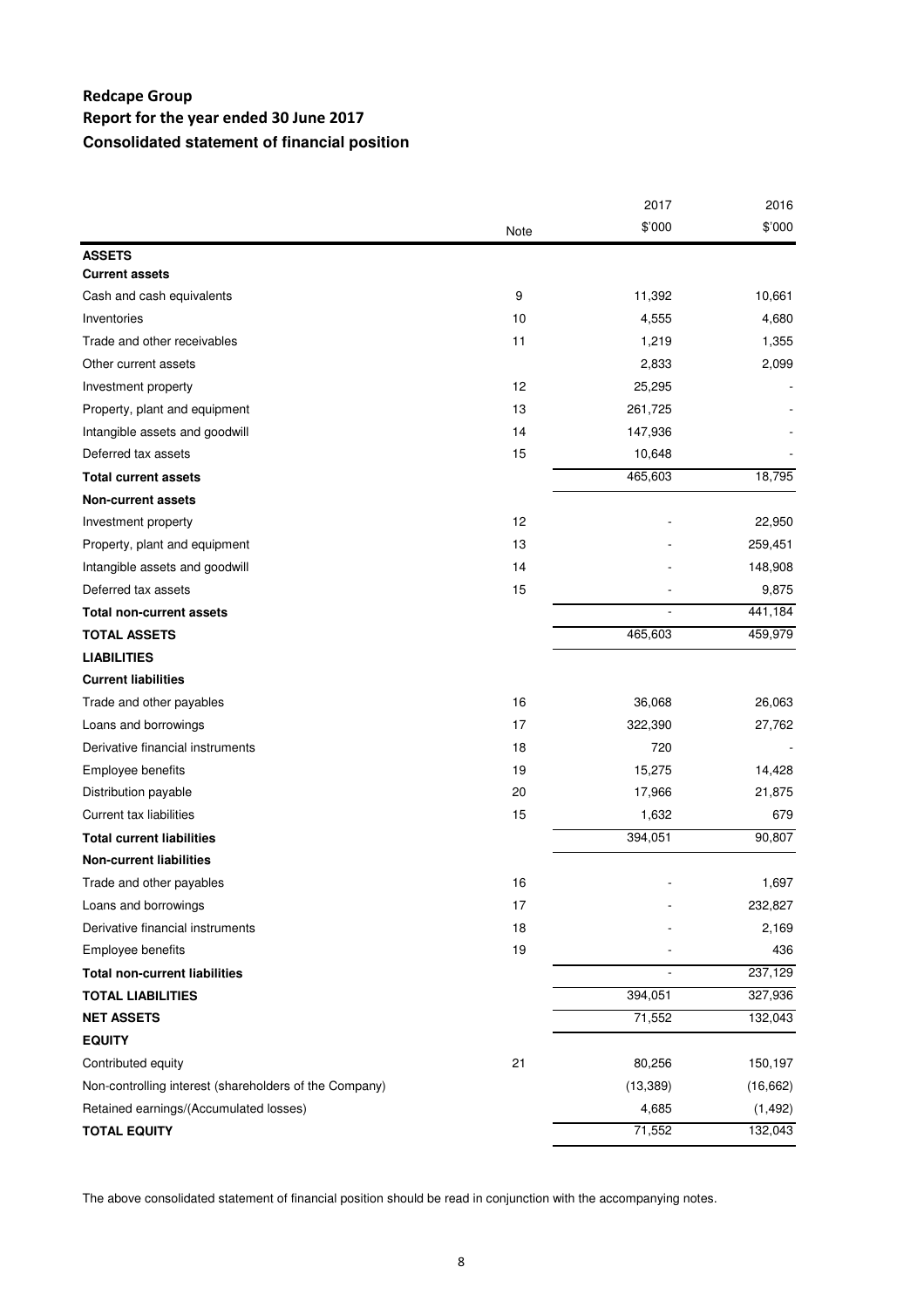### **Redcape Group Report for the year ended 30 June 2017 Consolidated statement of changes in equity**

|                                                                                              |      | Contributed<br>equity | (Accumulated Non-controlling<br>$losses$ )/<br>Retained<br>earnings | interest                 | Total     |
|----------------------------------------------------------------------------------------------|------|-----------------------|---------------------------------------------------------------------|--------------------------|-----------|
|                                                                                              | Note | \$'000                | \$'000                                                              | \$'000                   | \$'000    |
| <b>Attributable to owners of the Trust</b>                                                   |      |                       |                                                                     |                          |           |
| Balance at 1 July 2016                                                                       |      | 150,197               | (1, 492)                                                            | (16,662)                 | 132,043   |
| Total comprehensive income for the year                                                      |      |                       |                                                                     |                          |           |
| Profit for the year                                                                          |      |                       | 30,399                                                              | 3,273                    | 33,672    |
| Total other comprehensive income                                                             |      |                       |                                                                     |                          |           |
| Total comprehensive income for the year                                                      |      |                       | 30,399                                                              | 3,273                    | 33,672    |
| Transactions with owners in their capacity as owners,<br>recognised directly in equity       |      |                       |                                                                     |                          |           |
| Return of capital                                                                            |      | (69, 941)             |                                                                     |                          | (69, 941) |
| Payment of interim distribution to unitholders                                               |      |                       | (6, 256)                                                            |                          | (6,256)   |
| Provision for distribution to unitholders                                                    | 20   |                       | (17,966)                                                            |                          | (17,966)  |
| Total transactions with owners in their capacity as owners,<br>recognised directly in equity |      | (69, 941)             | (24, 222)                                                           | ä,                       | (94, 163) |
| Balance at 30 June 2017                                                                      |      | 80,256                | 4,685                                                               | (13, 389)                | 71,552    |
| Balance at 1 July 2015                                                                       |      | 150,197               | 5,219                                                               | (16, 488)                | 138,928   |
| Total comprehensive income for the year                                                      |      |                       |                                                                     |                          |           |
| Profit/(loss) for the year                                                                   |      |                       | 15,164                                                              | (174)                    | 14,990    |
| Total other comprehensive income                                                             |      |                       |                                                                     |                          |           |
| Total comprehensive income for the year                                                      |      | ä,                    | 15,164                                                              | (174)                    | 14,990    |
| Transactions with owners in their capacity as owners,<br>recognised directly in equity       |      |                       |                                                                     |                          |           |
| Provision for distribution to unitholders                                                    | 20   |                       | (21, 875)                                                           | $\overline{\phantom{a}}$ | (21, 875) |
| Total transactions with owners in their capacity as owners,<br>recognised directly in equity |      | ä,                    | (21, 875)                                                           | ä,                       | (21, 875) |
| Balance at 30 June 2016                                                                      |      | 150,197               | (1, 492)                                                            | (16, 662)                | 132,043   |

The above consolidated statement of changes in equity should be read in conjunction with the accompanying notes.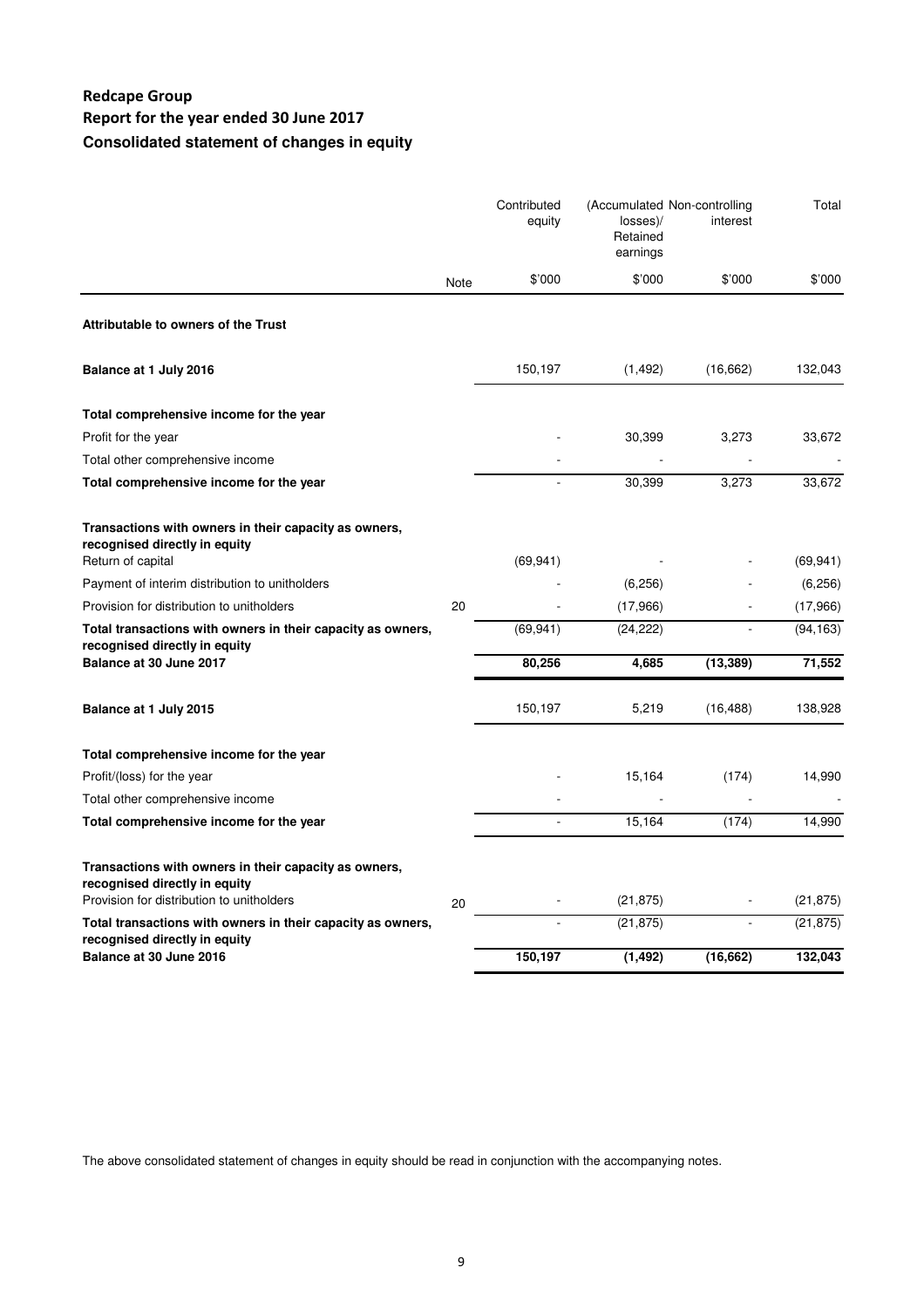### **Redcape Group Report for the year ended 30 June 2017 Consolidated statement of cash flows**

|                                                              |             | 2017       | 2016       |
|--------------------------------------------------------------|-------------|------------|------------|
|                                                              | <b>Note</b> | \$'000     | \$'000     |
| Cash flows from operating activities                         |             |            |            |
| Receipts from pub operations                                 |             | 257,282    | 242,384    |
| Rent from investment properties                              |             | 2,492      | 2,383      |
| Fees for administration services                             |             |            | 1,645      |
| Interest receipts                                            |             | 163        | 165        |
| Payments to suppliers and employees                          |             | (205, 044) | (193, 132) |
| Net cash from operating activities                           | 27          | 54,893     | 53,445     |
| Cash flows from investing activities                         |             |            |            |
| Payment for plant and equipment/refurbishments               | 13          | (10, 514)  | (10, 011)  |
| Capital additions for investment properties                  | 12          | (13)       | (96)       |
| Proceeds from sale of business net of selling expenses       | 6           | 6,572      |            |
| Proceeds from sale of investment properties                  |             | 1,340      | 1,524      |
| Proceeds from disposal of property plant and equipment       |             | 97         | 749        |
| Net cash used in investing activities                        |             | (2, 518)   | (7, 834)   |
| Cash flows from financing activities                         |             |            |            |
| Proceeds from borrowings                                     |             | 147,935    | 24,000     |
| Repayment of borrowings                                      |             | (85, 480)  | (49,000)   |
| Payment of distribution                                      |             | (28, 131)  | (21, 329)  |
| Return of capital                                            |             | (69, 941)  |            |
| Payment of interest                                          |             | (14,036)   | (10, 773)  |
| Payment of transaction costs related to loans and borrowings |             | (1,991)    | (60)       |
| Net cash used in financing activities                        |             | (51, 644)  | (57, 162)  |
| Net increase/(decrease) in cash held                         |             | 731        | (11, 551)  |
| Cash and cash equivalents at the beginning of the year       |             | 10,661     | 22,212     |
| Cash and cash equivalents at the end of the year             | 9           | 11,392     | 10,661     |

The above consolidated statement of cash flows should be read in conjunction with the accompanying notes.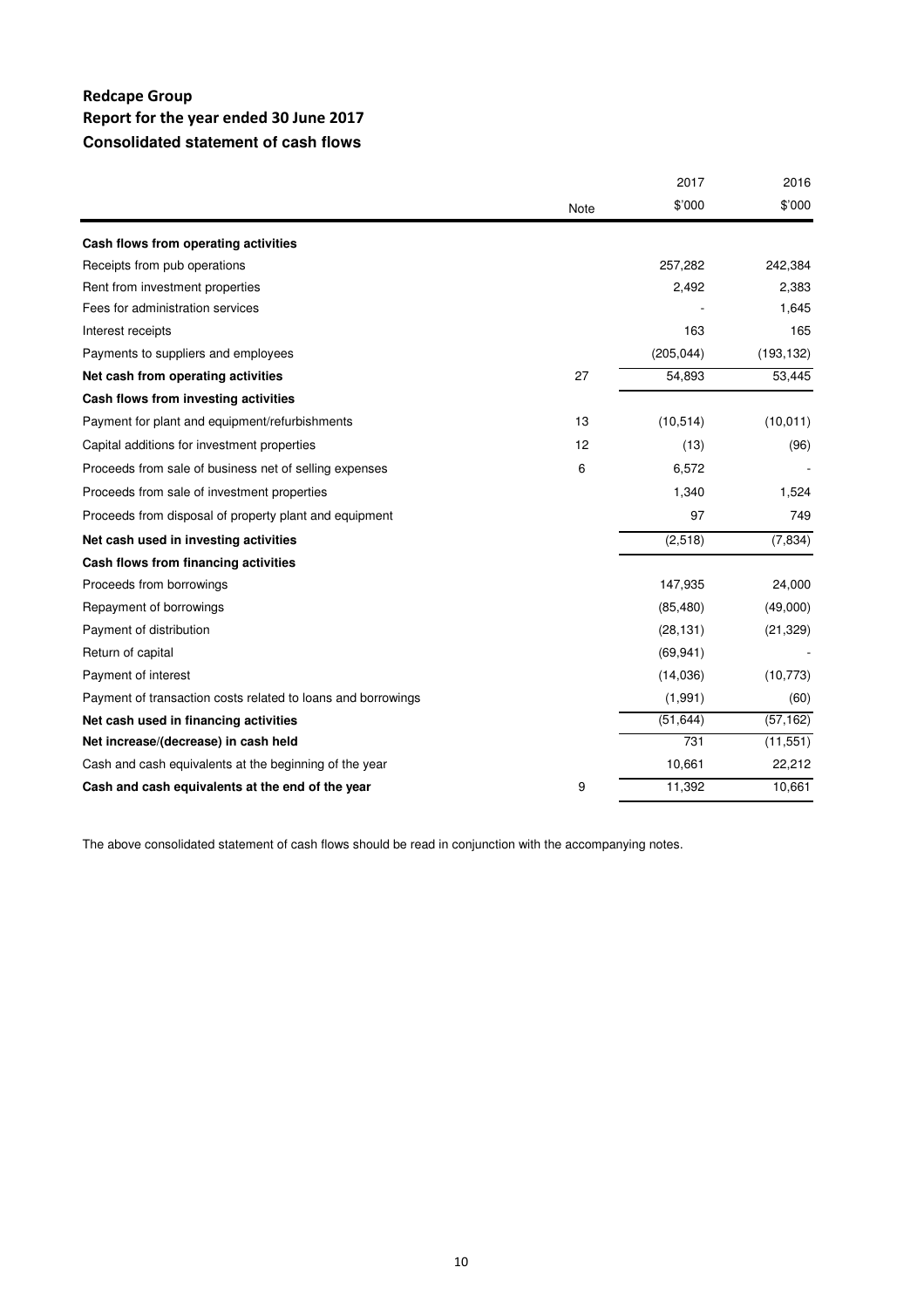## **Redcape Group Report for the year ended 30 June 2017**

### **Notes Page**

| 1  | Reporting entity                                | 12 |
|----|-------------------------------------------------|----|
| 2  | Basis of preparation                            | 12 |
| 3  | Summary of significant accounting policies      | 13 |
| 4  | Determination of fair values                    | 19 |
| 5  | Financial risk management                       | 20 |
| 6  | Disposal of businesses                          | 21 |
| 7  | Finance costs                                   | 21 |
| 8  | Other expenses                                  | 22 |
| 9  | Cash and cash equivalents                       | 22 |
| 10 | Inventories                                     | 22 |
| 11 | Trade and other receivables                     | 22 |
| 12 | Investment property                             | 23 |
| 13 | Property, plant and equipment                   | 24 |
| 14 | Intangible assets and goodwill                  | 25 |
| 15 | <b>Taxes</b>                                    | 27 |
| 16 | Trade and other payables                        | 28 |
| 17 | Loans and borrowings                            | 28 |
| 18 | Derivative financial instruments                | 29 |
| 19 | Employee benefits                               | 29 |
| 20 | Distribution payable                            | 30 |
| 21 | Contributed equity                              | 30 |
| 22 | Operating leases                                | 30 |
| 23 | Group entities                                  | 31 |
| 24 | Parent entity                                   | 31 |
| 25 | Related party disclosures                       | 32 |
| 26 | Financial instruments                           | 33 |
| 27 | Statement of cashflows - additional information | 36 |
| 28 | Contingent assets                               | 36 |
| 29 | Contingent liabilities                          | 36 |
| 30 | Commitments                                     | 36 |
| 31 | Subsequent events                               | 36 |
| 32 | Trust information                               | 36 |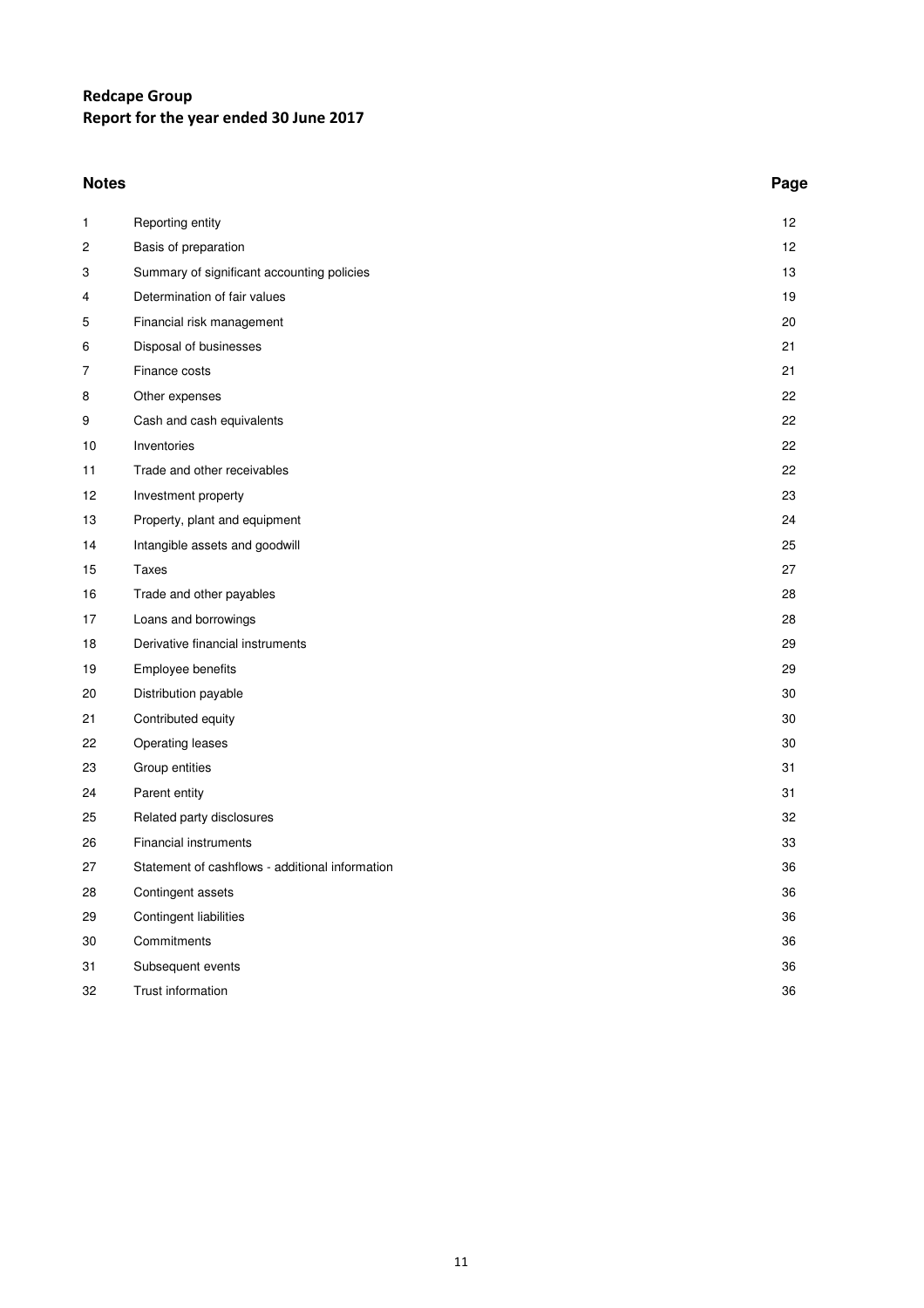#### **Note 1 Reporting entity**

The Regatta No.2 Trust (the "Trust") is a registered managed investment scheme under the Corporations Act 2001 domiciled in Australia. The consolidated financial statements for the Trust are presented for the year ended 30 June 2017. Due to management's reporting framework, the year represents a period of 52 weeks or 53 weeks every 7th year. The year ended 30 June 2017 represents a 53 week period and is therefore not entirely comparable to the 52 week comparative period. The consolidated financial statements of the Trust as at and for the financial year ended 30 June 2017 comprise of the Trust, The Regatta 3 Company Pte. Ltd. (the "Company") and their controlled entities, and collectively are referred to as the "Group" and individually as the "Group entities". The Responsible Entity of the Trust is Perpetual Trust Services Limited (the "Responsible Entity"). The parent entity for the purpose of these financial statements is the Trust. The units of the Trust and the shares of the Company are stapled such that the units and shares are effectively dealt with as a single interest.

The consolidated financial statements were approved by the directors of the Responsible Entity on 21 September 2017.

The Group is a for-profit entity and its principal activity is the ownership and operation of pubs. There has been no significant change in the nature of the principal activity during the period.

#### **Note 2 Basis of preparation**

#### **(a) Compliance statement**

The consolidated financial statements are general purpose financial statements which have been prepared in accordance with Australian Accounting Standards (AASBs) adopted by the Australian Accounting Standards Board (AASB) and the Corporations Act 2001 . The consolidated financial statements comply with International Financial Reporting Standards (IFRSs) and interpretations adopted by the International Accounting Standards Board (IASB).

#### **(b) Basis of measurement**

The consolidated financial statements have been prepared on the historical cost basis, except for investment properties and derivatives which are measured at fair value.

#### **(c) Functional and presentation currency**

The financial statements are presented in Australian dollars, which is the Trust's and the Group's functional currency.

The Trust is of a kind referred to in ASIC Corporations (Rounding in Financial/Directors' Reports) Instrument 2016/191 (Rounding instrument) and in accordance with that instrument, all financial information presented in Australian dollars has been rounded to the nearest thousand unless otherwise stated.

#### **(d) Use of estimates and judgements**

The preparation of financial statements requires the use of certain critical accounting estimates. It also requires management to exercise its judgment in the process of applying accounting policies. Actual results may differ from these estimates. Estimates and underlying assumptions are reviewed on an ongoing basis. Revisions to accounting estimates are recognised in the period in which the estimate is revised and in any future periods affected.

In particular, information about significant areas of estimation uncertainty and critical judgements in applying accounting policies that have the most significant effect on the amount recognised in the financial statements are described in the following notes:

Investment properties - assumptions underlying fair value. See note 12.

Goodwill – assumptions underlying recoverable value. See note 14.

Employee benefits - assumptions underlying executive incentive scheme. See note 19.

#### **(e) Basis of preparation other than going concern**

The financial statements are not prepared on a going concern basis because the Trust has disposed of all its operations (refer to Note 31) and ceased to trade subsequent to year end. As such, it is intended that the remaining Group entities will be wound up.

In preparing the financial statements on an alternate basis, the Group has continued to apply the requirements of Australian Accounting Standards taking into account that the Trust is not expected to continue as a going concern in the foreseeable future. All assets are measured at the lower of their cost or net realisable value except for investment properties which are held at fair value, in accordance with Australian Accounting standards. Liabilities are measured at their anticipated settlement amounts based on relevant Australian Accounting Standard requirements. Non-current assets and non-current liabilities are all reclassified to current as they will either be recovered or settled no more than 12 months after reporting date. There has been no significant remeasurement of any amounts in the financial statements.

As at 30 June 2017, no additional provisions or liabilities have been recognised as a result of the intended wind up of the Trust as the Group has not currently incurred any legal or contractual obligations which will crystallise as a result of the wind-up.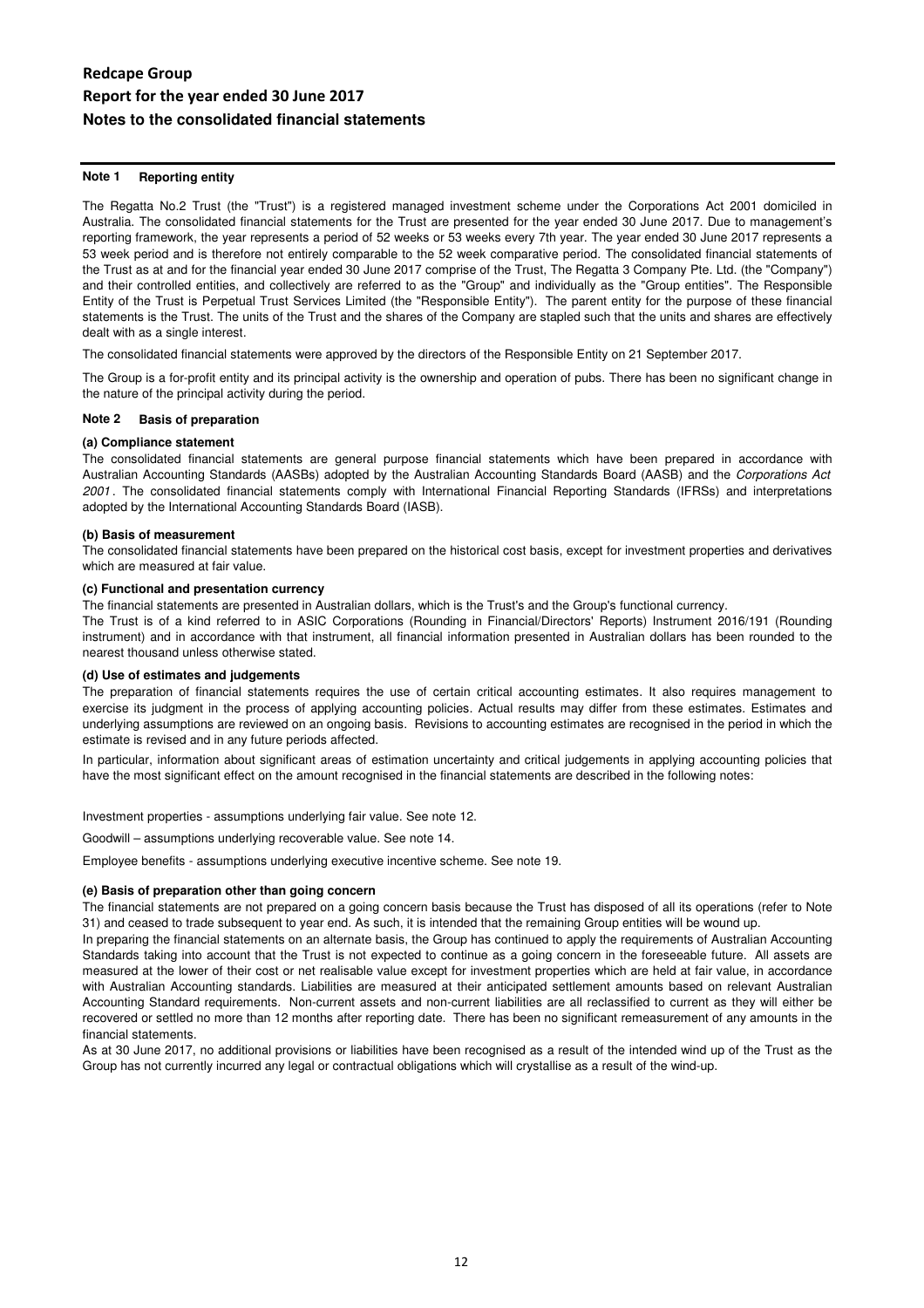#### **Note 3 Summary of significant accounting policies**

#### **(a) Basis of consolidation**

#### (i) Business combinations

Business combinations are accounted for by applying the acquisition method as at the acquisition date, which is the date on which control is transferred to the Group. Control is the power to govern the financial and operating policies of an entity so as to obtain benefits from its activities. In assessing control, the Group takes into consideration potential voting rights that currently are exercisable.

The Group measures goodwill at the acquisition date as:

- the fair value of the consideration transferred; plus
- the recognised amount of any non-controlling interests in the acquiree; plus
- if the business combination is achieved in stages, the fair value of the existing equity interest in the acquiree; less
- the net recognised amount (generally fair value) of the identifiable assets acquired and liabilities assumed.

#### When the excess is negative, a bargain purchase gain is recognised immediately in profit or loss.

The consideration transferred does not include amounts related to the settlement of pre-existing relationships. Such amounts are generally recognised in profit or loss.

Transaction costs, other than those associated with the issue of debt or equity securities, that the Group incurs in connection with a business combination are expensed as incurred.

Any contingent consideration payable is recognised at fair value at the acquisition date. If the contingent consideration is classified as equity, it is not remeasured and settlement is accounted for within equity. Otherwise, subsequent changes to the fair value of the contingent consideration are recognised in profit or loss.

#### (ii) Acquisitions of non-controlling interest

Acquisitions of non-controlling interests are accounted for as transactions with owners in their capacity as owners and therefore no goodwill is recognised as a result. The adjustments to non-controlling interest arising from transactions that do not involve the loss of control are based on a proportionate amount of the net assets of the subsidiary.

#### (iii) Subsidiaries and associated entities

Subsidiaries of the Group are entities controlled by the Trust or the Company. The financial statements of subsidiaries are included in the consolidated financial statements from the date that control commences until the date that control ceases.

#### (iv) Transactions eliminated on consolidation

Intra-group balances and transactions, and any unrealised income and expenses arising from intra-group transactions, are eliminated in preparing the consolidated financial statements.

#### (v) Stapling

The stapling of the units of the Trust and the shares of the Company occurred on 30 April 2012. The acquirer and the parent entity for the purpose of these financial statements is the Trust.

#### **(b) Revenue recognition**

Revenue is recognised to the extent that it is probable that the economic benefits will flow to the entity and the revenue can be reliably measured. Revenue brought to account but not received at balance date is recognised as a receivable. The following specific recognition criteria must also be met before revenue is recognised:

#### Rental from investment properties

Rental income from operating leases is recognised on a straight line basis over the lease term. Fixed rental increases which do not represent direct compensation for underlying cost increases or capital expenditure are recognised on a straight line basis over the term of the lease or over the period until the next market review date. An asset is recognised to represent the portion of operating lease revenue in a reporting period relating to fixed increases in operating lease rentals in future periods. This receivable is considered to be a component part of the relevant property investment carrying value.

#### Revenue from pub operations

Revenue from pub operations is comprised predominantly of food and beverage sales and gaming revenue.

Revenue from food and beverage sales is recognised (net of discounts and other allowances) at the point of sale to the customer.

Gaming revenue is recognised as received net of payouts to patrons.

#### Interest revenue

Interest revenue is recognised on an effective interest rate method in relation to the outstanding financial asset.

#### Other revenue

Other revenue is recognised when the right to receive the revenue has been established.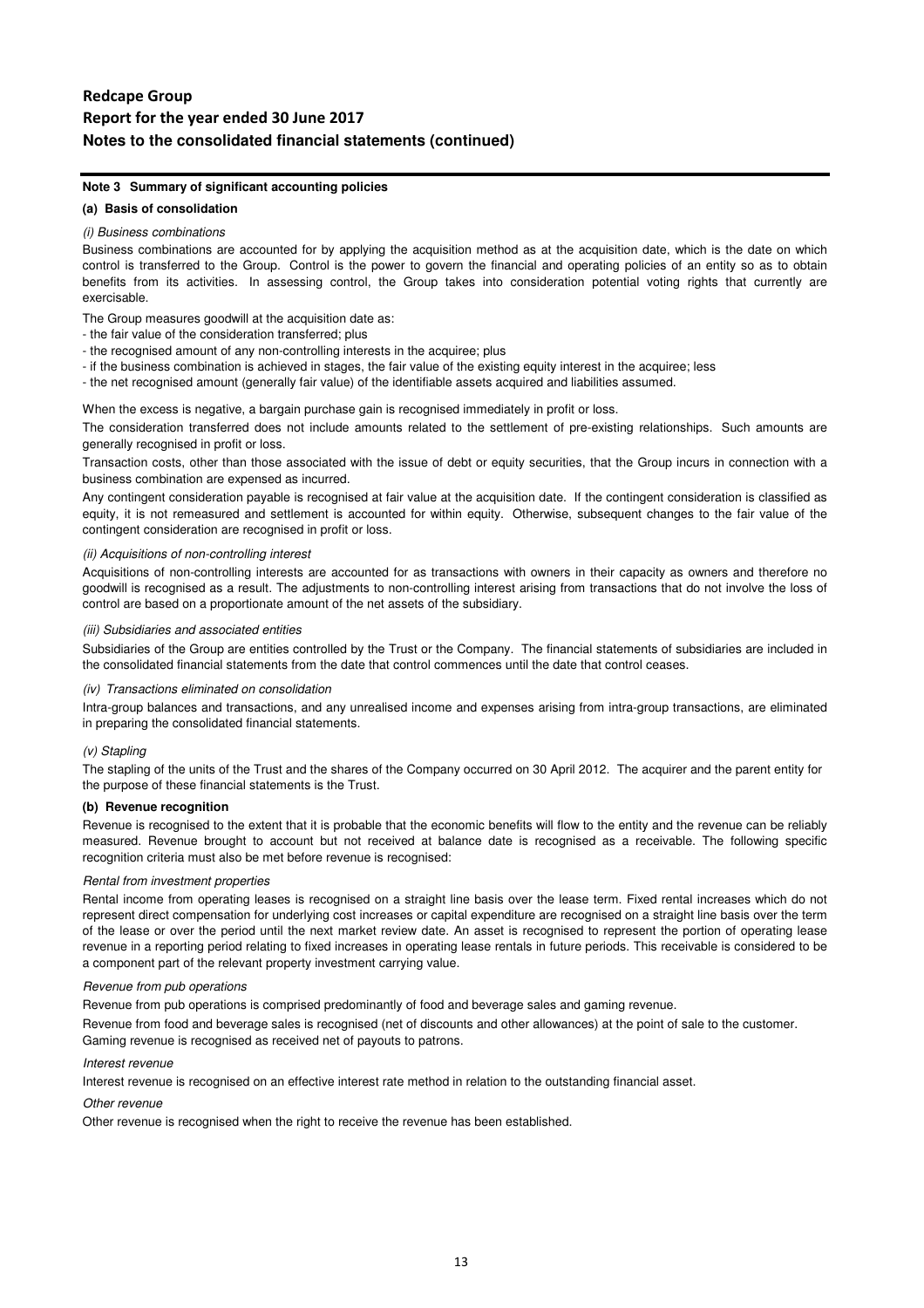#### **Note 3 Summary of significant accounting policies (continued)**

#### **(c) Income tax**

Trust

Under current Australian income tax legislation, the Trust is not liable to income tax provided unit holders are presently entitled to all the Trust's income at 30 June each year.

#### **Company**

Tax expense or benefit comprises current and deferred tax. Current and deferred tax is recognised in profit or loss except to the extent that it relates to a business combination, or items recognised directly in equity or in other comprehensive income.

#### (i) Current tax

Current tax is the expected tax payable or receivable on the taxable income or loss for the year, using tax rates enacted or substantively enacted at the reporting date, and any adjustment to tax payable in respect of previous years. Current tax payable also includes any tax liability arising from the declaration of dividends.

#### (ii) Deferred tax

Deferred tax is recognised in respect of temporary differences between the carrying amounts of assets and liabilities for financial reporting purposes and the amounts used for taxation purposes.

#### (iii) Tax exposures

In determining the amount of current and deferred tax the Company takes into account the impact of uncertain tax positions and whether additional taxes and interest may be due. The Company believes that its accruals for tax liabilities are adequate for all open tax years based on its assessment of many factors, including interpretations of tax law and prior experience. This assessment relies on estimates and assumptions and may involve a series of judgements about future events. New information may become available that causes the Company to change its judgement regarding the adequacy of existing tax assets and liabilities; such changes to tax assets and liabilities will impact tax expense in the period such a determination is made.

#### (iv) Tax consolidation

The Company's wholly-owned Australian resident entities have formed a tax consolidated group with effect from July 2009 and are therefore taxed as a single entity from that date. The head entity within the tax consolidated group is Redcape Group Limited.

Current tax expense or income, deferred tax liabilities and deferred tax assets arising from temporary differences of the members of the tax consolidated group are recognised in the separate financial statements of the members of the tax consolidated group using the 'stand-alone taxpayer' method consistent with UIG 1052 Tax Consolidation Accounting .

Any current tax liabilities or assets and deferred tax assets arising from unused tax losses of subsidiaries are assumed by the head entity in the tax consolidated group and are recognised as amounts payable to or receivable from other entities in the tax consolidated group in conjunction with any tax funding arrangement amount (refer below).

#### (v) Nature of tax funding arrangement and tax sharing agreement

The members of the tax consolidated group have entered into a tax funding arrangement which sets out the funding obligations of members of the tax consolidated group in respect of tax amounts. The tax funding arrangement requires payments to or from the head entity equal to the current tax liability or asset assumed by the head entity and any tax-loss deferred tax asset assumed by the head entity.

The members of the tax consolidated group have also entered into a tax sharing agreement. The tax sharing agreement provides for the determination of the allocation of income tax liabilities between the entities should the head entity default on its tax payment obligations. No amounts have been recognised in the financial statements in respect of this agreement as payment of any amounts under the tax sharing agreement is considered remote.

#### **(d) Goods and services tax**

Revenues, expenses and assets are recognised net of the amount of goods and services tax (GST), except where the amount of GST incurred is not recoverable from the Australian Taxation Office (ATO). In these circumstances the GST is recognised as part of the cost of acquisition of the asset or as part of an item of expense. Receivables and payables are stated with the amount of GST included. The net amount of GST recoverable from, or payable to, the ATO is included as a current asset or liability in the statement of financial position. Cash flows are included in the statement of cash flows on a gross basis. The GST components of cash flows arising from investing and financing activities which are recoverable from, or payable to, the ATO are classified as operating cash flows.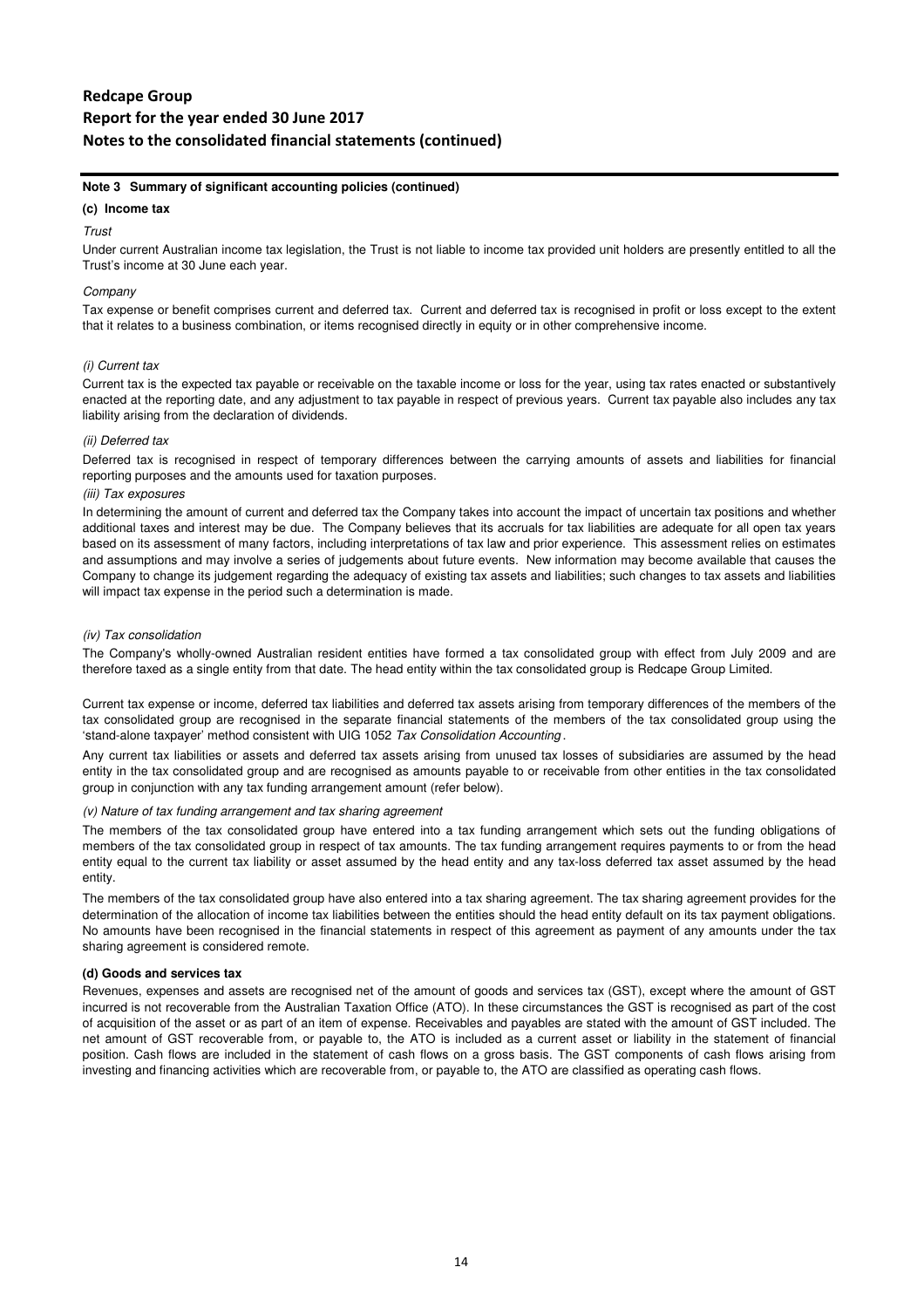#### **Note 3 Summary of significant accounting policies (continued)**

#### **(e) Financial Instruments**

#### (i) Non-derivative financial assets

The Group initially recognises loans and receivables and deposits on the date that they are originated. All other financial assets (including assets designated at fair value through profit or loss) are recognised initially on the trade date at which the Group becomes a party to the contractual provisions of the instrument.

The Group derecognises a financial asset when the contractual rights to the cash flows from the asset expire, or it transfers the rights to receive the contractual cash flows on the financial asset in a transaction in which substantially all the risks and rewards of ownership of the financial asset are transferred. Any interest in transferred financial assets that is created or retained by the Group is recognised as a separate asset or liability.

Financial assets and liabilities are offset and the net amount presented in the statement of financial position when, and only when, the Group has a legal right to offset the amounts and intends either to settle on a net basis or to realise the asset and settle the liability simultaneously.

The Group has the following non-derivative financial assets: loans and receivables.

#### Loans and receivables

Loans and receivables are financial assets with fixed or determinable payments that are not quoted in an active market. Such assets are recognised initially at fair value plus any directly attributable transaction costs. Subsequent to initial recognition loans and receivables are measured at amortised cost using the effective interest method, less any impairment losses.

Loans and receivables comprise cash and cash equivalents, and trade and other receivables.

#### Cash and cash equivalents

Cash and cash equivalents comprise cash balances and deposits with original maturities of three months or less from the acquisition date that are subject to an insignificant risk of changes in their fair value and are used by the Group in the management of its short term commitments.

#### (ii) Non-derivative financial liabilities

The Group initially recognises debt securities issued and subordinated liabilities on the date that they are originated. All other financial liabilities are recognised initially on the trade date, which is the date that the Group becomes a party to the contractual provisions of the instrument.

The Group derecognises a financial liability when its contractual obligations are discharged, cancelled or expire.

The Group classifies non-derivative financial liabilities into the other financial liabilities category. Such financial liabilities are recognised initially at fair value plus any directly attributable transaction costs. Subsequent to initial recognition these financial liabilities are measured at amortised cost using the effective interest rate method.

Other financial liabilities comprise loans and borrowings, bank overdrafts and trade and other payables.

Bank overdrafts that are repayable on demand and form an integral part of the Group's cash management are included as a component of cash and cash equivalents for the purpose of the statement of cash flows.

#### (iii) Issued units

Issued units in the Trust are classified as equity. Incremental costs directly attributable to the issue of units are recognised as a deduction from equity, net of any tax effects.

#### (iv) Derivative financial instruments

Derivative financial instruments are recognised initially at fair value. Derivatives are carried as assets when their fair value is positive and as liabilities when their fair value is negative. To date derivative financial instruments have not been designated in hedge relationships, and the gain or loss on re-measurement to fair value is recognised immediately in profit or loss.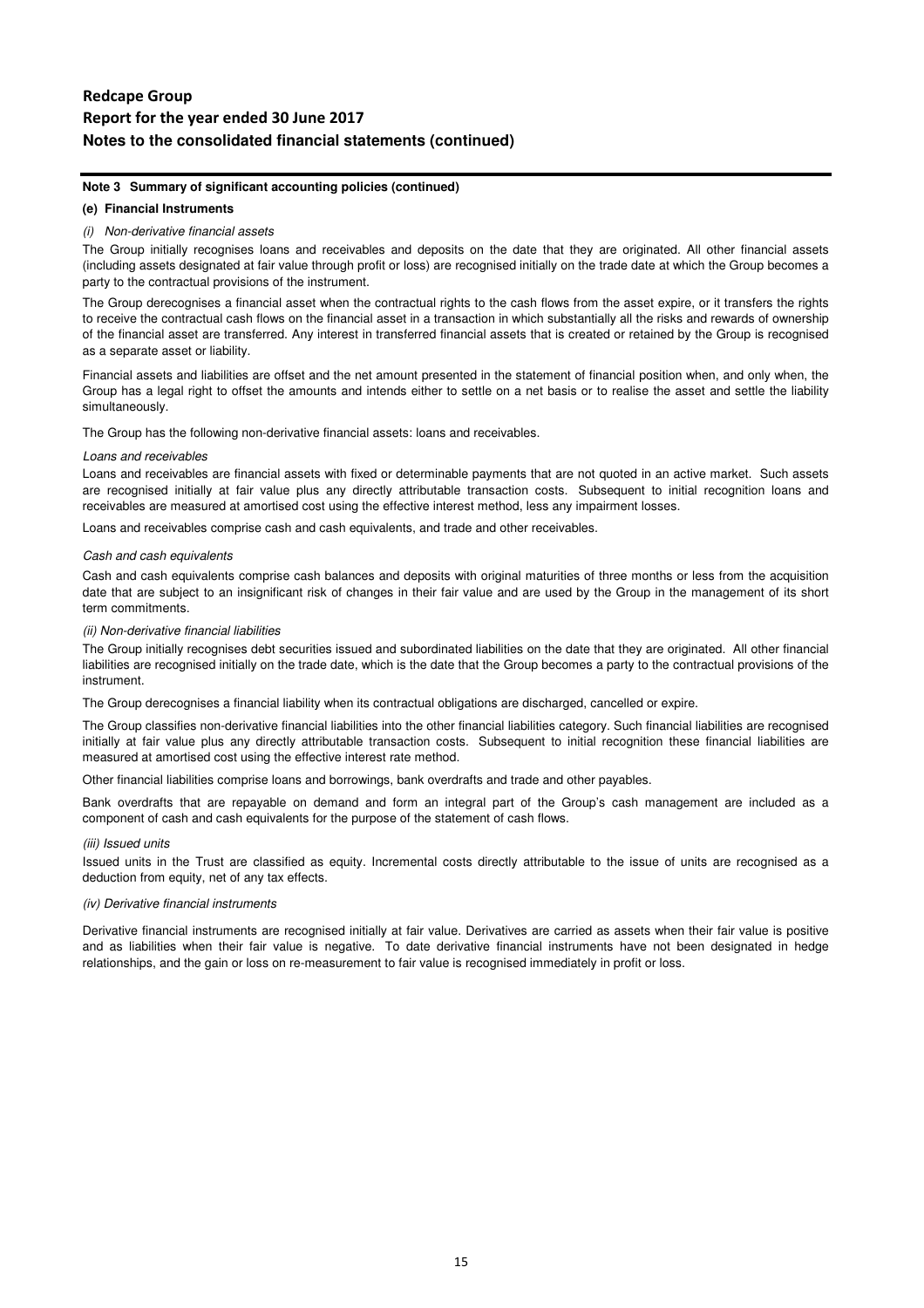#### **Note 3 Summary of significant accounting policies (continued)**

#### **(f) Investment property**

Investment property is property held to earn rental income or for capital appreciation or for both, but not for sale in the ordinary course of business, use in the production or supply of goods or services or for administrative purposes.

Investment property is accounted for using the fair value model. Under the fair value model, investment properties are measured initially at cost. Transaction costs are included in the initial measurement. Subsequent to initial recognition, investment properties are stated at fair value, which is the amount for which an asset could be exchanged between knowledgeable, willing parties in an arm's length transaction and reflects market conditions at the reporting date. Gains and losses arising from changes in the fair values of investment properties are recognised in profit or loss in the period in which they arise.

#### **(g) Property, plant and equipment**

#### (i) Recognition and measurement

Items of property, plant and equipment are measured at cost less accumulated depreciation and accumulated impairment losses.

Cost includes expenditure that is directly attributable to the acquisition of the asset. The cost of self-constructed assets includes the cost of materials and direct labour, any other costs directly attributable to bringing the assets to a working condition for their intended use, the costs of dismantling and removing the items and restoring the site on which they are located, and capitalised borrowing costs. Purchased software that is integral to the functionality of the related equipment is capitalised as part of that equipment.

When parts of an item of property, plant and equipment have different useful lives, they are accounted for as separate items (major components) of property, plant and equipment.

Gains and losses on disposal of an item of property, plant and equipment are determined by comparing the proceeds from disposal with the carrying amount of property, plant and equipment and are recognised net within other income in profit or loss.

#### (ii) Subsequent costs

The cost of replacing a part of an item of property, plant and equipment is recognised in the carrying amount of the item if it is probable that the future economic benefits embodied within the part will flow to the Group, and its cost can be measured reliably. The carrying amount of the replaced part is derecognised. The costs of the day-to-day servicing of property, plant and equipment are recognised in profit or loss as incurred.

#### (iii) Depreciation

Depreciation is calculated over the depreciable amount, which is the cost of an asset, or other amount substituted for cost, less its residual value.

Depreciation is recognised in profit or loss on a straight-line basis over the estimated useful lives of each part of an item of property, plant and equipment, since this most closely reflects the expected pattern of consumption of the future economic benefits embodied in the asset. Leased assets are depreciated over the shorter of the lease term and their useful lives unless it is reasonably certain that the Group will obtain ownership by the end of the lease term.

The estimated useful lives at the currrent and prior period are:

| Freehold buildings                | 40 to 150 years |
|-----------------------------------|-----------------|
| Property improvements             | 7 to 40 years   |
| Furniture, fittings and equipment | 7 to 15 years   |
| Software                          | 4 to 7 years    |

Residual values and useful lives are reviewed and adjusted if appropriate, at each financial year end. Any gain or loss on disposal of an item of property, plant and equipment are recognised in profit or loss.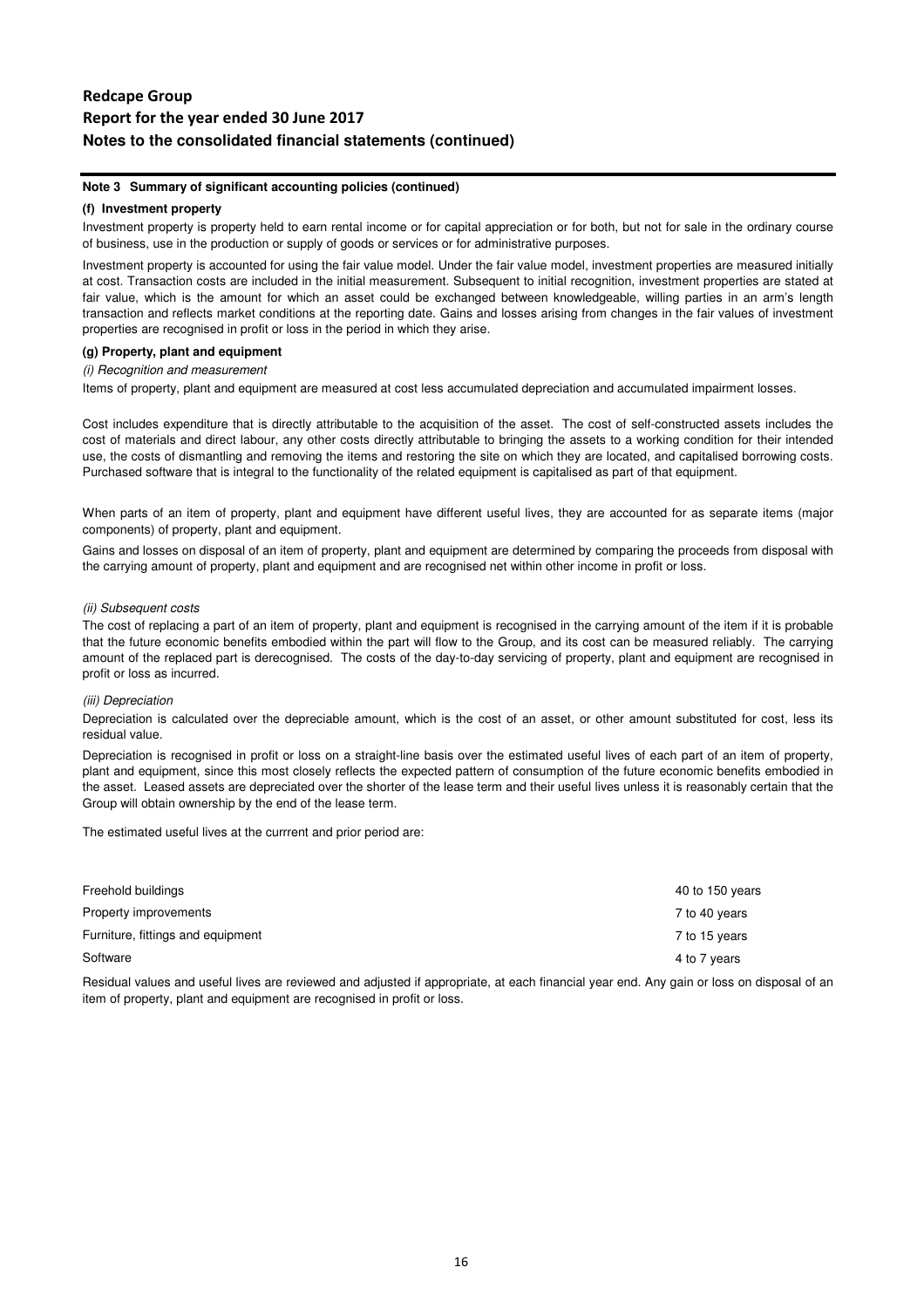#### **Note 3 Summary of significant accounting policies (continued)**

#### **(h) Intangible assets and goodwill**

#### (i) Goodwill

Goodwill that arises upon the acquisition of subsidiaries is presented with intangible assets. For the measurement of goodwill at initial recognition, see Note 3(a)(i).

#### Subsequent measurement

Goodwill is measured at cost less accumulated impairment losses.

#### (ii) Gaming licences

Gaming licences are valued on the basis of their realisable value to the holder. Gaming licences are considered to have an indefinite useful life. As a consequence, no amortisation is charged. They are tested for impairment annually and whenever an indication of impairment exists, impairment losses are recognised immediately in profit or loss.

#### (iii) Liquor licences

Liquor licences are valued at cost of application. Liquor licences are considered to have an indefinite useful life. As a consequence, no amortisation is charged. They are tested for impairment annually and whenever an indication of impairment exists. Any impairment is recognised immediately in profit or loss.

#### **(i) Inventories**

Inventories which include food and beverages are costed on a weighted average basis and are measured at the lower of cost and net realisable value.

#### **(j) Impairment**

#### Non-derivative financial assets

A financial asset not classified as at fair value through profit or loss is assessed at each reporting date to determine whether there is objective evidence that it is impaired. A financial asset is impaired if objective evidence indicates that a loss event has occurred after the initial recognition of the asset, and that the loss event had a negative effect on the estimated future cash flows of that asset that can be estimated reliably.

Objective evidence that financial assets are impaired can include default or delinquency by a debtor, restructuring of an amount due to the Group on terms that the Group would not consider otherwise, indications that a debtor or issuer will enter bankruptcy, economic conditions that correlate with defaults or the disappearance of an active market for a security.

An impairment loss in respect of a financial asset measured at amortised cost is calculated as the difference between its carrying amount and the present value of the estimate future cashflows discounted at the asset's original effective interest rate. Losses are recognised in profit or loss and reflected in an allowance account against loans and receivables. Interest on the impaired asset continues to be recognised. When a subsequent event causes the amount of impairment loss to decrease, the decrease in impairment is reversed through the profit or loss.

#### Non-financial assets

The carrying amounts of the Group's non-financial assets, other than inventories and deferred tax assets, are reviewed at each reporting date to determine whether there is any indication of impairment. If any such indication exists, then the asset's recoverable amount is estimated. Goodwill and indefinite life intangible assets are tested annually for impairment. An impairment loss is recognised if the carrying amount of an asset or its related cash-generating unit (CGU) exceeds its estimated recoverable amount.

The recoverable amount of an asset or CGU is the greater of its value in use and its fair value less costs to sell. In assessing value in use, the estimated future cash flows are discounted to their present value using a pre-tax discount rate that reflects current market assessments of the time value of money and the risks specific to the asset. For the purpose of impairment testing, assets that cannot be tested individually are grouped together into the smallest group of assets that generates cash inflows from continuing use that are largely independent of the cash inflows of other assets or CGUs.

Impairment losses are recognised in profit or loss. Impairment losses recognised in respect of CGUs are allocated to first reduce the carrying amount of any goodwill allocated the CGU (group of CGUs), and then to reduce the carrying amounts of the other assets in the CGU (group of CGUs) on a pro rata basis.

An impairment loss in respect of goodwill is not reversed. For other assets, an impairment loss is reversed only to the extent that the asset's carrying amount does not exceed the carrying amount that would have been determined, net of depreciation or amortisation, if no impairment loss had been recognised.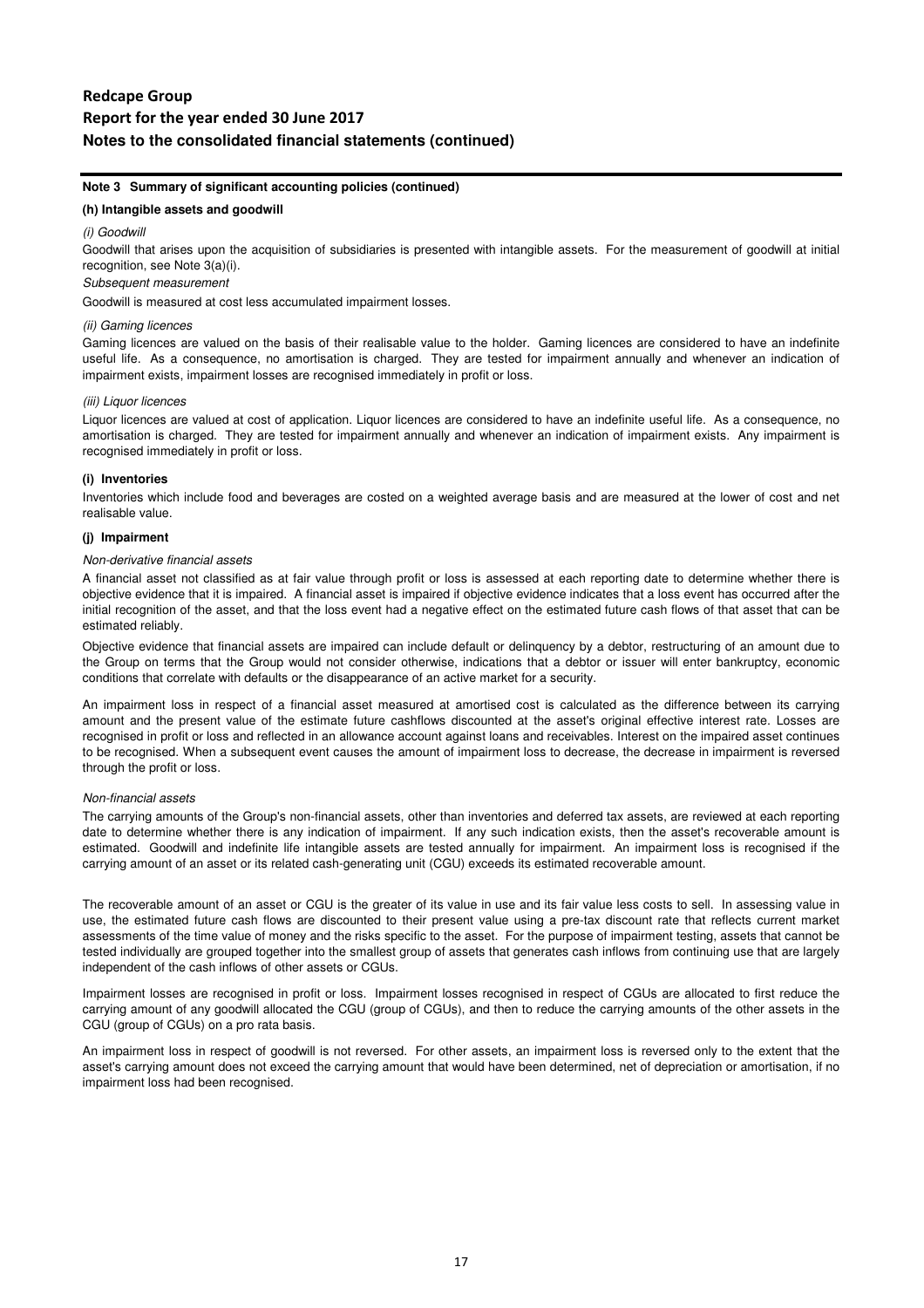#### **Note 3 Summary of significant accounting policies (continued)**

#### **(k) Non current assets held for sale**

Non-current assets that are expected to be recovered primarily through sale rather than through continuing use, are classified as held for sale. Immediately before classification as held for sale, the assets are remeasured in accordance with the Group's accounting policies. Thereafter generally the assets are measured at the lower of their carrying amount and fair value less cost to sell. Impairment losses on initial classification as held for sale and subsequent gains or losses on remeasurement are recognised in profit or loss.

#### **(l) Finance income and finance costs**

Finance costs comprise interest expense on borrowings and unwinding of the discount on provisions.

Finance income comprises interest income on funds invested. Interest income is recognised as it accrues in profit or loss, using the effective interest method.

#### **(m) Employee benefits**

#### (i) Defined contribution plans

A defined contribution plan is a post-employment benefit plan under which an entity pays fixed contributions into a separate entity and will have no legal or constructive obligation to pay further amounts. Obligations for contributions to defined contribution plans are recognised as an employee benefit expense in profit or loss in the periods during which services are rendered by employees. Prepaid contributions are recognised as an asset to the extent that a cash refund or a reduction in future payments is available. Contributions to a defined contribution plan that are due more than 12 months after the end of the period in which the employees render the service are discounted to their present value.

#### (ii) Other long-term employee benefits

The Group's net obligation in respect of long-term employee benefits other than defined benefit plans is the amount of future benefit that employees have earned in return for their service in the current and prior periods plus related on-costs; that benefit is discounted to determine its present value, and the fair value of any related assets is deducted. The discount rate is the yield at the reporting date on corporate bonds that have maturity dates approximating the terms of the Group's obligations. The calculation is performed using the projected unit credit method. Any actuarial gains or losses are recognised in profit or loss in the period in which they arise.

#### (iii) Termination benefits

Termination benefits are recognised as an expense when the Group is demonstrably committed, without realistic possibility of withdrawal, to a formal detailed plan to either terminate employment before the normal retirement date, or to provide termination benefits as a result of an offer made to encourage voluntary redundancy. Termination benefits for voluntary redundancies are recognised as an expense if the Group has made an offer of voluntary redundancy, it is probable that the offer will be accepted, and the number of acceptances can be estimated reliably. If benefits are payable more than 12 months after the reporting period, then they are discounted to their present value.

#### (iv) Short-term benefits

Short-term employee benefit obligations are measured on an undiscounted basis and are expensed as the related service is provided.

A liability is recognised for the amount expected to be paid under short-term cash bonus or profit-sharing plans if the Group has a present legal or constructive obligation to pay this amount as a result of past service provided by the employee and the obligation can be estimated reliably.

#### **(n) Provisions**

A provision is recognised if, as a result of a past event, the Group has a present legal or constructive obligation that can be estimated reliably, and it is probable that an outflow of economic benefits will be required to settle the obligation. Provisions are determined by discounting the expected future cash flows at a pre-tax rate that reflects current market assessments of the time value of money and the risks specific to the liability. The unwinding of the discount is recognised as a finance cost.

#### **(o) New standards and interpretations not yet adopted**

A number of new standards, amendments to standards and interpretations are effective for annual periods beginning after 1 July 2017, and have not been applied in preparing these financial statements. Those which may be relevant to the Group are set out below. The Group does not plan to adopt these standards early.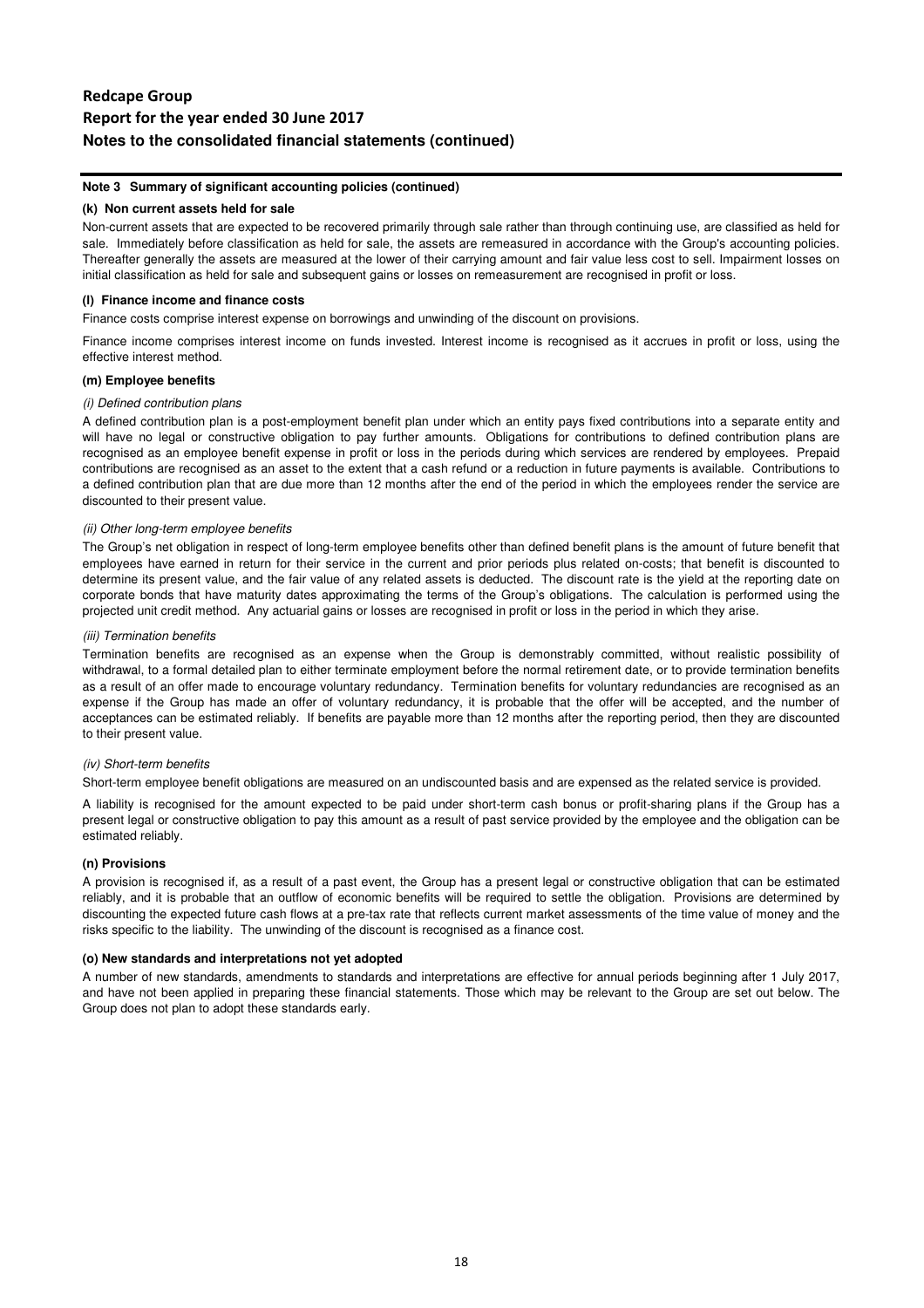#### **Note 3 Summary of significant accounting policies (continued)**

#### **(o) New standards and interpretations not yet adopted (continued)**

#### **AASB 9 Financial Instruments (2014)**

AASB 9, approved in December 2014, replaces the existing guidance in AASB 139 Financial Instruments: Recognition and Measurement. AASB 9 includes revised guidance on the classification and measurement of financial instruments, including a new expected credit loss model for calculating impairment on financial assets, and the new general hedge accounting requirements. It also carries forward the guidance on recognition and derecognition of financial instruments from AASB 139.

AASB 9 is effective for annual reporting periods beginning on or after 1 January 2018. The Group has performed an initial assessment of the potential impact of adopting AASB 9 and believes the impact will be minimal.

#### **AASB 15 Revenue from Contracts with Customers**

AASB 15 establishes a comprehensive framework for determining whether, how much and when revenue is recognised. It replaces existing revenue recognition guidance, including AASB 118 Revenue, AASB 111 Construction Contracts and IFRIC 13 Customer Loyalty Programmes.

AASB 15 is effective for annual reporting periods beginning on or after 1 January 2018. The Group has performed an initial assessment of the potential impact of adopting AASB 9 and believes the impact will be minimal.

#### **AASB 16 Leases**

IFRS 16 introduces a single, on-balance lease sheet accounting model for lessees. A lessee recognises a right-of-use asset representing its right to use the underlying asset and a lease liability representing its obligation to make lease payments. There are optional exemptions for short-term leases and leases of low value items. Lessor accounting remains similar to the current standard — i.e. lessors continue to classify leases as finance or operating leases.

IFRS 16 replaces existing leases guidance including IAS 17 Leases, IFRIC 4 Determining whether an Arrangement contains a Lease, SIC-15 Operating Leases—Incentives and SIC-27 Evaluating the Substance of Transactions Involving the Legal Form of a Lease.

The standard is effective for annual periods beginning on or after 1 January 2019. Early adoption is permitted for entities that apply IFRS 15 Revenue from Contracts with Customers at or before the date of initial application of IFRS 16.

The Group has started an initial assessment of the potential impact on its consolidated financial statements. So far, the most significant impact identified is that the Group will recognise new assets and liabilities for its operating leases of its pub venues. In addition, the nature of expenses related to those leases will now change as IFRS 16 replaces the straight-line operating lease expense with a depreciation charge for right-of-use assets and interest expense on lease liabilities. The Group has not yet decided whether it will use the optional exemptions.

#### **Note 4 Determination of fair values**

A number of the Group's accounting policies and disclosures require the determination of fair value, for both financial and nonfinancial assets and liabilities. Fair values have been determined for measurement and/or disclosure purposes based on the following methods. When applicable, further information about the assumptions made in determining fair values is disclosed in the notes specific to that asset or liability.

#### **(a) Property, plant and equipment**

The fair value of property, plant and equipment recognised as a result of a business combination is the estimated amount for which a property could be exchanged on the date of acquisition between a willing buyer and a willing seller in an arm's length transaction after proper marketing wherein the parties had each acted knowledgeably. The fair value of items of plant, equipment, fixtures and fittings is based on the market approach and cost approaches using quoted market prices for similar items when available and depreciated replacement cost when appropriate. Depreciated replacement cost reflects adjustments for physical deterioration as well as functional and economic obsolescence.

#### **(b) Inventories**

The fair value of inventories acquired in a business combination is determined based on its estimated selling price in the ordinary course of business less the estimated costs of completion and sale, and a reasonable profit margin based on the effort required to complete and sell the inventories.

#### **(c) Trade and other receivables**

The fair values of trade and other receivables, are estimated at the present value of future cash flows, discounted at the market rate of interest at the measurement date. Short-term receivables with no stated interest rate are measured at the original invoice amount if the effect of discounting is immaterial. Fair value is determined at initial recognition and, for disclosure purposes, at each annual reporting date.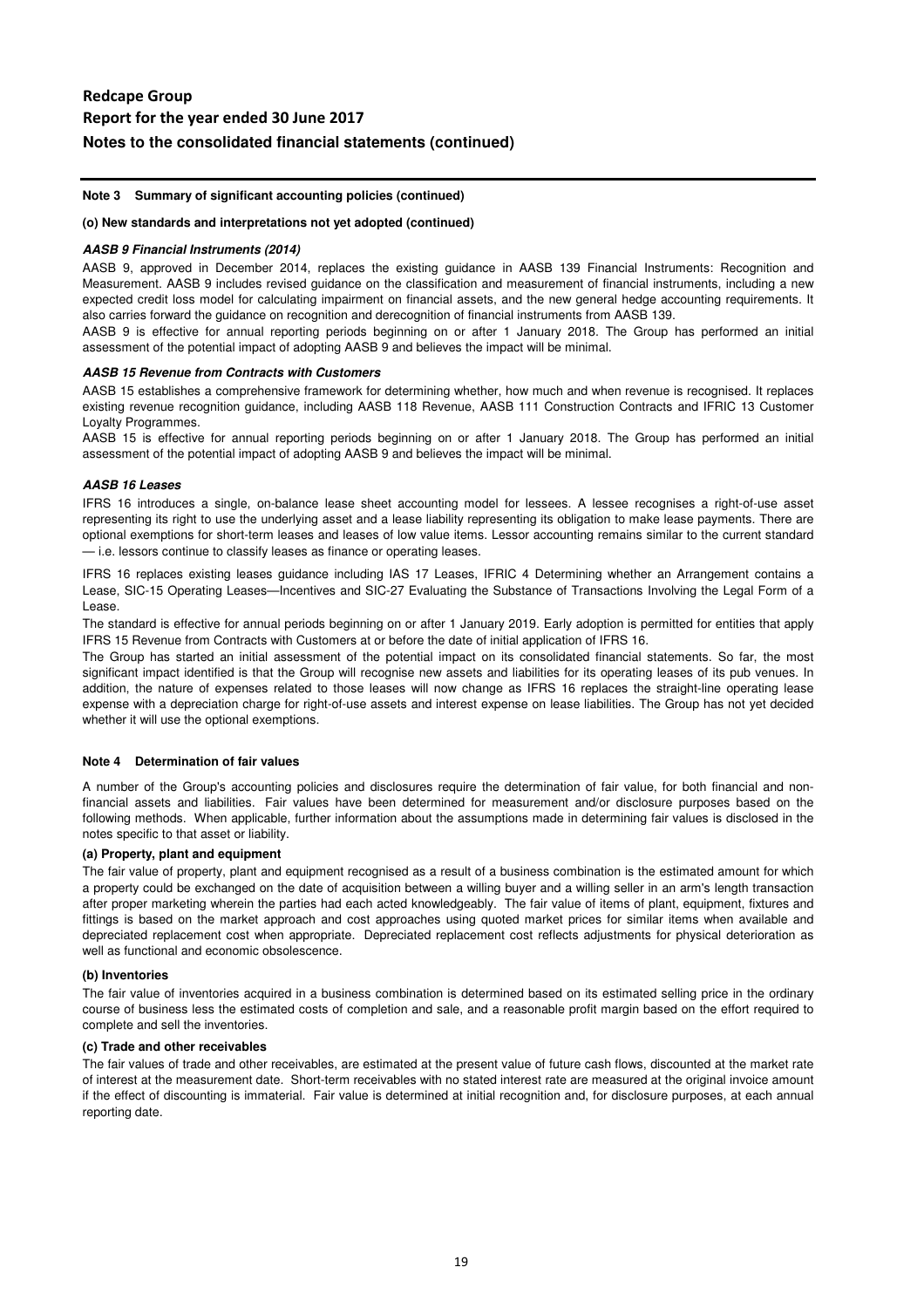#### **Note 4 Determination of fair values (continued)**

#### **(d) Investment property**

Independent valuations of investment properties which the Group intends to hold continuously are obtained from suitably qualified independent valuers.

If an independent valuation has not been obtained at reporting date for an investment property the investment property is stated at the value of the last valuation plus any capital additions made to the investment property since the date of the last valuation. Notwithstanding this, the carrying value of each investment property at each reporting date is assessed by management to ensure that its carrying value does not significantly differ from its fair value at reporting date. Where the Group is of the opinion that the carrying value differs significantly from fair value, that asset is adjusted to its fair value.

The valuations of individual properties are prepared inclusive of liquor and gaming licences. The fair value of investment properties is based on the amounts for which the properties could be exchanged between willing parties in an arm's length transaction, based on current prices in an active market for similar properties in the same location and condition and subject to similar leases. Valuations for properties are determined by reference to the net rent for each property, and an applicable capitalisation ("cap") rate. Selection of an appropriate cap rate is based on multiple criteria, including risk associated with achieving the net rent cashflows into the future, and observed market based cap rates for similar properties where they are available. Valuations reflect the creditworthiness of the tenant including market perceptions of the tenant's creditworthiness, the responsibility and division of property holding costs between the lessor and the lessee and the remaining economic life of the property. Where properties are held for sale and contracts have been exchanged, the property is valued at its contracted sale price.

#### **(e) Interest rate swaps**

The fair value of interest rate swaps is based on mark-to-market valuations from the bank. These quotes are tested for reasonableness by discounting estimated future cash flows based on the terms and maturity of each contract and using market interest rates for a similar instrument at the measurement date and represent the estimated amount that the Group would receive or pay to terminate the swaps at the reporting date.

#### **Note 5 Financial risk management**

The Group has exposure to the following risks from its use of financial instruments:

- credit risk
- liquidity risk
- market risk

This note presents information about the Group's exposure to each of the above risks, its objectives, policies and processes for measuring and managing risk, and the management of capital. Further quantitative disclosures are included throughout this financial report.

The Responsible Entity and the Manager have overall responsibility for the establishment and oversight of the risk management framework. The Manager is Redcape Services Pty Limited.

Under the service agreements between the Responsible Entity and the Manager, the Manager is required to establish and maintain risk management policies and procedures to identify and analyse the risks faced by the Group, to set appropriate risk limits, and to monitor risks and adherence to limits. Risk management policies and procedures are reviewed regularly to reflect changes in market conditions and the Group's activities.

The Responsible Entity oversees how the Manager monitors compliance with the Group's risk management policies and procedures and reviews the adequacy of the risk management framework in relation to the risks faced by the Group.

The Responsible Entity has established a Compliance Committee pursuant to part 5(c) of the Corporations Act 2001, to assist the Responsible Entity Board to discharge certain of its risk management and compliance responsibilities.

#### **Credit risk**

Credit risk is the risk of financial loss to the Group if a customer or counterparty to a financial instrument fails to meet its contractual obligations, and arises principally from the Group's receivables from tenants.

#### **Liquidity risk**

Liquidity risk is the risk that the Group will not be able to meet its financial obligations as they fall due. The Group's approach to managing liquidity is to ensure, as far as possible, that it will always have sufficient liquidity to meet its liabilities when due, under both normal and stressed conditions, without incurring unacceptable losses or risking damage to the Group's reputation.

The Group uses 12 month cash flow forecasts, which assists it in monitoring cash flow requirements. Typically the Group ensures that it has sufficient cash on demand to meet expected operational expenses for a period of 90 days, including servicing of financial obligations.

#### **Market risk**

Market risk is the risk that changes in market prices, such as interest rates will affect the Group's income or the value of its holdings of financial instruments. The objective of market risk management is to manage and control market risk exposures within acceptable parameters, while optimising the return.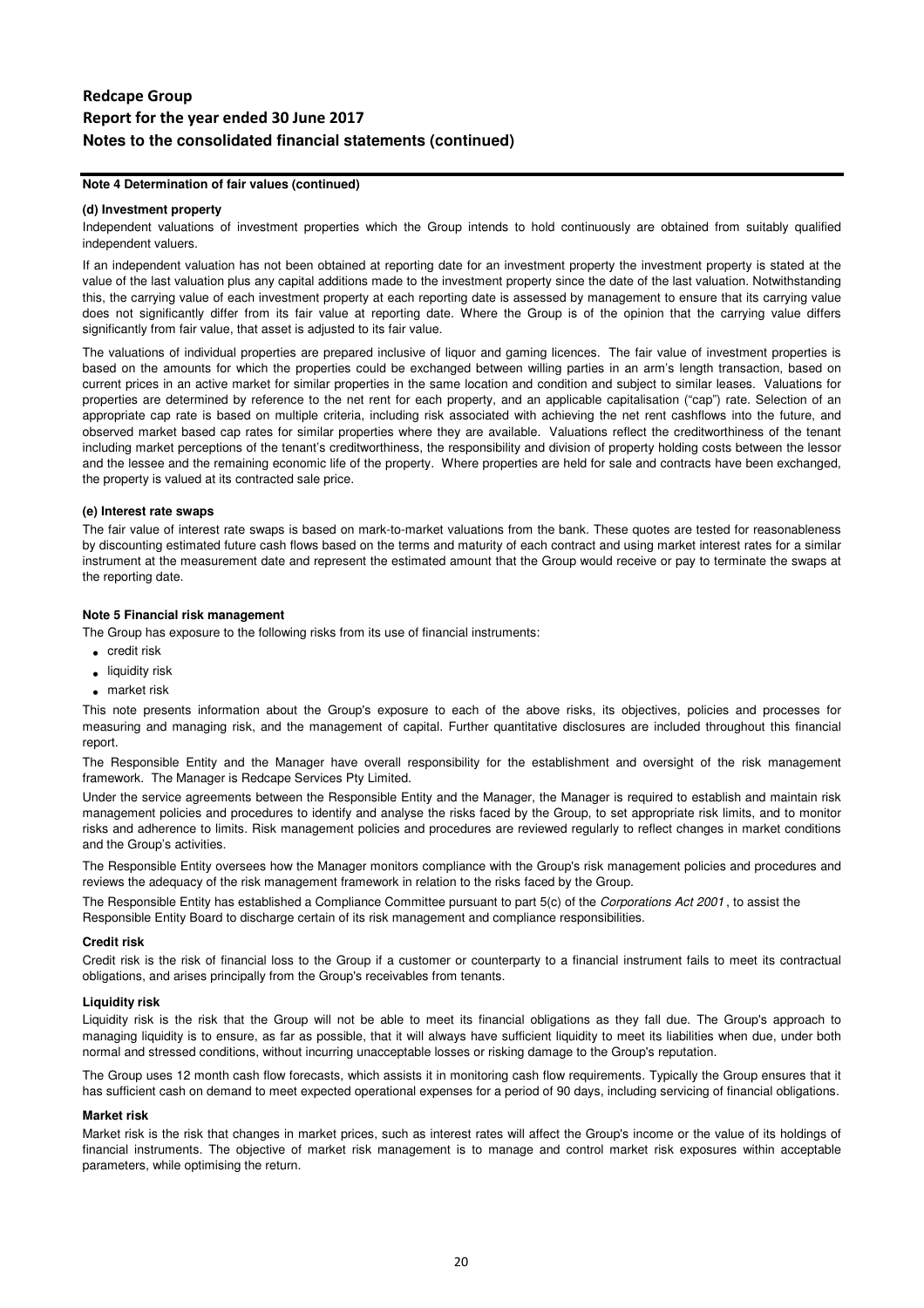#### **Note 5 Financial risk management (continued)**

#### **Interest rate risk**

Interest rate risk for the Group arises from borrowings on which the banking syndicate charges interest on a variable rate basis. This risk is mitigated by the interest rate hedging the group has in place as described in note 3 (e) (iv).

#### **Capital management**

The Group's policy is to maintain a strong capital base so as to maintain investor and creditor confidence and to sustain future development of the business. Capital consists of issued units and retained earnings of the Group. The Group monitors the return on capital as well as yields on the property portfolio.

The loan contracts entered into contain financial covenants within which the Group must always operate, and include a Loan to Value Ratio covenant and an Interest Cover Ratio covenant. Compliance with the financial covenants through forward projections to ensure that the Group is unlikely to breach the covenants into the future is an ongoing responsibility of the manager. The Group complied with the covenants for the year ended 30 June 2017.

#### **Note 6 Disposal of businesses**

The Group has disposed of 1 pub during the financial year ended 30 June 2017. The following summarises the major classes of consideration received and recognises the amounts of assets disposed and liabilities transferred at the date of disposal:

|      | 2017                                                                             | 2016   |
|------|----------------------------------------------------------------------------------|--------|
|      | \$'000                                                                           | \$'000 |
|      | 6,734                                                                            |        |
|      | (162)                                                                            |        |
|      | 6,572                                                                            |        |
|      | 2,653                                                                            |        |
|      | 22                                                                               |        |
|      | 52                                                                               |        |
|      | 1,440                                                                            |        |
|      | (8)                                                                              |        |
|      | 4,159                                                                            |        |
|      | 2,413                                                                            |        |
|      |                                                                                  |        |
|      |                                                                                  |        |
|      |                                                                                  |        |
| (i)  | 11,757                                                                           | 9,458  |
| (ii) | 396                                                                              |        |
|      | 1,523                                                                            | 918    |
|      | There was one disposal of investment property during the year. Refer to note 12. |        |

13,676 10,376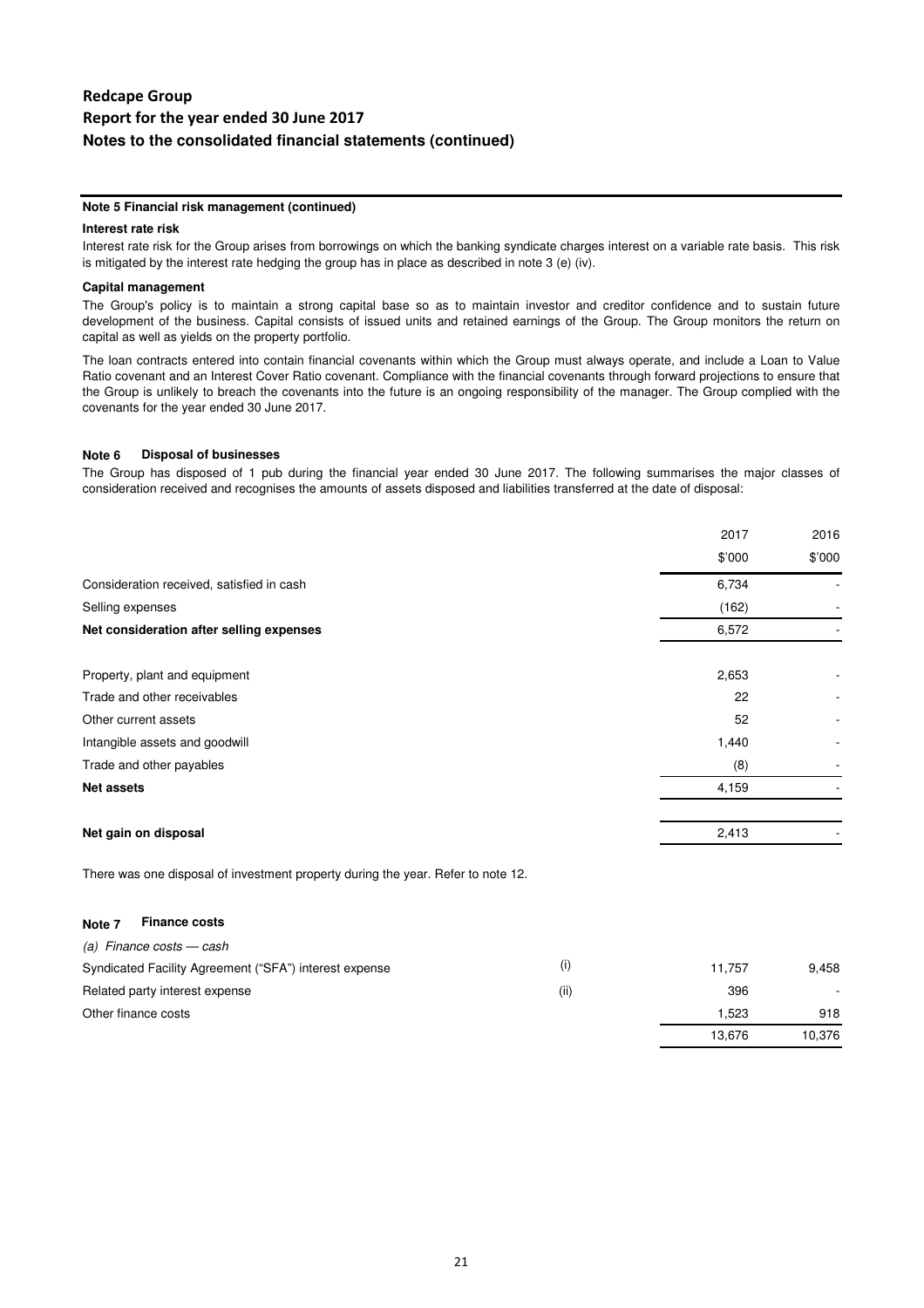|                                                        |       | 2017   | 2016   |
|--------------------------------------------------------|-------|--------|--------|
|                                                        |       | \$'000 | \$'000 |
| Finance costs (continued)<br>Note 7                    |       |        |        |
| (b) Finance costs - non-cash/deferred                  |       |        |        |
| Syndicated Facility Agreement ("SFA") interest expense | (i)   | 606    | 456    |
| Related party interest expense                         | (ii)  |        | 1,665  |
| Amortisation of capitalised facility fee               | (iii) | 941    | 366    |
|                                                        |       | 1,547  | 2,487  |
|                                                        |       | 15,223 | 12,863 |
|                                                        |       |        |        |

Total finance costs

(i) The SFA interest rate is the average BBSY (Bank Bill Swap Bid Rate) for the funding period plus margin and line fee of 1.95% (2016: 1.8% for Tranche 1 and 1.5% for Tranche 2).

(ii) The related party interest rate is the 6 month average BBSY (Bank Bill Swap Bid Rate) plus 4.8%.

(iii) Costs of establishing the SFA were capitalised and are being amortised over the term of the facilities.

| Note 8<br><b>Other expenses</b>         |         |         |
|-----------------------------------------|---------|---------|
| Professional services fees              | 1,281   | 1,110   |
| Administration and office costs         | 1,276   | 1,403   |
| <b>Transaction costs</b>                | 8,979   | 1,692   |
| All other expenses                      | 119     | 418     |
|                                         | 11,655  | 4,623   |
| Auditor's remuneration                  | \$      | \$      |
| <b>KPMG Australia</b>                   |         |         |
| - Audit and review of financial reports | 265,647 | 278,200 |
| - Due diligence work                    | 296,690 | 130,472 |
|                                         | 562,337 | 408,672 |
| Network firms of KPMG Australia         |         |         |
| - Audit and review of financial reports | 22,000  | 25,000  |
| Total auditors' remuneration            | 584,337 | 433,672 |
|                                         | \$'000  | \$'000  |
| Cash and cash equivalents<br>Note 9     |         |         |
| Cash at bank and on hand                | 11,392  | 10,661  |
|                                         | 11,392  | 10,661  |
| Note 10 Inventories                     |         |         |
| Food and beverage                       | 4,555   | 4,680   |
|                                         | 4,555   | 4,680   |
| Trade and other receivables<br>Note 11  |         |         |
| Trade receivables                       | 70      | 215     |
| Other receivables                       | 1,149   | 1,140   |
|                                         | 1,219   | 1,355   |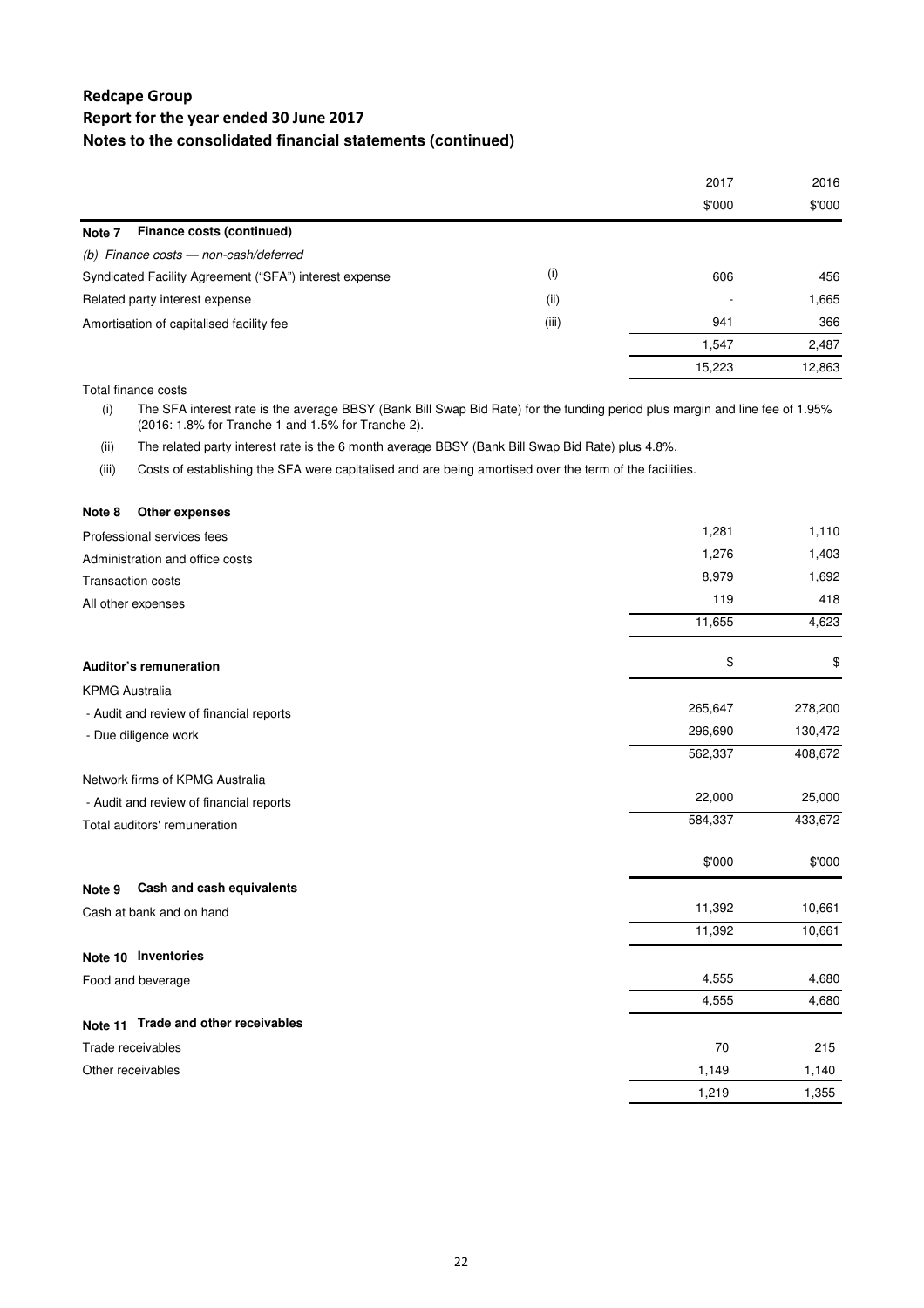|                                              | 2017    | 2016     |
|----------------------------------------------|---------|----------|
|                                              | \$'000  | \$'000   |
| <b>Investment property</b><br>Note 12        |         |          |
| Investment property                          | 25,295  | 22,950   |
|                                              | 25,295  | 22,950   |
| <b>Movements</b>                             |         |          |
| Carrying amount at the beginning of the year | 22,950  | 24,300   |
| Capital additions on investment properties   | 13      | 96       |
| <b>Disposals</b>                             | (2,701) | (1, 565) |
| Fair value adjustments                       | 5,033   | 119      |
| Carrying amount at the end of the year       | 25,295  | 22,950   |

#### **Investment property**

All investment properties are freehold and 100% owned by the Group and are comprised of land, buildings, fixed improvements and liquor and gaming licences. Plant and equipment is held by the tenant.

Those pub freeholds which are leased to third parties and any undeveloped land are included as investment properties. The Group also owns freeholds that are operated by controlled entities. Those freeholds are accounted for as property, plant and equipment (note 13) with their respective gaming and liquor licences and goodwill (note 13).

The Group has 1 (2016: 2) investment property in Queensland and 1 (2016: 1) in Victoria.

#### **Leasing arrangements**

The investment properties are each leased inclusive of liquor and gaming licences attached to these properties to their respective tenants under long-term operating leases with rentals payable monthly. The Group has incurred no lease incentive costs to date.

Remaining lease terms for all properties are on average 9.85 years (2016: 10.12 years), excluding options for lease extensions upon completion of the lease term.

#### **Fair value adjustments**

Recoverable amount was determined in the current year with reference to the assets fair value less cost to sell, the basis of which was determined through the ultimate sale of the group (refer to Note 31 subsequent events).

Recoverable amount was assessed in the prior year with reference to the assets fair value less cost to sell. At 30 June 2017 the investment property was transferred from a level 3 to a level 1 fair value due to the observable market inputs obtained from the sale. The remainder of this note refers to the valuation technique and inputs used in the prior year.

Yields in prior year applied in the valuations fall in the following ranges for the Group's tenants:

|       | 2016 Yields    |
|-------|----------------|
| Other | 9.39%<br>8.27% |

#### **Fair value hierarchy**

The fair value measurement for investment property has been categorised as a Level 3 fair value based on the inputs to the valuation technique used.

#### **Valuation technique and significant unobservable inputs**

The following table shows the valuation technique used in measuring the fair value of investment property, as well as the significant unobservable inputs used.

| <b>Valuation technique</b>                                        | Significant unobservable inputs | Inter-relationship between key unobservable<br>inputs and fair value measurement |
|-------------------------------------------------------------------|---------------------------------|----------------------------------------------------------------------------------|
| Capitalisation of rent allowing for<br>the following adjustments: |                                 | The estimated fair value would increase (decrease)<br>if:                        |
| - Additional land                                                 | Net rent (2016: \$1,436,000)    | Net rent was higher (lower)                                                      |
| - Capital allowance                                               | Capitalisation rates (2016: 8%) | Capitalisation rates were (lower) higher                                         |
|                                                                   | Additional land                 | Additional land was higher (lower) in value                                      |
|                                                                   | Capital allowance               | Capital allowance was (smaller) larger                                           |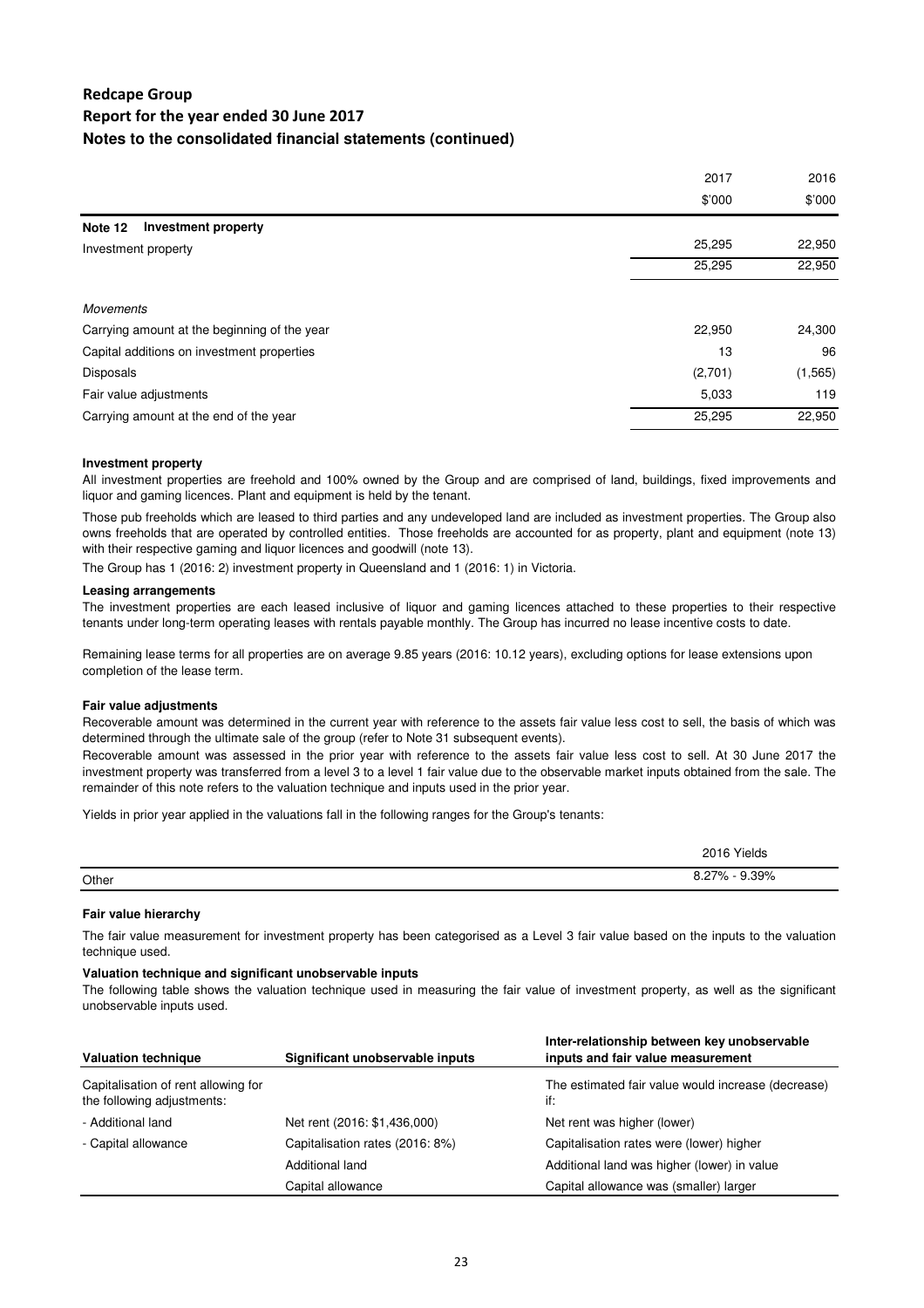|                                       | <b>Note</b> | Land and<br>buildings<br>\$'000 | Property<br>Improvements<br>\$'000 | Furniture,<br>fittings &<br>equipment<br>\$'000 | Work in<br>progress<br>\$'000 | Total<br>\$'000 |
|---------------------------------------|-------------|---------------------------------|------------------------------------|-------------------------------------------------|-------------------------------|-----------------|
| Note 13 Property, plant and equipment |             |                                 |                                    |                                                 |                               |                 |
| Cost                                  |             |                                 |                                    |                                                 |                               |                 |
| Balance at 1 July 2016                |             | 220,322                         | 23,309                             | 40,345                                          | 1,392                         | 285,368         |
| Additions                             |             | 388                             | 1,180                              | 6,035                                           | 3,623                         | 11,226          |
| Transfers from work in progress       |             |                                 | 2,527                              | 1,174                                           | (3,701)                       |                 |
| Disposals                             |             | (2, 467)                        | (98)                               | (1,821)                                         | (113)                         | (4, 499)        |
| Balance at 30 June 2017               |             | 218,243                         | 26,918                             | 45,733                                          | 1,201                         | 292,095         |
| Depreciation and impairment losses    |             |                                 |                                    |                                                 |                               |                 |
| Balance at 1 July 2016                |             | (6, 855)                        | (3,673)                            | (15,386)                                        | (3)                           | (25, 917)       |
| Depreciation for the year             |             | (777)                           | (1, 432)                           | (7, 253)                                        | $\overline{\phantom{a}}$      | (9, 462)        |
| Disposals                             |             | 59                              | 24                                 | 1,095                                           | 78                            | 1,256           |
| Reversal of impairment                |             | 2,828                           | 717                                | 205                                             | 3                             | 3,753           |
| Balance at 30 June 2017               |             | (4,745)                         | (4, 364)                           | (21, 339)                                       | 78                            | (30, 370)       |
| <b>Carrying amounts</b>               |             |                                 |                                    |                                                 |                               |                 |
| at 1 July 2016                        |             | 213,467                         | 19,636                             | 24,959                                          | 1,389                         | 259,451         |
| at 30 June 2017                       |             | 213,498                         | 22,554                             | 24,394                                          | 1,279                         | 261,725         |
| Cost                                  |             |                                 |                                    |                                                 |                               |                 |
| Balance at 1 July 2015                |             | 219,970                         | 20,226                             | 35,649                                          | 1,739                         | 277,584         |
| Additions                             |             | 418                             | 926                                | 4,866                                           | 3,801                         | 10,011          |
| Transfers from work in progress       |             | ÷                               | 2,493                              | 1,425                                           | (3,918)                       |                 |
| Disposals                             |             |                                 | (2)                                | (1,929)                                         | (230)                         | (2, 161)        |
| Reclassification                      |             | (66)                            | (334)                              | 334                                             | $\frac{1}{2}$                 | (66)            |
| Balance at 30 June 2016               |             | 220,322                         | 23,309                             | 40,345                                          | 1,392                         | 285,368         |
| Depreciation and impairment losses    |             |                                 |                                    |                                                 |                               |                 |
| Balance at 1 July 2015                |             | (2,067)                         | (1, 814)                           | (9, 859)                                        |                               | (13, 740)       |
| Depreciation for the year             |             | (789)                           | (879)                              | (6, 421)                                        | $\blacksquare$                | (8,089)         |
| Disposals                             |             |                                 |                                    | 1,033                                           |                               | 1,033           |
| Impairment                            |             | (4,065)                         | (718)                              | (401)                                           | (3)                           | (5, 187)        |
| Reclassification                      |             | 66                              | (262)                              | 262                                             |                               | 66              |
| Balance at 30 June 2016               |             | (6, 855)                        | (3,673)                            | (15, 386)                                       | (3)                           | (25, 917)       |
| <b>Carrying amounts</b>               |             |                                 |                                    |                                                 |                               |                 |
| at 1 July 2015                        |             | 217,903                         | 18,412                             | 25,790                                          | 1,739                         | 263,844         |
| at 30 June 2016                       |             | 213,467                         | 19,636                             | 24,959                                          | 1,389                         | 259,451         |
|                                       |             |                                 |                                    |                                                 |                               |                 |

As a consequence of the impairment testing carried out at year end, \$3,753,000 impairment loss has been reversed in respect of property, plant and equipment (2016 reversal of impairment: nil).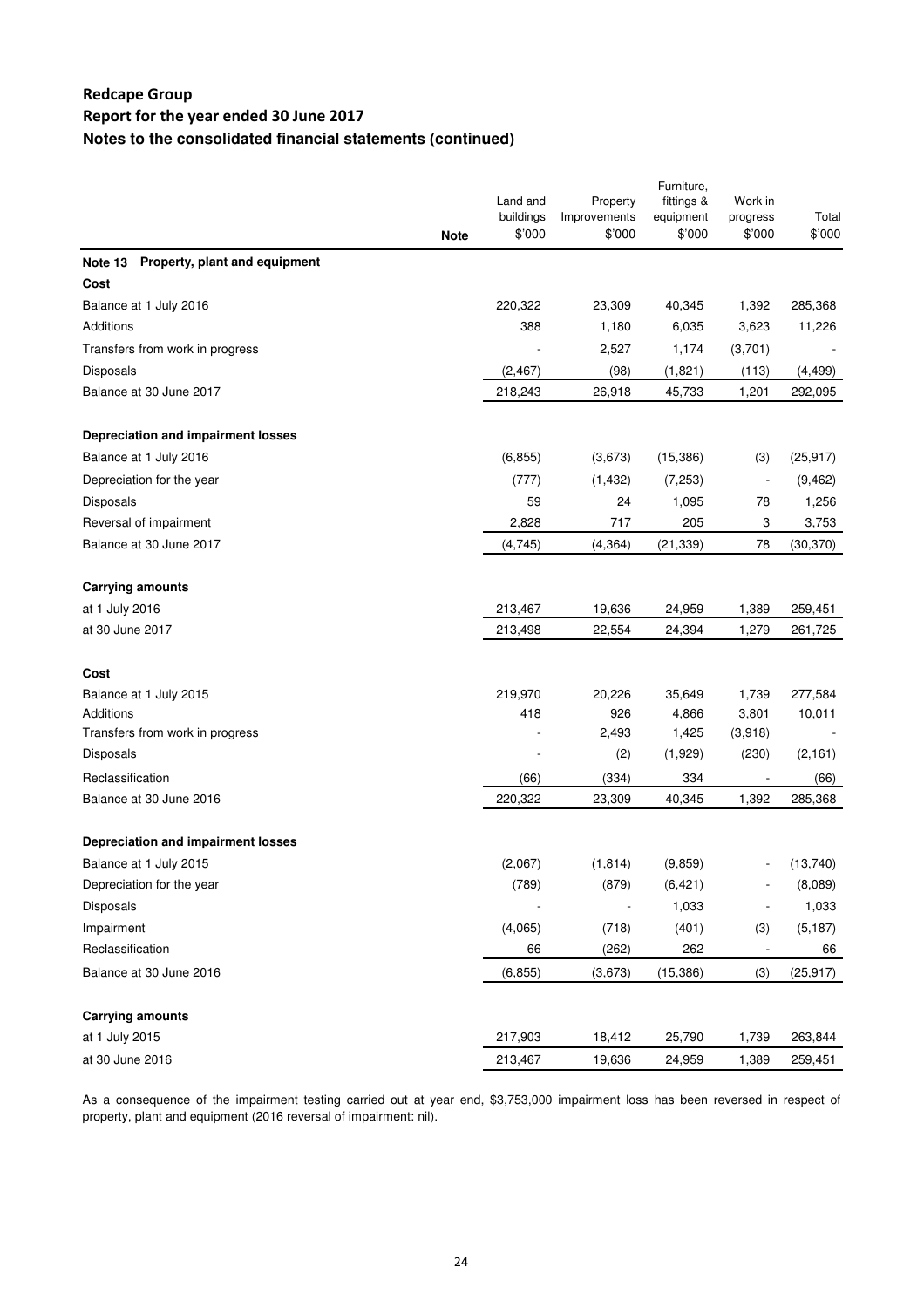|                                        |             | Gaming and |                    |           |
|----------------------------------------|-------------|------------|--------------------|-----------|
|                                        |             | Goodwill   | Liquor<br>Licences | Total     |
|                                        | <b>Note</b> | \$'000     | \$'000             | \$'000    |
| Note 14 Intangible assets and goodwill |             |            |                    |           |
| Cost                                   |             |            |                    |           |
| Balance at 1 July 2016                 |             | 124,383    | 62,408             | 186,791   |
| Disposals                              | 6           | (1, 424)   | (1, 430)           | (2, 854)  |
| Balance at 30 June 2017                |             | 122,959    | 60,978             | 183,937   |
| <b>Accumulated impairment losses</b>   |             |            |                    |           |
| Balance at 1 July 2016                 |             | (37, 213)  | (670)              | (37, 883) |
| Disposals                              | 6           | 1,414      |                    | 1,414     |
| Reversal of impairment                 |             |            | 468                | 468       |
| Balance at 30 June 2017                |             | (35, 799)  | (202)              | (36,001)  |
| <b>Carrying amounts</b>                |             |            |                    |           |
| at 1 July 2016                         |             | 87,170     | 61,738             | 148,908   |
| at 30 June 2017                        |             | 87,160     | 60,776             | 147,936   |
| Cost                                   |             |            |                    |           |
| Balance at 1 July 2015                 |             | 121,574    | 62,408             | 183,982   |
| Reclassification                       |             | 2,809      | $\blacksquare$     | 2,809     |
| Balance at 30 June 2016                |             | 124,383    | 62,408             | 186,791   |
| <b>Accumulated impairment losses</b>   |             |            |                    |           |
| Balance at 1 July 2015                 |             | (35, 299)  |                    | (35, 299) |
| Impairment loss                        |             | (1, 914)   | (670)              | (2, 584)  |
| Balance at 30 June 2016                |             | (37, 213)  | (670)              | (37, 883) |
| <b>Carrying amounts</b>                |             |            |                    |           |
| at 1 July 2015                         |             | 86,275     | 62,408             | 148,683   |
| at 30 June 2016                        |             | 87,170     | 61,738             | 148,908   |

Goodwill and intangible assets are considered to have an indefinite lives and are tested for impairment annually. An impairment loss is recognised whenever the carrying amount exceeds the recoverable amount. The recoverable amount of the asset is the higher of its fair value less costs to sell and its value in use.

The recoverable amount is assessed at the cash generating unit ("CGU") level, which is the smallest group of assets generating cash inflows independent of other CGUs that benefit from the use of the respective intangible asset.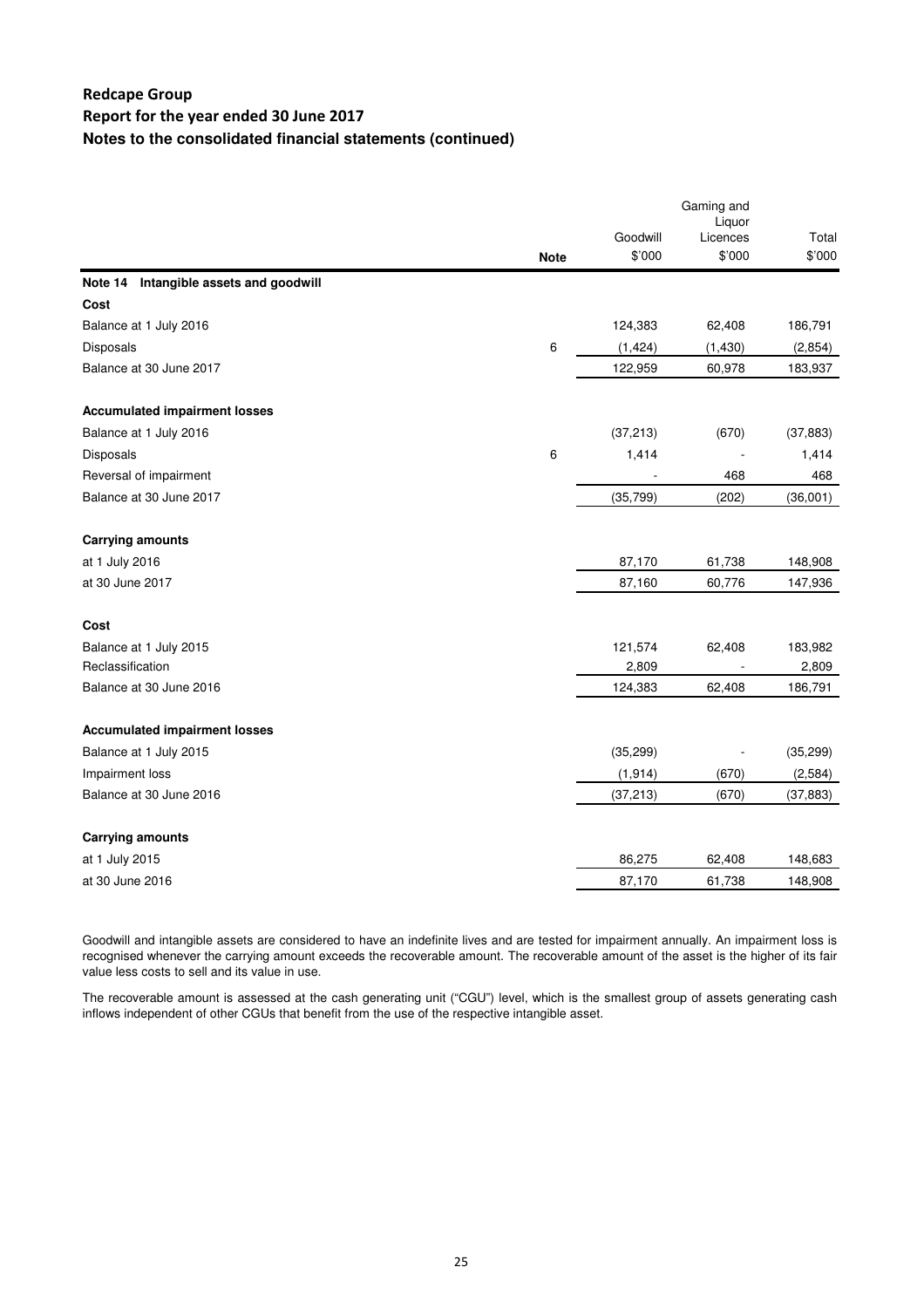#### **Note 14 Intangible assets and goodwill (continued)**

#### (a) Freehold going concern cash generating units

The Group owns and operates pubs. Those pubs which it both owns and operates are referred to as "freehold going concerns". Each freehold going concern pub is considered a separate CGU.

The carrying amount of goodwill and gaming and liquor licences with indefinite useful lives is allocated across multiple CGUs, the amount allocated to each CGU is not considered significant in comparison to the total carrying amount of goodwill or gaming and liquor licences with indefinite useful lives.

#### (b) Gaming and liquor licences

Gaming and liquor licences have been assessed as having indefinite lives on the basis that the licences are expected to be renewed in line with business continuity requirements. Gaming and liquor licences are stated at cost less any impairment losses.

#### (c) Impairment testing

An impairment loss is recognised whenever the carrying amount of goodwill, gaming and liquor licences or property, plant and equipment exceed their recoverable amount. Recoverable amount was determined in the current year with reference to the assets fair value less cost to sell, the basis of which was determined through the ultimate sale of the group (refer to Note 32 subsequent events). There was no impairment recognised in the current year.

Recoverable amount was assessed in the prior year with reference to the assets fair value less cost to sell, the basis of which was determined through advice from suitably qualified independent valuers. These independent valuations were based on the freehold going concern value for each pub. The fair values of the pub freehold going concerns were based on the amounts for which the pubs could be exchanged between willing parties in an arm's length transaction, based on current prices in an active market for similar properties in the same location and condition.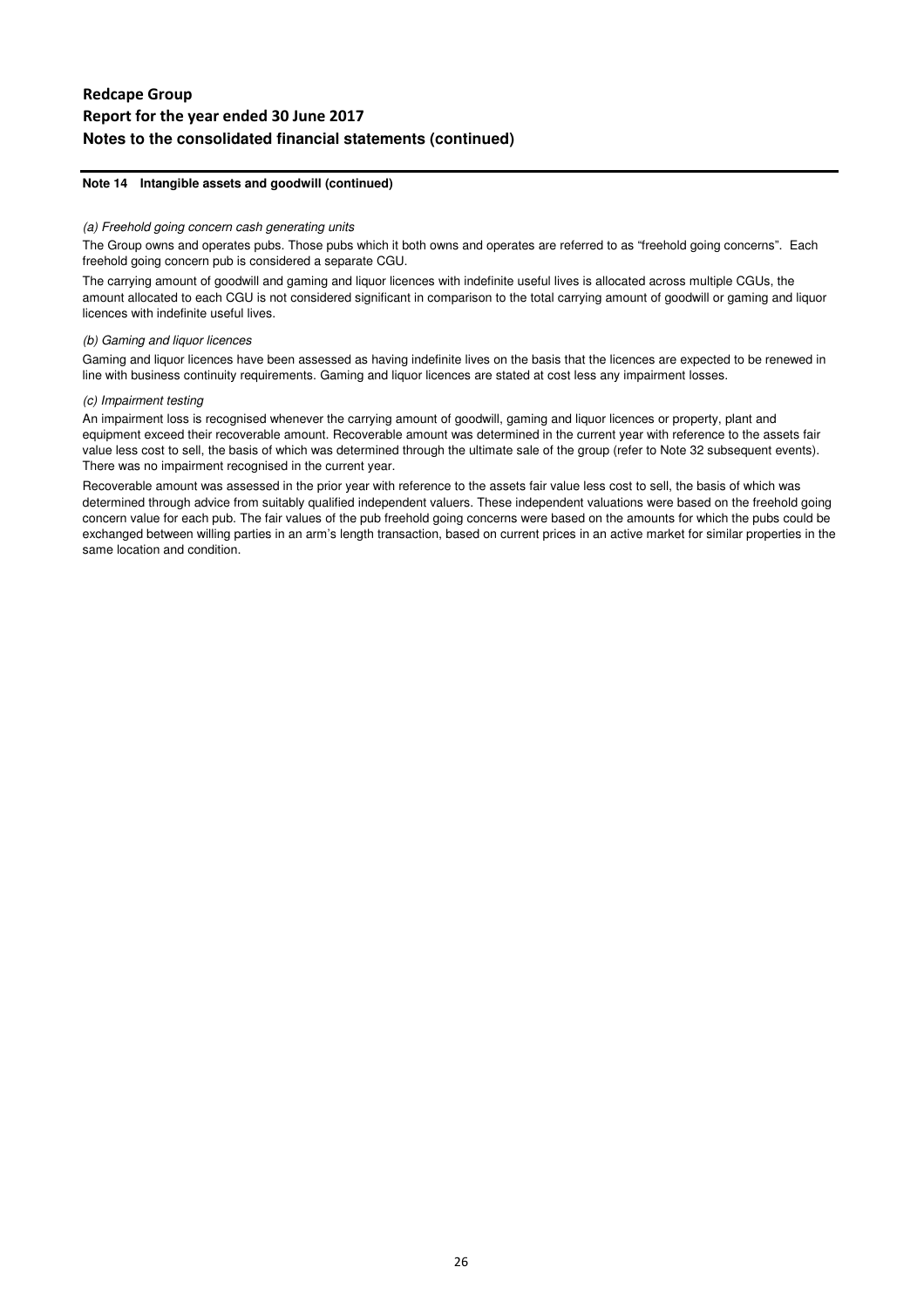| 2017   | 2016                        |
|--------|-----------------------------|
| \$'000 | \$'000                      |
|        |                             |
|        |                             |
|        |                             |
|        |                             |
| 2,277  | 661                         |
| 33     |                             |
| 2,310  | 661                         |
|        |                             |
|        | 635                         |
| (29)   | 500                         |
| (773)  | 1,135                       |
| 1,537  | 1,796                       |
|        |                             |
| 35,209 | 16,786                      |
|        | 5,036                       |
|        | (4, 540)                    |
| 82     | 800                         |
| 4      | 500                         |
| 1,537  | 1,796                       |
|        | (744)<br>10,563<br>(9, 112) |

### **(c) Recognised deferred tax assets and liabilities**

Deferred tax assets and liabilities are attributable to the following:

|                               | Assets |        | Liabilities |                          | Net    |        |
|-------------------------------|--------|--------|-------------|--------------------------|--------|--------|
|                               | 2017   | 2016   | 2017        | 2016                     | 2017   | 2016   |
|                               | \$'000 | \$'000 | \$'000      | \$'000                   | \$'000 | \$'000 |
| Employee benefits             | 688    | 699    |             |                          | 688    | 699    |
| Accrued expenses              | 1,014  | 936    | ۰           | $\overline{\phantom{a}}$ | 1,014  | 936    |
| Other liabilities             | 1,933  | 1,867  |             | ۰.                       | 1,933  | 1,867  |
| Over market rent liability    | 3,717  | 4,410  |             | ۰.                       | 3,717  | 4,410  |
| Property, plant and equipment | 761    | 1,313  | ۰           | $\overline{\phantom{a}}$ | 761    | 1,313  |
| <b>Transaction costs</b>      | 2,535  | 650    | ۰           |                          | 2,535  | 650    |
|                               | 10,648 | 9,875  |             |                          | 10,648 | 9,875  |
|                               |        |        |             |                          |        |        |

|                                                        | 2017   | 2016    |
|--------------------------------------------------------|--------|---------|
| (d) Movements in deferred tax balances during the year | \$'000 | \$'000  |
| Balance at the beginning of the period                 | 9.875  | 13.848  |
| Goodwill reclassification                              | ۰      | (2,838) |
| Recognised in profit and loss                          | 773    | (1,135) |
| Balance 30 June                                        | 10.648 | 9.875   |

### **(e) Current tax liabilities**

On 30 June 2017, the current tax liabilities are \$1,632,000 (2016: \$679,000).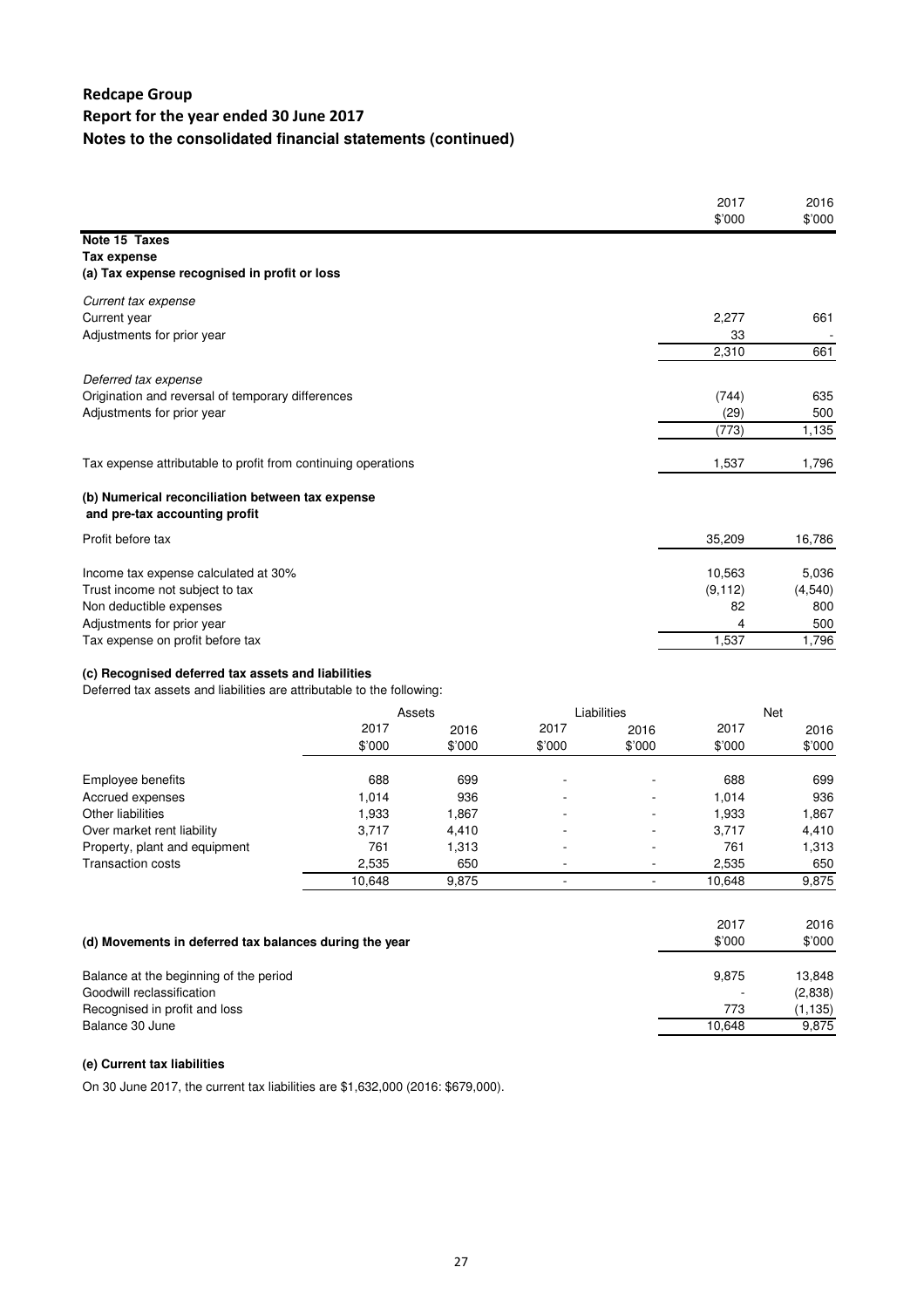|                                     | 2017   | 2016   |
|-------------------------------------|--------|--------|
|                                     | \$'000 | \$'000 |
| Trade and other payables<br>Note 16 |        |        |
| Current                             |        |        |
| Trade payables                      | 3,480  | 5,541  |
| Accrued interest                    | 606    | 456    |
| Over market rent                    | 1,249  | 294    |
| Gaming tax payable                  | 15,267 | 13,000 |
| Straightlining lease liability      | 494    | 15     |
| Other payables                      | 14,972 | 6,757  |
|                                     | 36,068 | 26,063 |
| Non current                         |        |        |
| Over market rent                    |        | 1,249  |
| Straightlining lease liability      |        | 448    |
|                                     |        | 1,697  |

Some of the pub operations have leases to external parties which are "over market", meaning that the rent was above market rates at acquisition by the Group. As a result a liability has been raised reflecting the rent that is over market. This liability will reduce over the remaining lives of the respective leases.

#### **Note 17 Loans and borrowings**

|          | 28,149   |
|----------|----------|
| 324,000  |          |
| (1,610)  | (387)    |
| 322,390  | 27,762   |
|          |          |
|          | 233,000  |
|          | (173)    |
|          | 232,827  |
| 322,390  | 260,589  |
| 324,000  | 233,000  |
| (3, 363) | (1, 372) |
| 1,753    | 812      |
| 322,390  | 232,440  |
|          | 28,149   |
| 322,390  | 260,589  |
|          |          |

#### Assets pledged as security

The financiers in respect of the bank loans have first ranking security over all of the assets of each entity in the Group, a registered mortgage over each property and a fixed charge over each liquor and gaming licence.

#### Defaults and breaches

There have been no breaches of bank covenants in the year ended 30 June 2017.

#### Restrictions on distributions

Under the terms of the SFA there are certain restrictions on the timing and quantum of distributions, and in particular cash distributions, which can be declared and/or paid to unit holders in order to ensure that the Group is able to continue to meet its repayment obligations under the agreement. The Group has not breached any of the agreement during the current and prior years.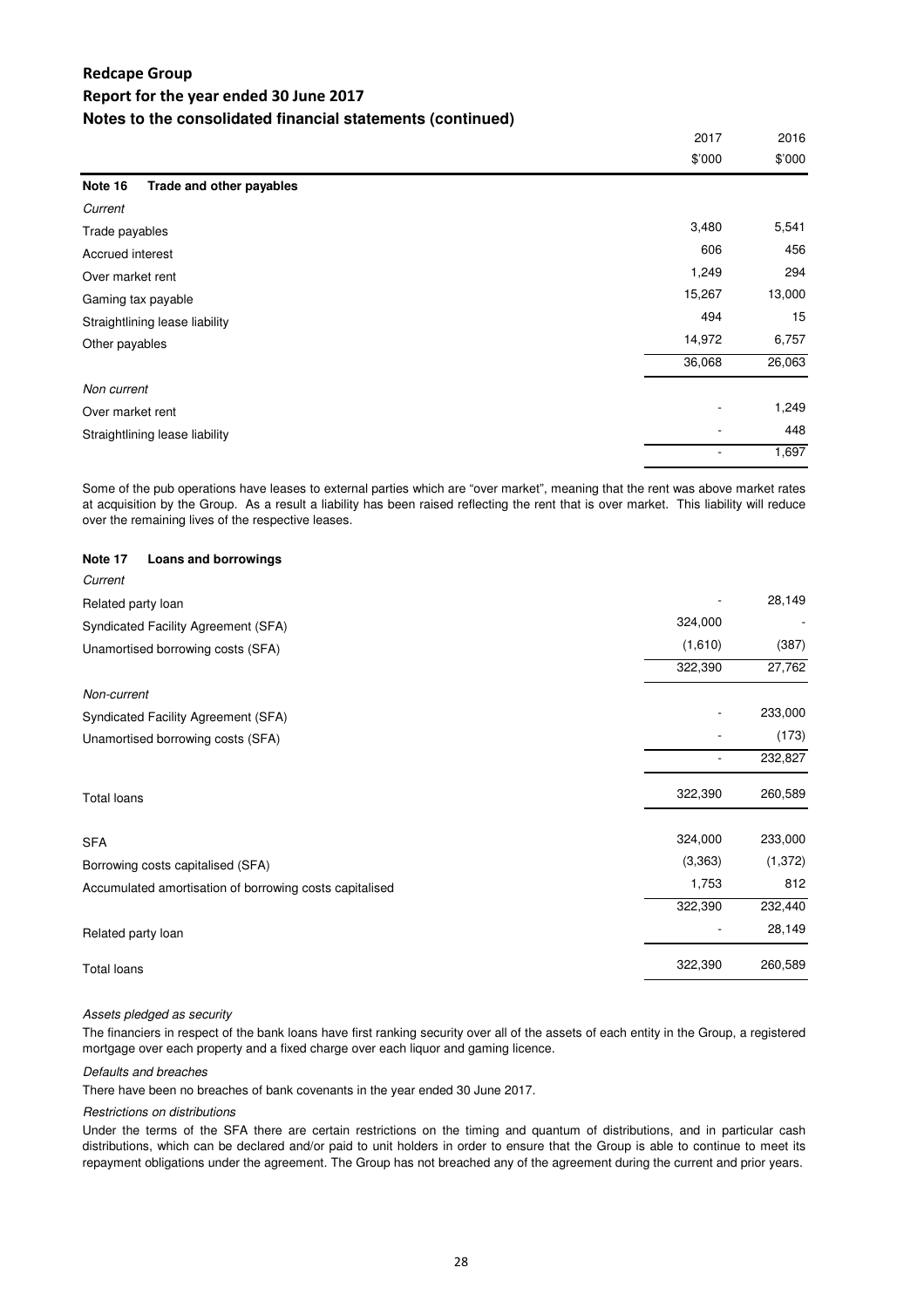#### **Note 17 Loans and borrowings (continued)**

Related party loan

In September 2016, the related party loan has been fully repaid.

Terms and debt repayment schedule

|                                         |                          |                                                             |                  | 30 June 2017         |                              | 30 June 2016         |                              |
|-----------------------------------------|--------------------------|-------------------------------------------------------------|------------------|----------------------|------------------------------|----------------------|------------------------------|
|                                         | Currency                 | Nominal interest rate                                       | Date of maturity | Face value<br>\$'000 | Carrying<br>amount<br>\$'000 | Face value<br>\$'000 | Carrying<br>amount<br>\$'000 |
|                                         |                          | average BBSY for the funding                                |                  |                      |                              |                      |                              |
| <b>SFA</b>                              | <b>AUD</b>               | period + 1.95%                                              | September 2020   | 324,000              | 322,390                      | 233,000              | 232,440                      |
| Related party                           | <b>AUD</b>               | 6 month average BBSY + 4.8%                                 | <b>June 2021</b> |                      |                              | 23,212               | 28,149                       |
|                                         |                          |                                                             |                  | 324,000              | 322,390                      | 256,212              | 260,589                      |
|                                         |                          | The syndicated facility has been fully repaid in July 2017. |                  |                      |                              |                      |                              |
|                                         |                          |                                                             |                  |                      |                              | 2017                 | 2016                         |
|                                         |                          |                                                             |                  |                      |                              | \$'000               | \$'000                       |
| Note 18                                 |                          | Derivative financial instruments liability                  |                  |                      |                              |                      |                              |
| Derivative financial instrument         |                          |                                                             |                  |                      |                              | 720                  | 2,169                        |
|                                         |                          |                                                             |                  |                      |                              | 720                  | 2,169                        |
| <b>Movements</b>                        |                          |                                                             |                  |                      |                              |                      |                              |
| Fair value at the beginning of the year |                          |                                                             |                  |                      |                              | 2,169                | 1,628                        |
| Fair value loss for the year            |                          |                                                             |                  |                      |                              | (1, 449)             | 541                          |
| Fair value at the end of the year       |                          |                                                             |                  |                      |                              | 720                  | 2,169                        |
| Note 19                                 | <b>Employee benefits</b> |                                                             |                  |                      |                              |                      |                              |
| Current                                 |                          |                                                             |                  |                      |                              |                      |                              |
| Long service leave                      |                          |                                                             |                  |                      |                              | 784                  | 283                          |
| Annual leave                            |                          |                                                             |                  |                      |                              | 1,491                | 1,611                        |
| Executive incentive scheme              |                          |                                                             |                  |                      |                              | 13,000               | 12,534                       |
|                                         |                          |                                                             |                  |                      |                              | 15,275               | 14,428                       |
| Non current                             |                          |                                                             |                  |                      |                              |                      |                              |
| Long service leave                      |                          |                                                             |                  |                      |                              |                      | 436                          |
|                                         |                          |                                                             |                  |                      |                              |                      | 436                          |

The provision for long service leave represents the Group's best estimate of the future benefit that employees have earned. The amount and timing of the associated outflows is uncertain and dependant on employees attaining the required years of services. Where the Group no longer has the ability to defer settlement of the obligation beyond 12 months from the reporting date, liabilities are presented as current. This would usually occur when employees are expected to reach the required years of service in the 12 months from reporting date. The discount rate used to determine the present value of future benefits at 30 June 2017 was 2.75% (2016: 2%).

The executive incentive scheme relates to 5 members of key management personnel disclosed in note 26 and is payable in the event of a liquidity event (defined under the agreement as a security sale or trade sale in which at least 95% of stapled units or 95% of assets are disposed).

Under the terms of the executive incentive scheme, the shareholders may in their absolute discretion decide to award the whole or part of the executive incentive scheme.

The value of the Executive Incentive Scheme at 30 June 2017 has been determined with reference to contractually agreed amounts formalised subsequent to year end following the liquidity event.

Employee expenses in the statement of profit or loss and other comprehensive income include contributions to defined contribution plans amounting to \$2,733,135 (2016: \$2,725,519).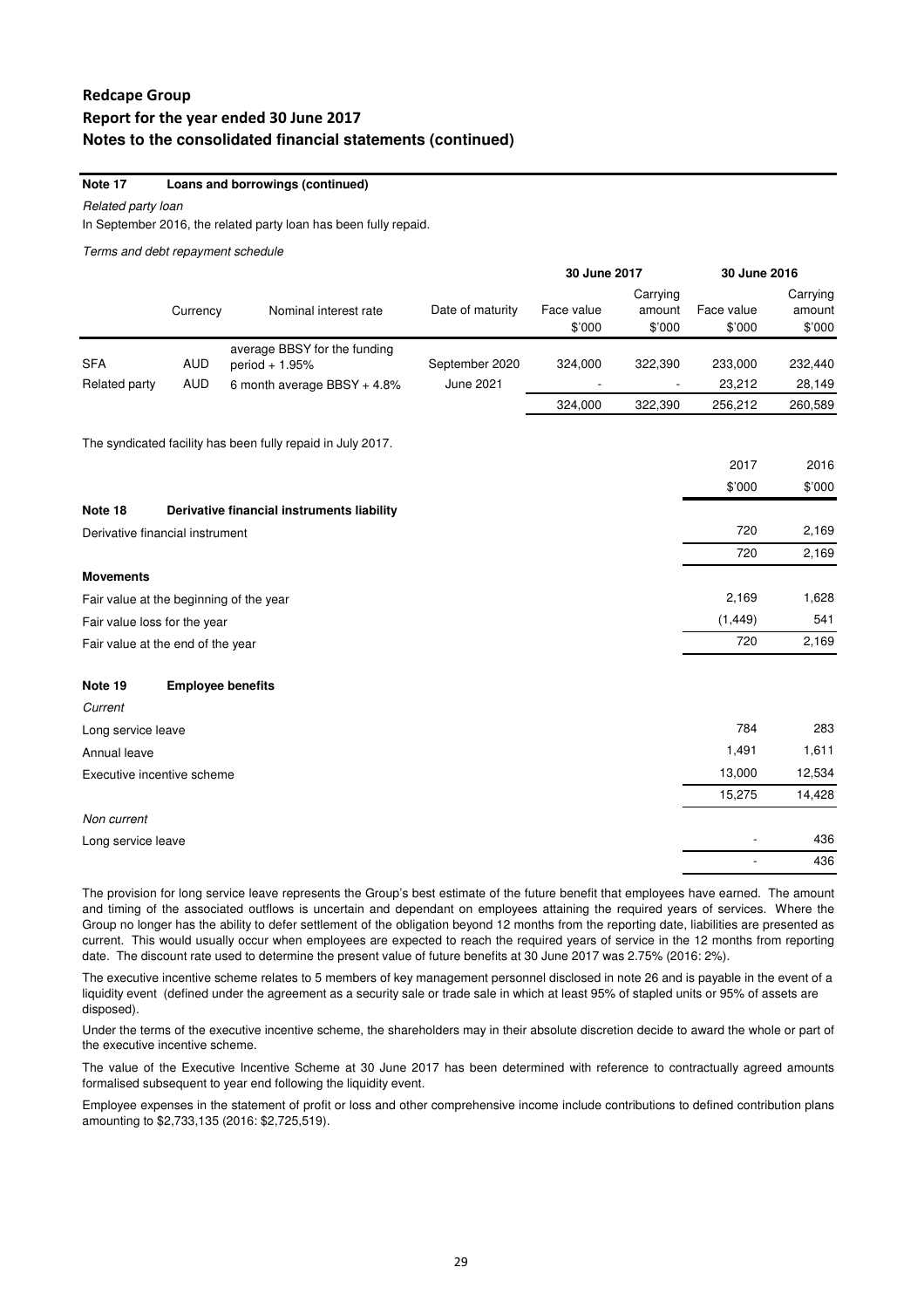|                                           | 2017      | 2016      |
|-------------------------------------------|-----------|-----------|
|                                           | \$'000    | \$'000    |
| <b>Distribution Payable</b><br>Note 20    |           |           |
| Current                                   |           |           |
| Distribution payable                      | 17,966    | 21,875    |
|                                           | 17,966    | 21,875    |
| Balance at the beginning of the year      | 21,875    | 21,329    |
| Distribution paid during the year         | (21, 875) | (21, 329) |
| Interim distribution paid during the year | (6,256)   |           |
| Provisions made during the year           | 24,222    | 21,875    |
| Balance at the end of the year            | 17,966    | 21,875    |

The provision for distribution relates to a distribution payable to the owners of the Trust.

|                                                  | 2017             | 2017      | 2016             | 2016    |
|--------------------------------------------------|------------------|-----------|------------------|---------|
|                                                  | No of securities | \$'000    | No of securities | \$'000  |
| <b>Contributed equity</b><br>Note 21             |                  |           |                  |         |
| Units in the Trust                               |                  |           |                  |         |
| On issue at 1 July                               | 250,194,563      | 150,197   | 250,194,563      | 150,197 |
| Return of capital                                |                  | (69, 941) |                  |         |
| On issue at 30 June                              | 250,194,563      | 80,256    | 250,194,563      | 150,197 |
| Shares in the Company (non-controlling interest) |                  |           |                  |         |
| On issue at 1 July                               | 250,194,563      | 17,322    | 250,194,563      | 17,322  |
| On issue at 30 June                              | 250,194,563      | 17,322    | 250,194,563      | 17,322  |

A unit confers on its holder an undivided absolute, vested and indefeasible beneficial interest in the Trust as a whole, subject to its liabilities, not in parts or single assets. All units confer identical interests and rights. Each member registered at the record date has a vested and indefeasible interest in a share of the distribution in proportion to the number of units held by them. All issued units are fully paid.

The units of the Trust and the shares of the Company are stapled such that the units and shares are effectively dealt with as a single interest.

#### **Note 22 Operating leases**

The operating leases of the entity have been transferred to the acquirer as part of the transaction detailed in Note 31 Subsequent events. As a result the Trust does not have any future lease obligations.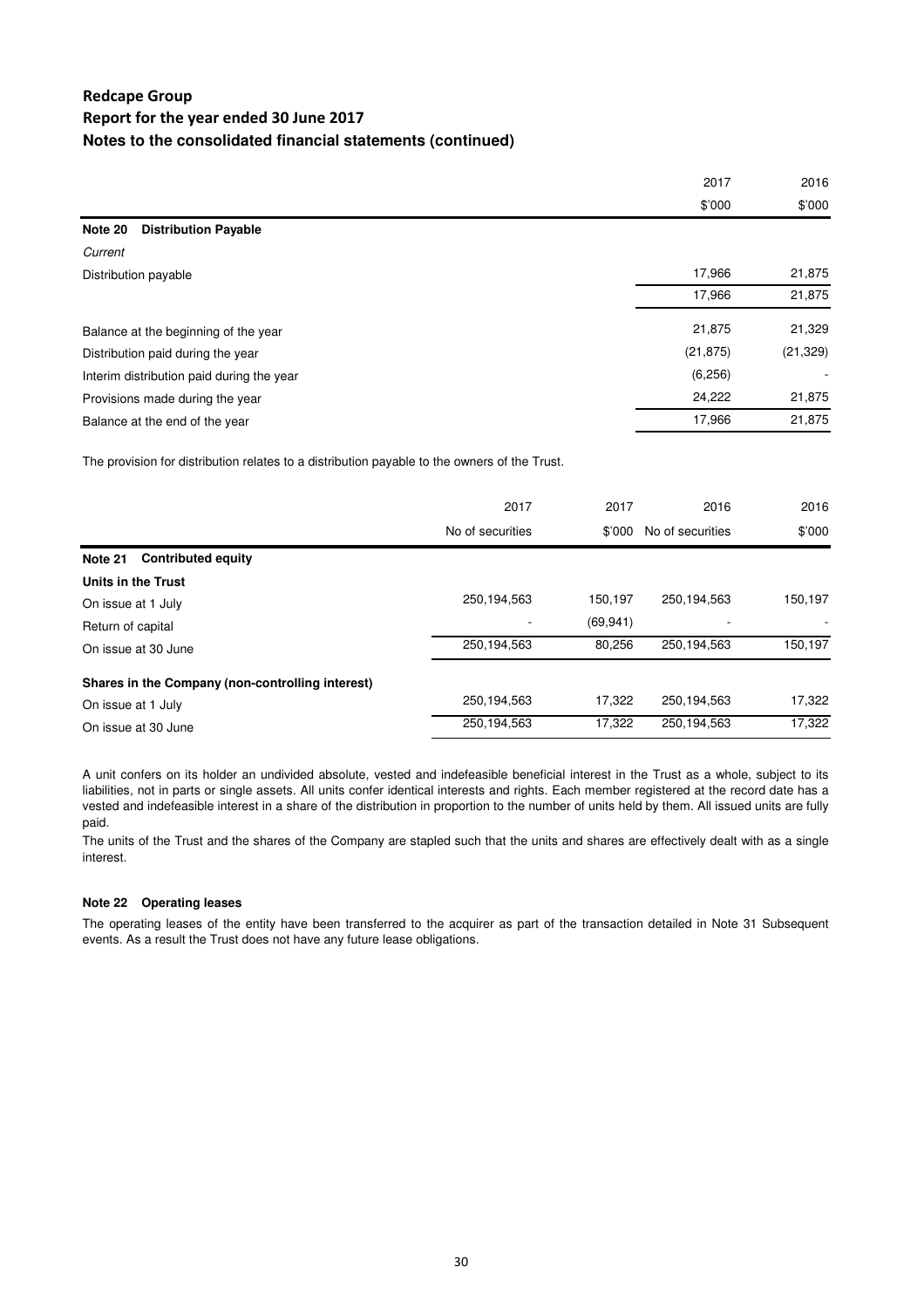#### **Note 23 Group entities**

The parent entity for the purpose of the financial statements is The Regatta No. 2 Trust. The Regatta 3 Company Pte. Ltd. is stapled to the Trust and is therefore treated as a notional subsidiary of the Trust, the equity of which is accounted for as a non-controlling interest in the consolidated financial statements. The Regatta 3 Company Pte. Ltd. is a company incorporated in Singapore.

|                                                 |                          | 2017               | 2016 |
|-------------------------------------------------|--------------------------|--------------------|------|
| <b>Subsidiaries</b>                             | Country of incorporation | Ownership interest |      |
| <b>Subsidiaries of The Regatta No. 2 Trust</b>  |                          |                    |      |
| Redcape Group Trust                             | Australia                | 100%               | 100% |
| Subsidiaries of The Regatta 3 Company Pte. Ltd. |                          |                    |      |
| Redcape Group Limited                           | Australia                | 100%               | 100% |
| Redcape Hotel Group Pty Limited                 | Australia                | 100%               | 100% |
| <b>RHG Operations Pty Limited</b>               | Australia                | 100%               | 100% |
| Redcape Services Pty Limited                    | Australia                | 100%               | 100% |
| <b>RHG Properties Pty Limited</b>               | Australia                | 100%               | 100% |
| <b>RHG Custodian Pty Limited</b>                | Australia                | 100%               | 100% |

#### **Note 24 Parent entity**

As at and throughout the financial year ended 30 June 2017 the parent entity of the Group was The Regatta No. 2 Trust.

|                                                     | 2017      | 2016       |
|-----------------------------------------------------|-----------|------------|
|                                                     | \$'000    | \$'000     |
| Result of the parent entity                         |           |            |
| Profit for the year                                 | 55,422    | 23,548     |
| Total comprehensive income                          | 55,422    | 23,548     |
| Financial position of the parent entity at year end |           |            |
| Current assets                                      | 17,997    |            |
| Total assets                                        | 17,997    | 67,750     |
| <b>Current liabilities</b>                          | (18,004)  | (29,016)   |
| <b>Total liabilities</b>                            | (18,004)  | (29,016)   |
| Net (liabilities)/assets                            | (7)       | 38,734     |
| Total equity of the parent entity comprising of:    |           |            |
| Contributed equity                                  | 80,256    | 150,197    |
| <b>Retained losses</b>                              | (80, 263) | (111, 463) |
| Total (deficiency in equity)/equity                 | (7)       | 38,734     |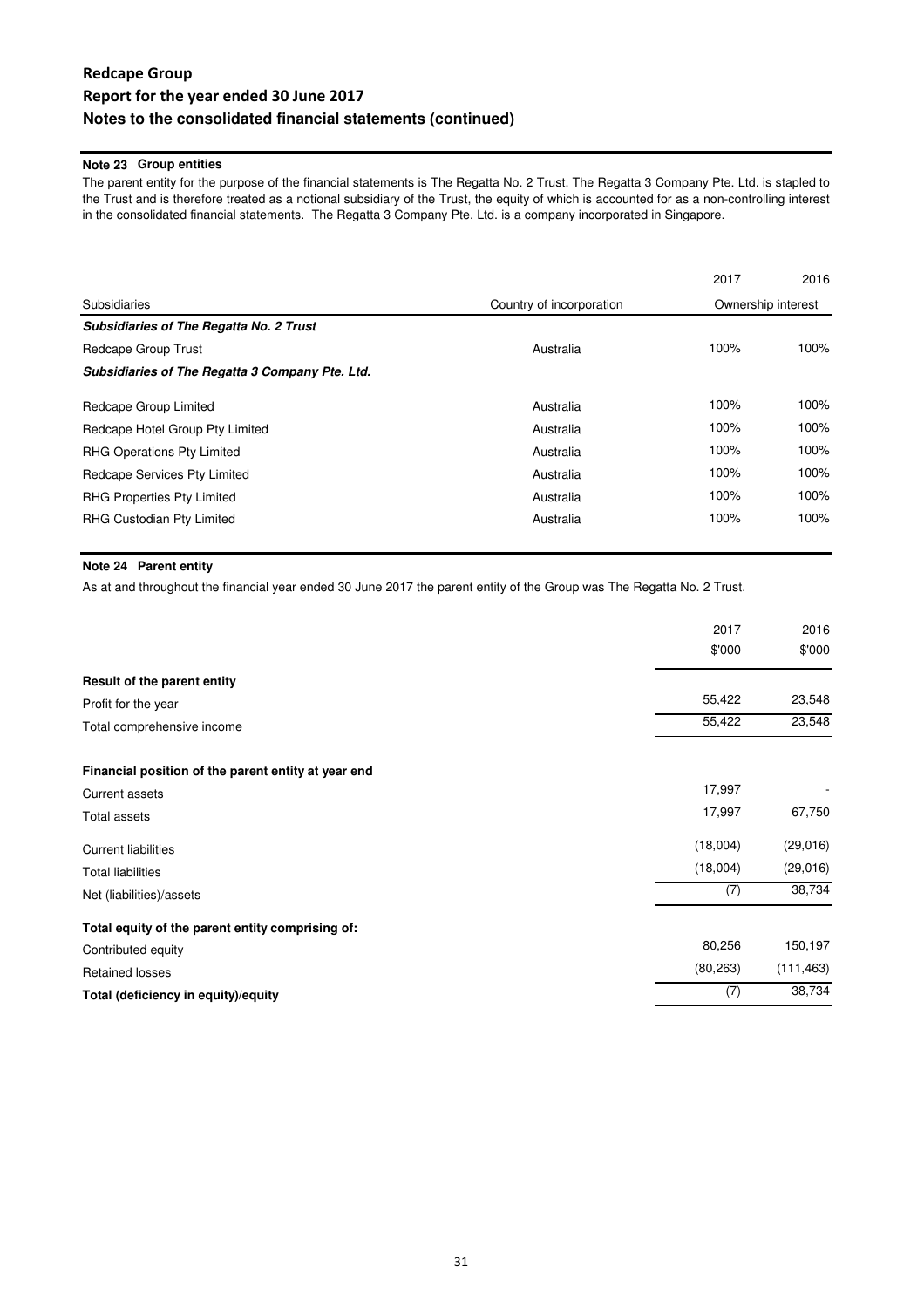#### **Note 25 Related party disclosures**

#### **(a) Responsible Entity**

|                                                  | Transaction values for the year |         |                                   |                          |  |  |
|--------------------------------------------------|---------------------------------|---------|-----------------------------------|--------------------------|--|--|
|                                                  | ended 30 June                   |         | Balance outstanding as at 30 June |                          |  |  |
|                                                  | 2017                            | 2016    | 2017                              | 2016                     |  |  |
|                                                  | \$                              | \$      | \$                                | \$                       |  |  |
| Responsible entity fee (The Regatta No. 2 Trust) | 100.000                         | 100.000 | 33,333                            | 16,667                   |  |  |
| Custody fee (The Regatta No. 2 Trust)            | 15.000                          | 15.000  | 5.000                             | 2,500                    |  |  |
| Responsible entity fee (Redcape Group Trust)     | 102.056                         | 109.704 | 10.389                            | 18,333                   |  |  |
| Establishment fee (Redcape Group Trust)          |                                 | 50.000  |                                   | $\overline{\phantom{a}}$ |  |  |

The Trust does not employ personnel in its own right. However, the Trust is required to have an incorporated responsible entity to manage its activities. No fees or benefits are payable to the directors or company secretary of the Responsible Entity out of the assets of the Trust. Those directors are employees of Perpetual Trust Services Limited whose ultimate parent entity is Perpetual Limited.

The Responsible Entity is entitled to receive a fee each financial year while it is the responsible entity of the Trust. The fees will be paid from the income or assets of the Trust monthly in arrears.

#### The Base fee is equal to:

i) The Regatta No. 2 Trust - \$100,000 per annum plus 0.025% per annum of the aggregate value of the Trust's assets in excess of \$350,000,000.

ii) Redcape Group Trust - before the units of the Trust are quoted on the ASX, a fee equal to half of the quoted annual fee will be charged. When the units of the Trust are quoted on the ASX, \$220,000 per annum plus 0.03% per annum of the value of the Trust's Portfolio in excess of \$500,000,000.

iii) Redcape Group Trust - the responsible entity was The Trust Company (RE services) Limited whose ultimate parent entity is Perpetual Limited and was retired as at 5 June 2017.

#### **(b) Key management personnel**

The key management personnel compensation included in the consolidated statement of profit or loss and other comprehensive income is as follows:

|                              | 2017      | 2016                     |
|------------------------------|-----------|--------------------------|
|                              | \$        | \$                       |
| Short term employee benefits | 1,584,063 | 1,569,062                |
| Other long term benefits     | 478,103   | 5,292,321                |
| Post employment benefits     | 78,052    | 74,011                   |
| <b>Termination benefit</b>   | 465,900   | $\overline{\phantom{a}}$ |
|                              | 2,606,118 | 6,935,394                |

Other long term benefits includes a provision for the executive incentive scheme as disclosed in note 18.

#### **(c) Non-key management personnel disclosures**

The aggregate amounts recognised during the year relating to transactions between the Group and related entities were as follows:

|                       |                                    |       | Transaction<br>30 June 2017 | Balance<br>30 June 2017  | Transaction<br>value year ended outstanding as at value year ended outstanding as at<br>30 June 2016 | <b>Balance</b><br>30 June 2016 |
|-----------------------|------------------------------------|-------|-----------------------------|--------------------------|------------------------------------------------------------------------------------------------------|--------------------------------|
| <b>Related Entity</b> | Transaction                        | Note  | \$                          | \$                       | \$                                                                                                   | \$                             |
| Consortium            | Related<br>party loan<br>repayment | (i)   | (28, 544, 943)              |                          |                                                                                                      | 28,149,439                     |
| Consortium            | Interest<br>expense                | (i)   | 395,504                     | $\overline{\phantom{a}}$ | 1,664,957                                                                                            |                                |
| Consortium            | Distribution                       | (iii) | (28, 131, 025)              | 17,965,555               | (21, 328, 689)                                                                                       | 21,874,814                     |
| Consortium            | Return of<br>capital               | (iv)  | (69,940,636)                |                          |                                                                                                      |                                |

(i) The Consortium of unit holders in the Trust and shareholders of the Company (the "Consortium") lent funds to the Group which were fully repaid.

(ii) The Consortium charged interest expense to the Trust for funds lent.

(iii) The Consortium received \$21,874,814 distribution from the Trust, that was provided at 30 June 2016 and an interim distribution of \$6,256,211. A distribution payable of \$17,965,555 is outstanding at 30 June 2017.

(iv) Refer to note 21 and consolidated statement of changes in equity.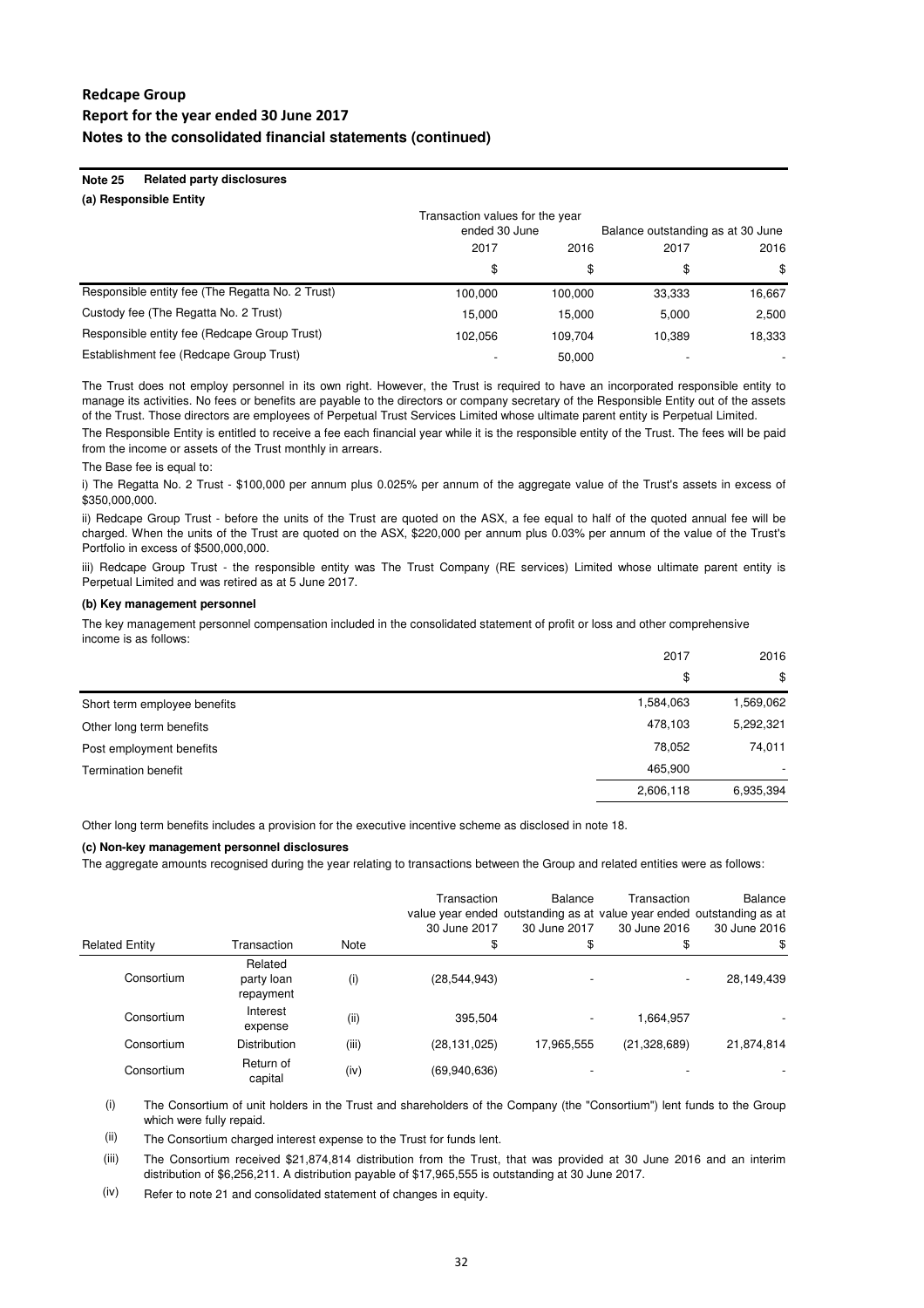#### **Note 26 Financial Instruments**

#### **(a) Accounting classifications and fair values**

The following table shows the carrying amounts and fair values of financial assets and financial liabilities, including their levels in the fair value hierarchy. It does not include fair value information of financial assets and financial liabilities not measured at fair value if the carrying amount is a reasonable approximation of fair value.

| 30 June 2017                                     |             |                              |             |                    |            |         |                   |         |       |  |
|--------------------------------------------------|-------------|------------------------------|-------------|--------------------|------------|---------|-------------------|---------|-------|--|
| $$^{\circ}000$                                   |             | <b>Carrying amount</b>       |             |                    |            |         | <b>Fair value</b> |         |       |  |
|                                                  |             | <b>Fair value</b><br>hedging | Loans and   | Other<br>financial |            |         |                   |         |       |  |
|                                                  | <b>Note</b> | instruments                  | receivables | liabilities        | Total      | Level 1 | Level 2           | Level 3 | Total |  |
| Financial assets not measured at fair value      |             |                              |             |                    |            |         |                   |         |       |  |
| Trade and other receivables                      | 11          | ٠                            | 1,219       | ۰                  | 1,219      |         |                   |         |       |  |
| Cash and cash equivalents                        | 9           | ٠                            | 11,392      | ۰                  | 11,392     |         |                   |         |       |  |
|                                                  |             |                              | 12,611      |                    | 12,611     |         |                   |         |       |  |
| Financial liabilities measured at fair value     |             |                              |             |                    |            |         |                   |         |       |  |
| Interest rate derivatives                        | 18          | (720)                        | ٠           | ٠                  | (720)      |         | (720)             |         | (720) |  |
|                                                  |             | (720)                        |             |                    | (720)      |         | (720)             |         | (720) |  |
| Financial liabilities not measured at fair value |             |                              |             |                    |            |         |                   |         |       |  |
| Loans and borrowings                             | 17          |                              | ٠           | (322, 390)         | (322, 390) |         |                   |         |       |  |
| Trade and other payables                         | 16          | ٠                            |             | (36,068)           | (36,068)   |         |                   |         |       |  |
|                                                  |             |                              | ٠           | (358, 458)         | (358, 458) |         |                   |         |       |  |

| 30 June 2016                                     |      |                   |                        |             |            |         |                   |         |          |  |
|--------------------------------------------------|------|-------------------|------------------------|-------------|------------|---------|-------------------|---------|----------|--|
| \$'000                                           |      |                   | <b>Carrying amount</b> |             |            |         | <b>Fair value</b> |         |          |  |
|                                                  |      | <b>Fair value</b> |                        | Other       |            |         |                   |         |          |  |
|                                                  |      | hedging           | Loans and              | financial   |            |         |                   |         |          |  |
|                                                  | Note | instruments       | receivables            | liabilities | Total      | Level 1 | Level 2           | Level 3 | Total    |  |
| Financial assets not measured at fair value      |      |                   |                        |             |            |         |                   |         |          |  |
| Trade and other receivables                      | 11   | ٠                 | 1,355                  |             | 1,355      |         |                   |         |          |  |
| Cash and cash equivalents                        | 9    |                   | 10,661                 |             | 10,661     |         |                   |         |          |  |
|                                                  |      |                   | 12,016                 |             | 12,016     |         |                   |         |          |  |
| Financial liabilities measured at fair value     |      |                   |                        |             |            |         |                   |         |          |  |
| Interest rate derivatives                        | 18   | (2, 169)          |                        |             | (2, 169)   |         | (2, 169)          |         | (2, 169) |  |
|                                                  |      | (2, 169)          |                        |             | (2, 169)   |         | (2, 169)          |         | (2, 169) |  |
| Financial liabilities not measured at fair value |      |                   |                        |             |            |         |                   |         |          |  |
| Loans and borrowings                             | 17   |                   | ٠                      | (260, 589)  | (260, 589) |         |                   |         |          |  |
| Trade and other payables                         | 16   | ٠                 | ۰                      | (27,760)    | (27,760)   |         |                   |         |          |  |
|                                                  |      |                   | ٠                      | (288, 349)  | (288, 349) |         |                   |         |          |  |
|                                                  |      |                   |                        |             |            |         |                   |         |          |  |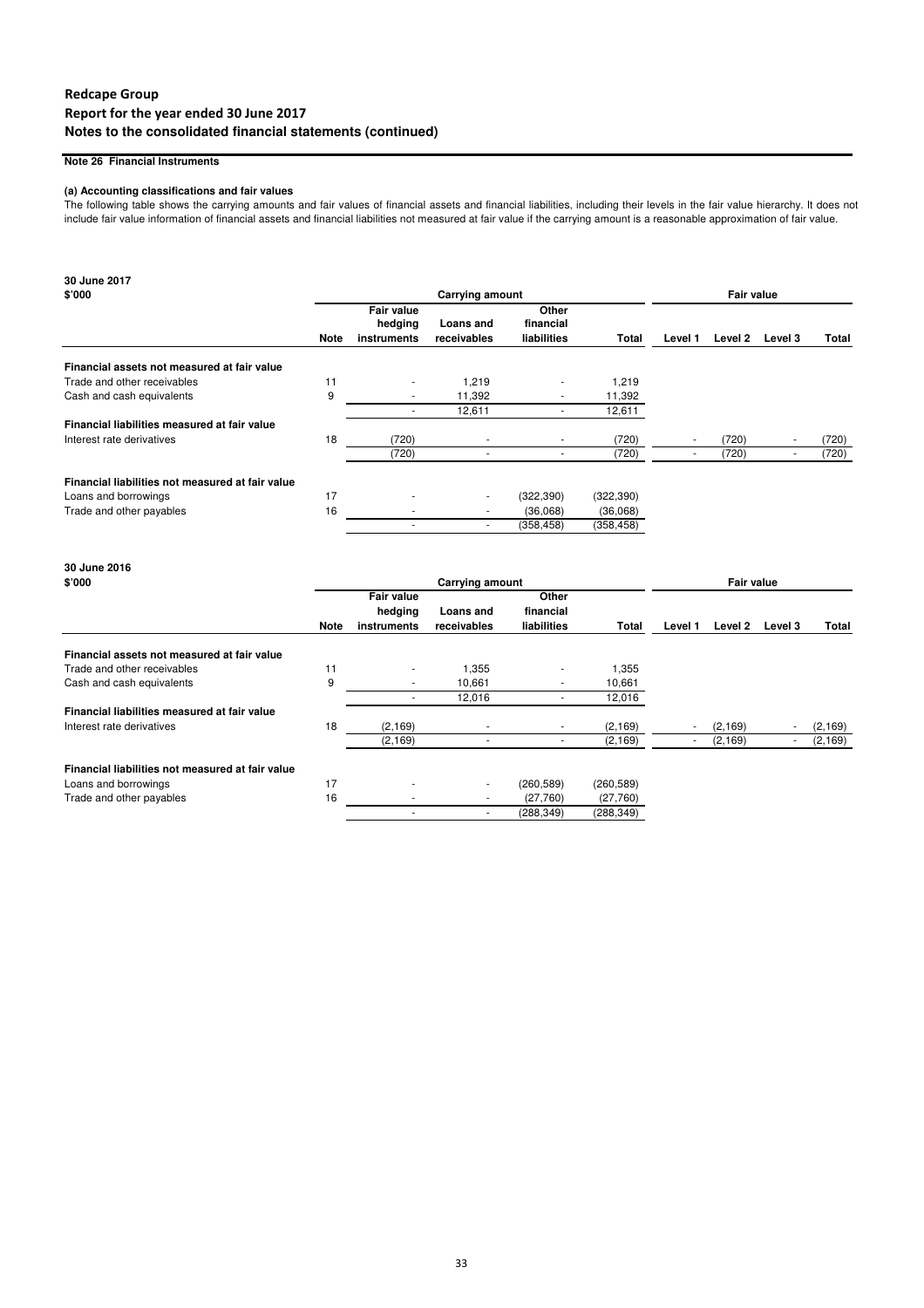|                                                                                                                                                                            | 2017   | 2016   |
|----------------------------------------------------------------------------------------------------------------------------------------------------------------------------|--------|--------|
|                                                                                                                                                                            | \$'000 | \$'000 |
| Note 26 Financial instruments (continued)                                                                                                                                  |        |        |
| (b) Credit risk                                                                                                                                                            |        |        |
| Exposure to credit risk                                                                                                                                                    |        |        |
| The carrying amount of the Group's financial assets represents the maximum credit risk exposure. The Group's maximum exposure to<br>credit risk at the reporting date was: |        |        |
| Cash and cash equivalents                                                                                                                                                  | 11,392 | 10,661 |
| Trade receivables                                                                                                                                                          | 70     | 215    |

Other receivables 1,140 1,140

There was no credit risk exposure to regions other than Australia.

The cash and cash equivalent are held with bank and financial institution counterparts, which are rated AA, based on Standard & Poor's ratings.

12,611 12,016

#### Concentrations of credit risk

The Group's maximum exposure to credit risk for trade receivables aged as at the reporting date by type of customer was as follows:

|               |                      | Gross  | Impairment               | Gross  | Impairment               |
|---------------|----------------------|--------|--------------------------|--------|--------------------------|
|               |                      | 2017   | 2017                     | 2016   | 2016                     |
|               |                      | \$'000 | \$'000                   | \$'000 | \$'000                   |
| Trade debtors | Not past due         | 44     | ۰                        | 130    | ۰.                       |
|               | Past due 0-30 days   | 8      | $\overline{\phantom{a}}$ | 69     | ۰.                       |
|               | Past due 31-120 days | 18     | $\overline{\phantom{a}}$ | 16     | $\overline{\phantom{a}}$ |
|               |                      | 70     | ٠                        | 215    |                          |

#### Impairment losses

The Group believes that the unimpaired amounts that are past due by more than 30 days are still collectable based on historic payment behaviour. Based on historical default rates, the Group believes that, no impairment allowance is necessary in respect of trade receivables past due.

#### **(c) Liquidity risk**

Given the transaction detailed in Note 31 Subsequent events including the full repayment of the syndicate facility, the Trust no longer has exposure to liquidity risk on the basis that it has no financial liabilities after the transaction date, 10 July 2017.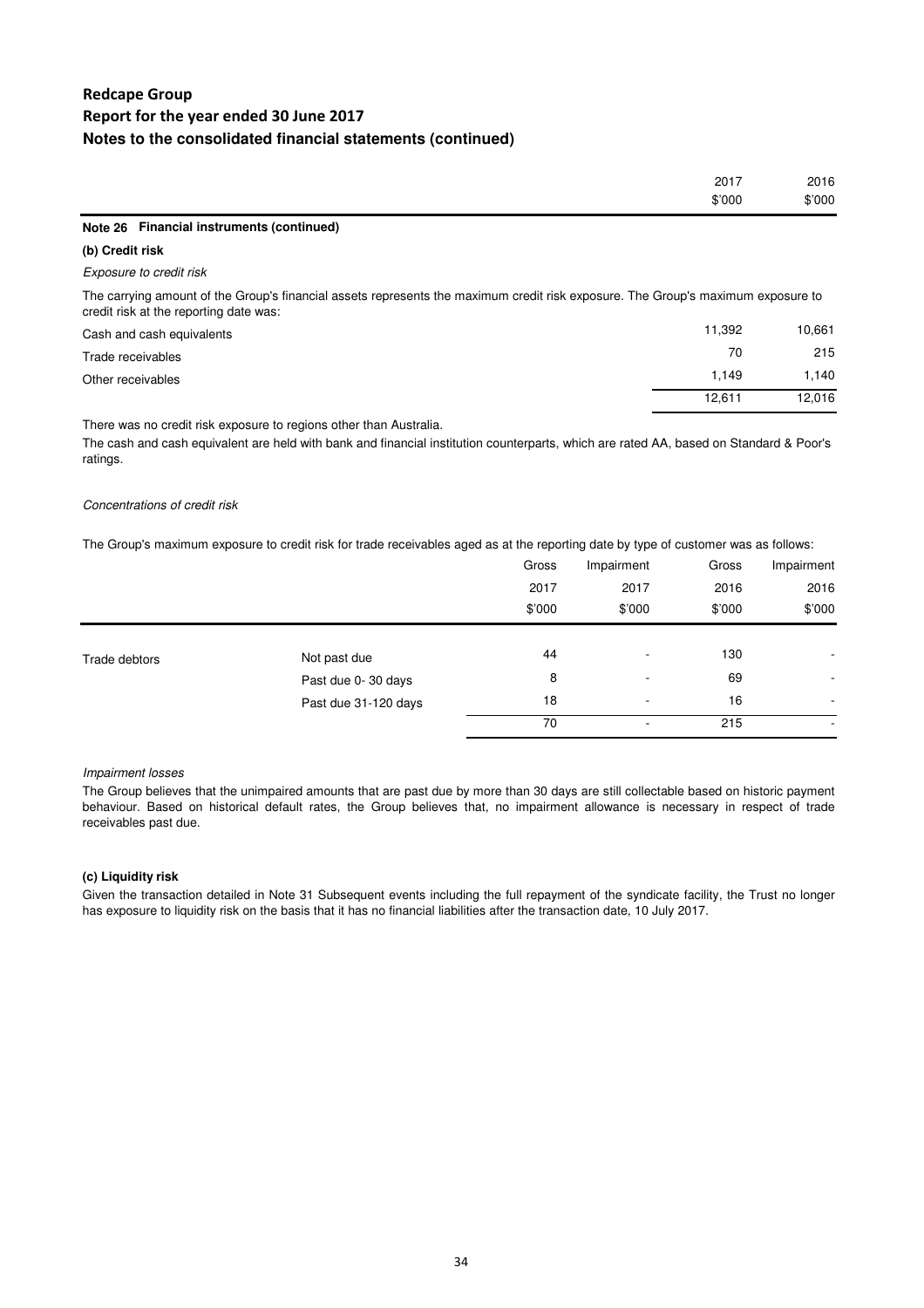|  |  | \$'000 | :'000 |
|--|--|--------|-------|
|  |  | 2017   | 2016  |
|  |  |        |       |

#### **Note 26 Financial instruments (continued)**

#### **(d) Market risk**

#### **Interest rate risk**

Interest rate profile of the Group's interest-bearing financial instruments:

#### **Variable rate instruments**

| Financial assets             | 11,392     | 10,661     |
|------------------------------|------------|------------|
| <b>Financial liabilities</b> | (323, 110) | (262, 758) |
|                              | (311,718)  | (252,097)  |

Cash flow sensitivity analysis for variable rate instruments

A change of 100 basis points in interest rates at the reporting date would have increased / (decreased) equity and profit or loss by the amounts shown below. This analysis assumes that all other variables remain constant.

|                                 | Carrying<br>amount<br>\$'000 | $+100$ bps of<br>AUD IR<br>Profit/(Loss)<br>\$'000 | $+100$ bps of<br>AUD IR<br>Equity<br>\$'000 | $-100$ bps of<br>AUD IR<br>Profit/(Loss)<br>\$'000 | $-100$ bps of<br>AUD IR<br>Equity<br>\$'000 |
|---------------------------------|------------------------------|----------------------------------------------------|---------------------------------------------|----------------------------------------------------|---------------------------------------------|
| 2017                            |                              |                                                    |                                             |                                                    |                                             |
| Cash at bank                    | 11,392                       | 114                                                | 114                                         | (114)                                              | (114)                                       |
| Bank loans                      | (322, 390)                   | (3,224)                                            | (3,224)                                     | 3,224                                              | 3,224                                       |
| Interest rate swap: liabilities | (720)                        | 77                                                 | 77                                          | (77)                                               | (77)                                        |
|                                 | (311, 718)                   | (3,033)                                            | (3,033)                                     | 3,033                                              | 3,033                                       |
| 2016                            |                              |                                                    |                                             |                                                    |                                             |
| Cash at bank                    | 10,661                       | 107                                                | 107                                         | (107)                                              | (107)                                       |
| Bank loans                      | (260, 589)                   | (2,606)                                            | (2,606)                                     | 2,606                                              | 2,606                                       |
| Interest rate swap: liabilities | (2, 169)                     | 2,296                                              | 2,296                                       | (2, 296)                                           | (2, 296)                                    |
|                                 | (252,097)                    | (203)                                              | (203)                                       | 203                                                | 203                                         |

#### **(e) Fair values**

The fair values of financial assets and liabilities are the same as their carrying values.

Interest rate swaps are derivative financial instruments carried at fair value (note 18). Under the Fair value hierarchy, the valuation method relevant to interest rate collars is Level 2, defined as: inputs, other than quoted prices in active markets for identical assets and liabilities, that are observable for the asset or liability, either directly (i.e. as prices) or indirectly (i.e. derived from prices).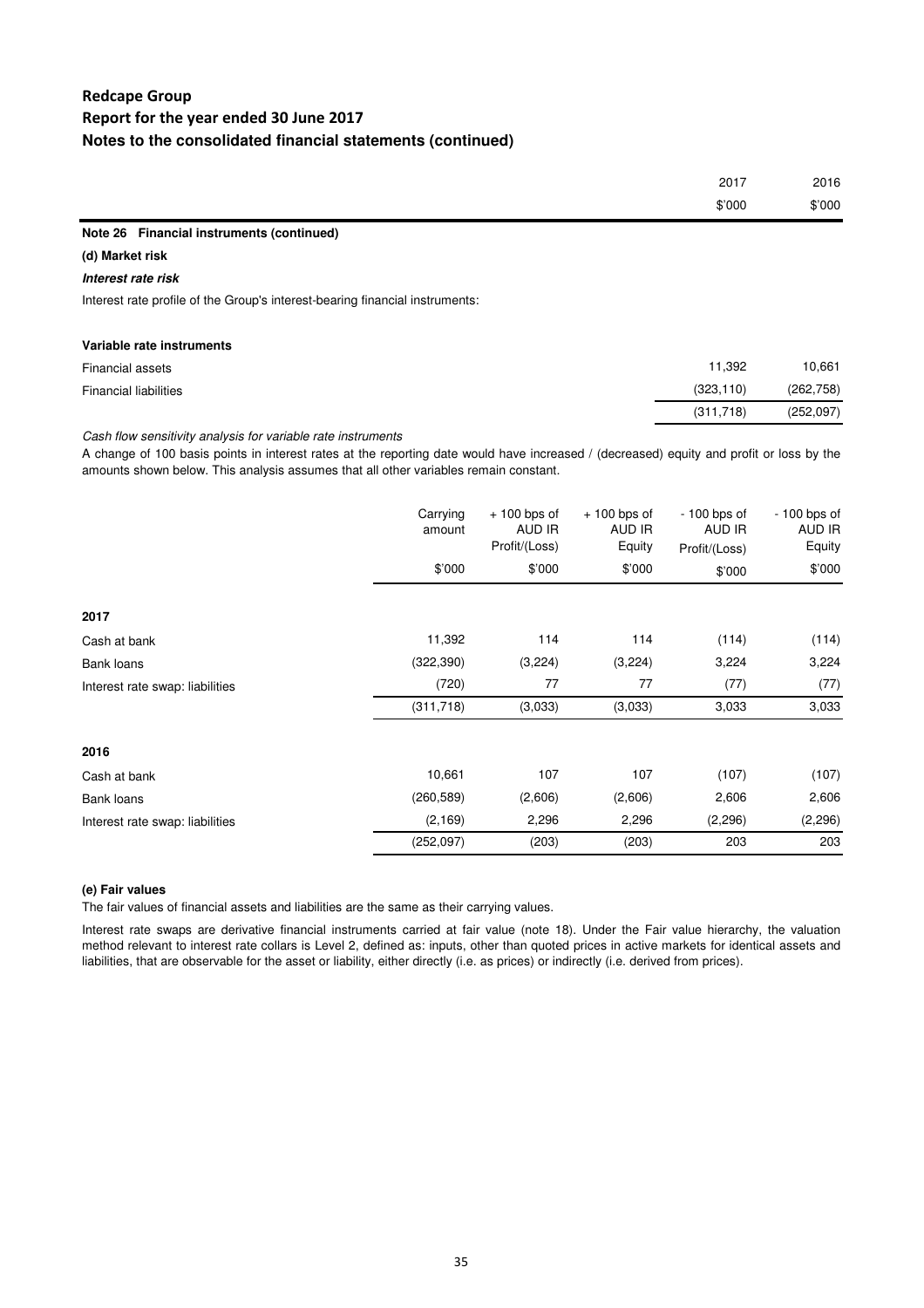|                                                                                                 | Note | 2017<br>\$'000 | 2016<br>\$'000 |
|-------------------------------------------------------------------------------------------------|------|----------------|----------------|
|                                                                                                 |      |                |                |
| Note 27 Statement of cash flows - additional information                                        |      |                |                |
| Reconciliation of cash flows from operating activities                                          |      |                |                |
| Reconciliation of cash flows from operating activities with profit attributable to unit holders |      |                |                |
| Profit for the year                                                                             |      | 33,672         | 14,990         |
| Fair value adjustment to investment property                                                    |      | (5.033)        | (119)          |
| (Gain)/loss on sale of assets                                                                   |      | (208)          | 109            |
| Depreciation                                                                                    |      | 9,462          | 8,089          |
| Impairment of goodwill                                                                          |      |                | 1,914          |
| Impairment (reversal)/loss on property, plant and equipment                                     |      | (3,753)        | 5,187          |
| Impairment (reversal)/loss on licences                                                          |      | (468)          | 670            |
| Loss on sale of investment properties                                                           |      | 1,361          |                |
| Gain on sale of business                                                                        |      | (2, 413)       |                |
| Change in fair value of derivative financial instruments                                        |      | (1, 449)       | 541            |
| Amortisation of borrowing costs                                                                 |      | 941            | 366            |
| Finance costs                                                                                   |      | 14,282         | 12,497         |
| Tax expense                                                                                     |      | 1,537          | 1,796          |
| Change in operating assets and liabilities                                                      |      |                |                |
| Change in inventory                                                                             |      | 125            | (50)           |
| Change in trade and other receivables                                                           |      | 136            | 234            |
| Change in prepayments                                                                           |      | (734)          | 387            |
| Change in trade and other payables                                                              |      | 7,025          | 1,326          |
| Change in employee benefits provisions                                                          |      | 411            | 5,509          |
| Net cash from operating activities                                                              |      | 54,893         | 53,445         |
|                                                                                                 |      |                |                |

#### **Note 28 Contingent assets**

The Group is not aware of any contingent assets at 30 June 2017 (2016: nil) which may materially affect the operation of the business.

#### **Note 29 Contingent liabilities**

The Group is not aware of any contingent liabilities at 30 June 2017 (2016: nil) which may materially affect the operation of the business.

#### **Note 30 Commitments**

The Group is not aware of any other commitments at 30 June 2017 (2016: \$959,000) which may materially affect the operation of the business.

#### **Note 31 Subsequent events**

Subsequent to balance date all freehold properties were sold and The Regatta 3 Company Pte. Ltd. has sold all of it's interest in Redcape Group Limited. The total consideration received from the transaction exceeds the carrying value of the related assets and liabilities as at 30 June 2017. As a consequence, the syndicated facility has also been repaid. As such, it is intended that the remaining Group entities will be wound up. Therefore, non-current assets and non-current liabilities are all reclassified to current as they will either be recovered or settled no more than 12 months after reporting date.

Other than the matters discussed above, there has not arisen in the interval between the end of the financial year and the date of this report any item, transaction or event of a material and unusual nature likely, in the opinion of the directors of the Responsible Entity, to affect significantly the operations of the Group, the results of those operations, or the state of affairs of the Group, in future financial years.

#### **Note 32 Trust information**

Registered office of the Responsible Entity

Perpetual Trust Services Limited, Level 18, 123 Pitt Street, Sydney, NSW 2000.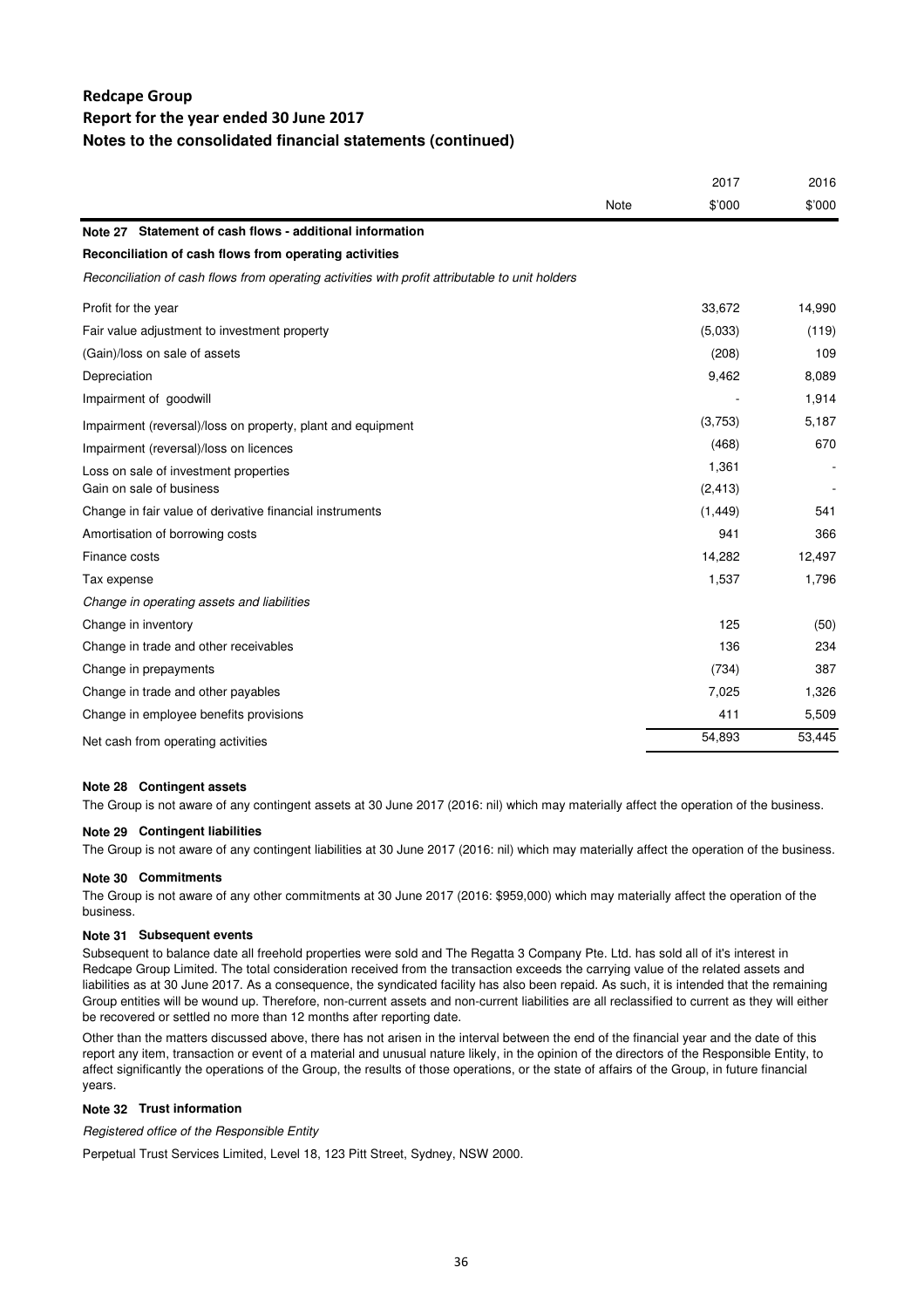### **Redcape Group Report for the year ended 30 June 2017 Directors' declaration**

In the opinion of the directors of Perpetual Trust Services Limited, the Responsible Entity of The Regatta No. 2 Trust (the "Trust"):

- a) The consolidated financial statements and notes set out on pages 7 to 36, are in accordance with the Corporations Act 2001, including:
	- (i) giving a true and fair view of the consolidated entity's financial position as at 30 June 2017 and of its performance, for the financial year ended on that date; and
	- (ii) complying with Australian Accounting Standards and the Corporations Regulations 2001 .
- b) With reference to going concern note 2(e), there are reasonable grounds to believe that the Trust will be able to pay its debts as and when they become due and payable.

The directors draw attention to note 2(a) to the consolidated financial statements, which includes the statement of compliance with International Financial Reporting Standards.

Signed in accordance with a resolution of the directors of Perpetual Trust Services Limited.

Sydney Director Perpetual Trust Services Limited Dated this 21st day of September 2017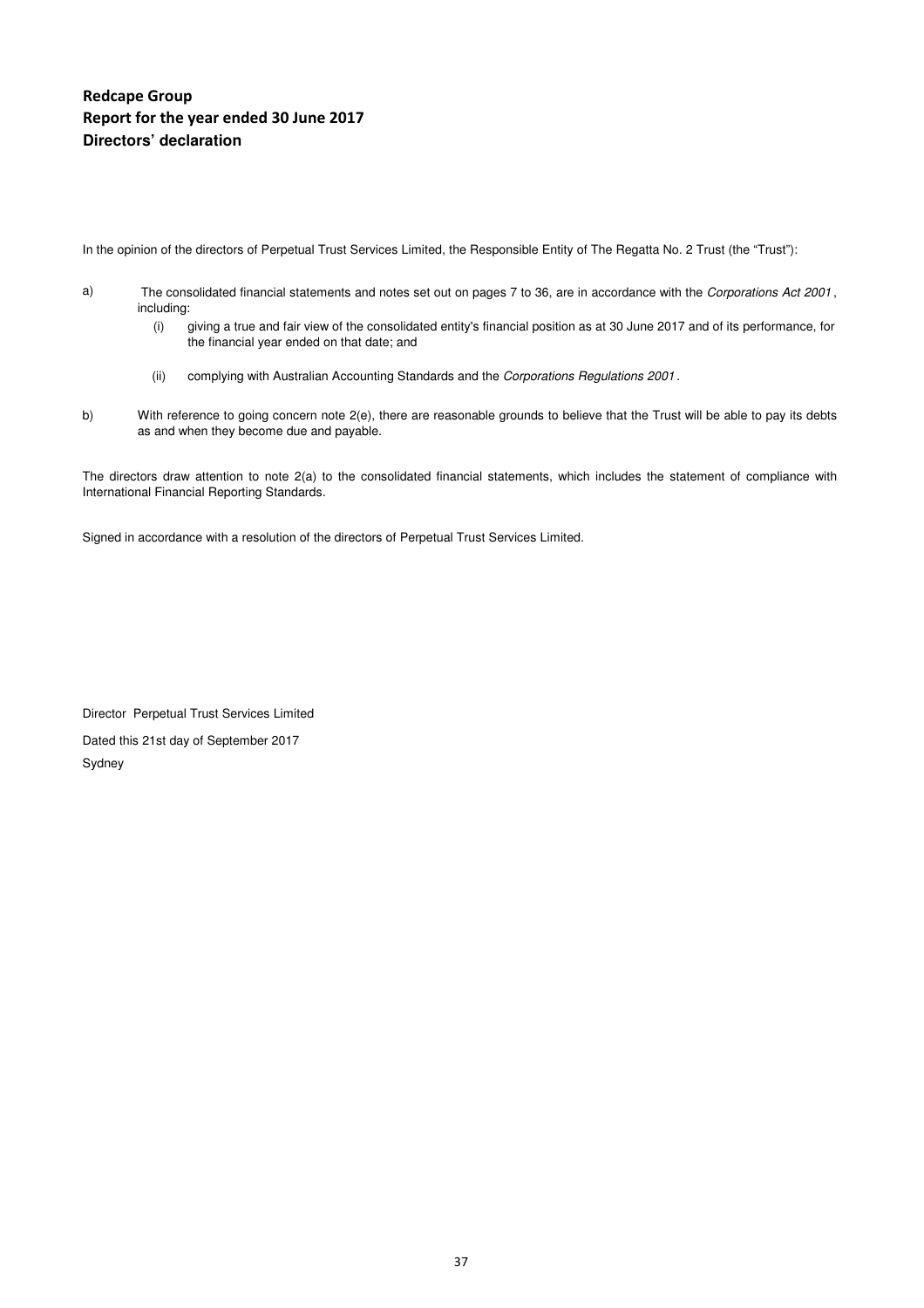

# Independent Auditor's Report

#### To the stapled security holders of The Regatta No. 2 Trust

#### Opinion

We have audited the Financial Report of The Regatta No.2 Trust (the Trust).

In our opinion, the accompanying Financial Report of the Company is in accordance with the Corporations Act 2001, including:

- giving a true and fair view of the Group's financial position as at 30 June 2017 and of their financial performance for the year ended on that date; and
- complying with Australian Accounting Standards and the Corporations Regulations 2001.

The financial report also complies with International Financial Reporting Standards as disclosed in Note 2(a)

#### The Financial Report comprises:

- Consolidated statement of financial position as at 30 June 2017
- Consolidated statement of profit or loss and other comprehensive income, Consolidated statement of changes in equity, and Consolidated statement of cash flows for the year then ended
- Notes including a summary of significant accounting policies
- · Directors' Declaration.

The Group consists of The Regatta No. 2 Trust and The Regatta No. 3 Company Pte. Ltd and the entities it controlled at the year-end or from time to time during the financial year.

#### **Basis for opinion**

We conducted our audit in accordance with Australian Auditing Standards. We believe that the audit evidence we have obtained is sufficient and appropriate to provide a basis for our opinion.

Our responsibilities under those standards are further described in the Auditor's responsibilities for the audit of the Financial Report section of our report.

We are independent of the Group in accordance with the Corporations Act 2001 and the ethical requirements of the Accounting Professional and Ethical Standards Board's APES 110 Code of Ethics for Professional Accountants (the Code) that are relevant to our audit of the Financial Report in Australia. We have fulfilled our other ethical responsibilities in accordance with the Code.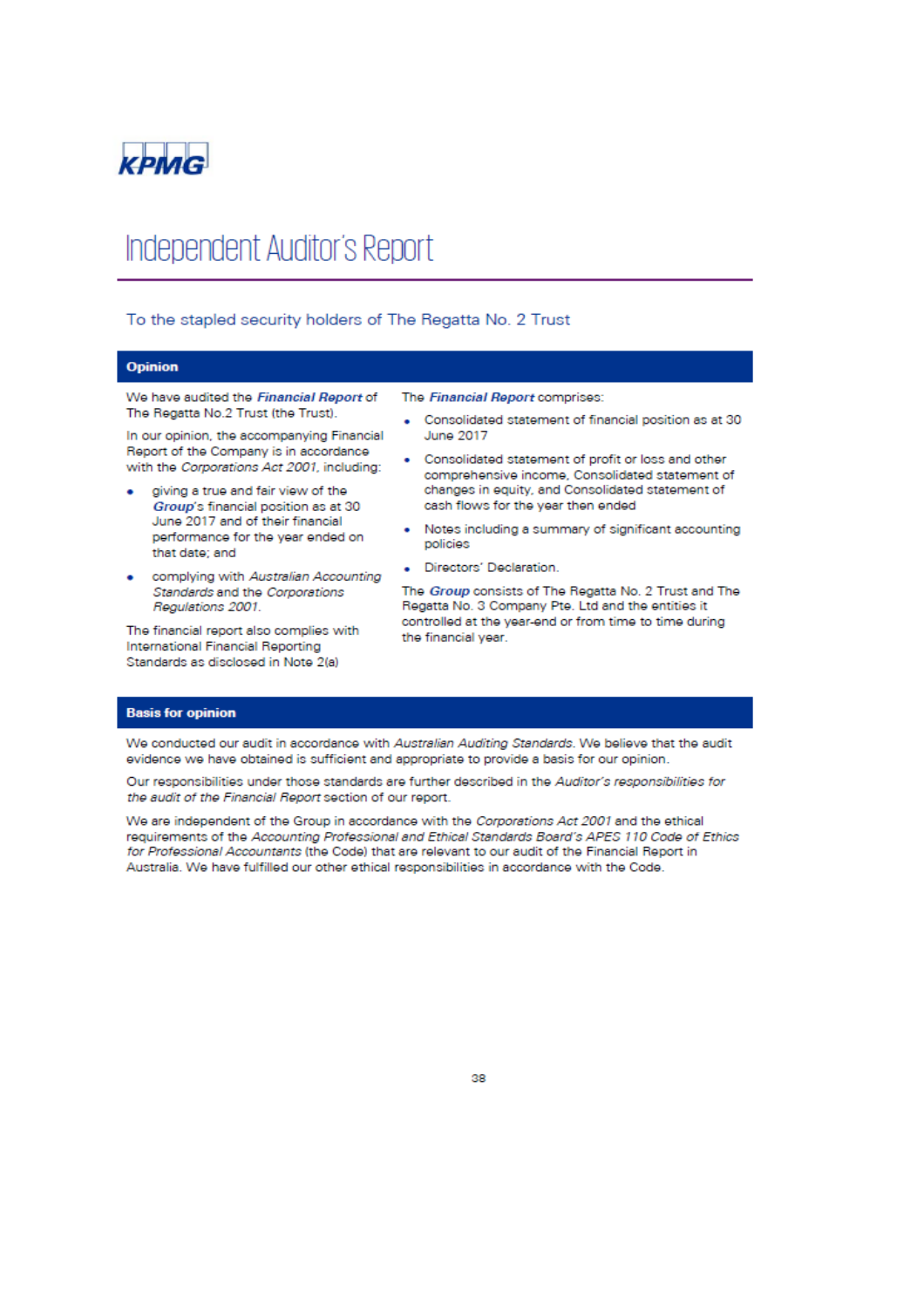

#### **Emphasis of matter - Basis of preparation**

We draw attention to Note 2(e) in the financial report, which indicate that the financial statements have not been prepared on a going concern basis and an alternative basis is used. The Trust has disposed of all its operations, ceased to trade and is in the process of being wound up. Our opinion is not modified in respect of this matter.

#### **Other Information**

Other Information is financial and non-financial information in The Regatta No2 Trust's annual reporting which is provided in addition to the Financial Report and the Auditor's Report. The Directors are responsible for the Other Information.

The Other Information we obtained prior to the date of this Auditor's Report was the Director's report

Our opinion on the Financial Report does not cover the Other Information and, accordingly, we do not express an audit opinion or any form of assurance conclusion thereon.

In connection with our audit of the Financial Report, our responsibility is to read the Other Information. In doing so, we consider whether the Other Information is materially inconsistent with the Financial Report or our knowledge obtained in the audit, or otherwise appears to be materially misstated.

We are required to report if we conclude that there is a material misstatement of this Other Information, and based on the work we have performed on the Other Information that we obtained prior to the date of this Auditor's Report we have nothing to report.

#### **Responsibilities of the Directors for the Financial Report**

The Directors are responsible for:

- preparing the Financial Report that gives a true and fair view in accordance with Australian Accounting Standards and the Corporations Act 2001
- implementing necessary internal control to enable the preparation of a Financial Report that gives a true and fair view and is free from material misstatement, whether due to fraud or error
- assessing the Group's ability to continue as a going concern. This includes disclosing, as applicable, matters related to going concern and using the going concern basis of accounting unless they either intend to liquidate the Group or to cease operations, or have no realistic alternative but to do so.

#### Auditor's responsibilities for the audit of the Financial Report

Our objective is:

- to obtain reasonable assurance about whether the Financial Report as a whole is free from material misstatement, whether due to fraud or error; and
- to issue an Auditor's Report that includes our opinion.

Reasonable assurance is a high level of assurance, but is not a guarantee that an audit conducted in accordance with Australian Auditing Standards will always detect a material misstatement when it exists.